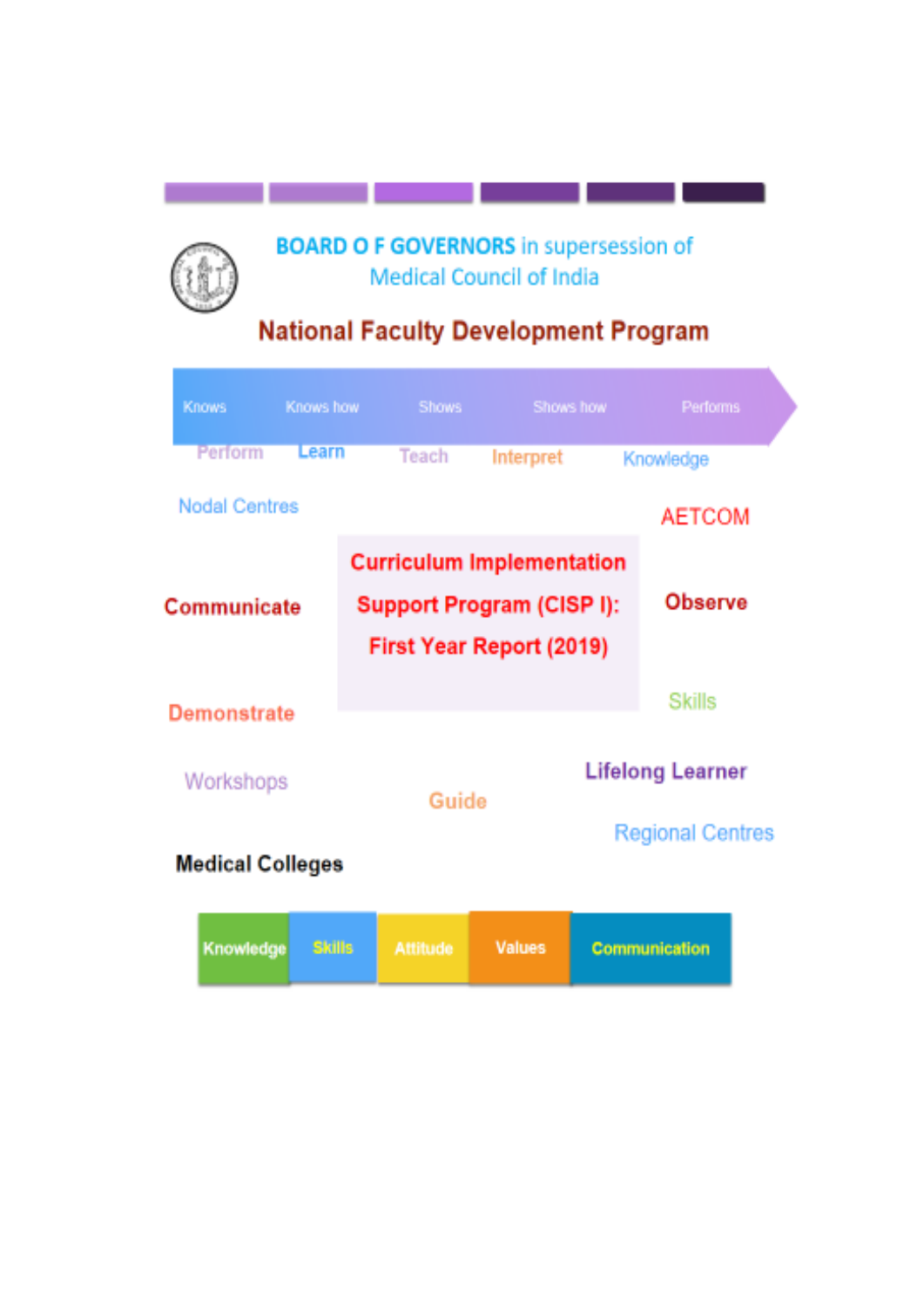# **Curriculum Implementation Support Program (CISP I): First Year Report**

# **2019**



# **Medical Council of India Pocket-14, Sector-8, Dwarka, New Delhi- 110077**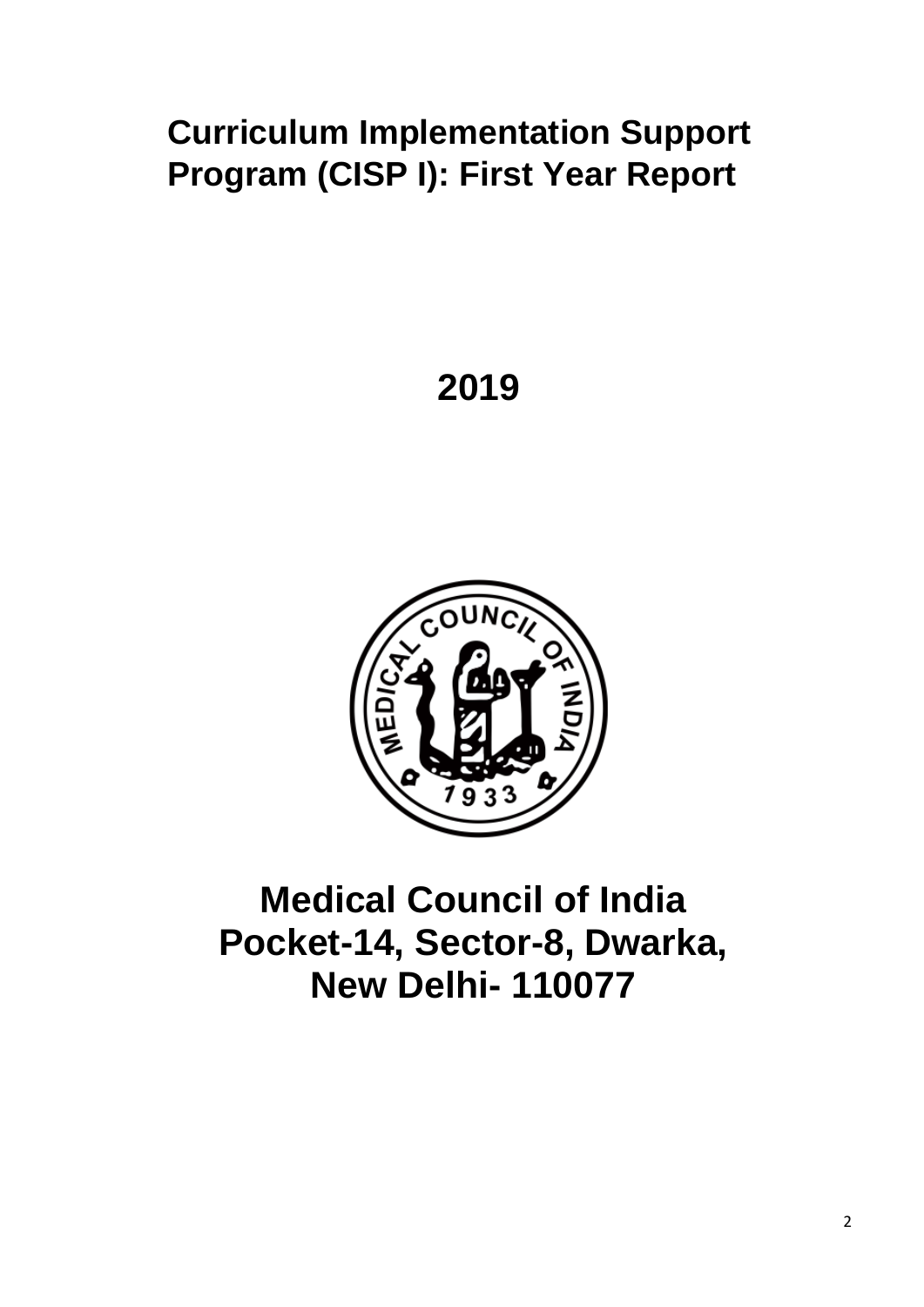All rights reserved. No part of this publication/document may be reproduced, distributed, published or transmitted in any form or by any means, including photocopying, recording, or other electronic or mechanical methods, without the prior written permission from Medical Council of India, except for use in Curriculum Implementation Support Program by medical teachers and institutions as well as in the case of brief quotations embodied in critical reviews and certain other non-commercial uses permitted by copyright law 2019.

**How to Cite**: Medical Council of India. Curriculum Implementation Support Program (CISP I): First year Report 2019(pp.1-48)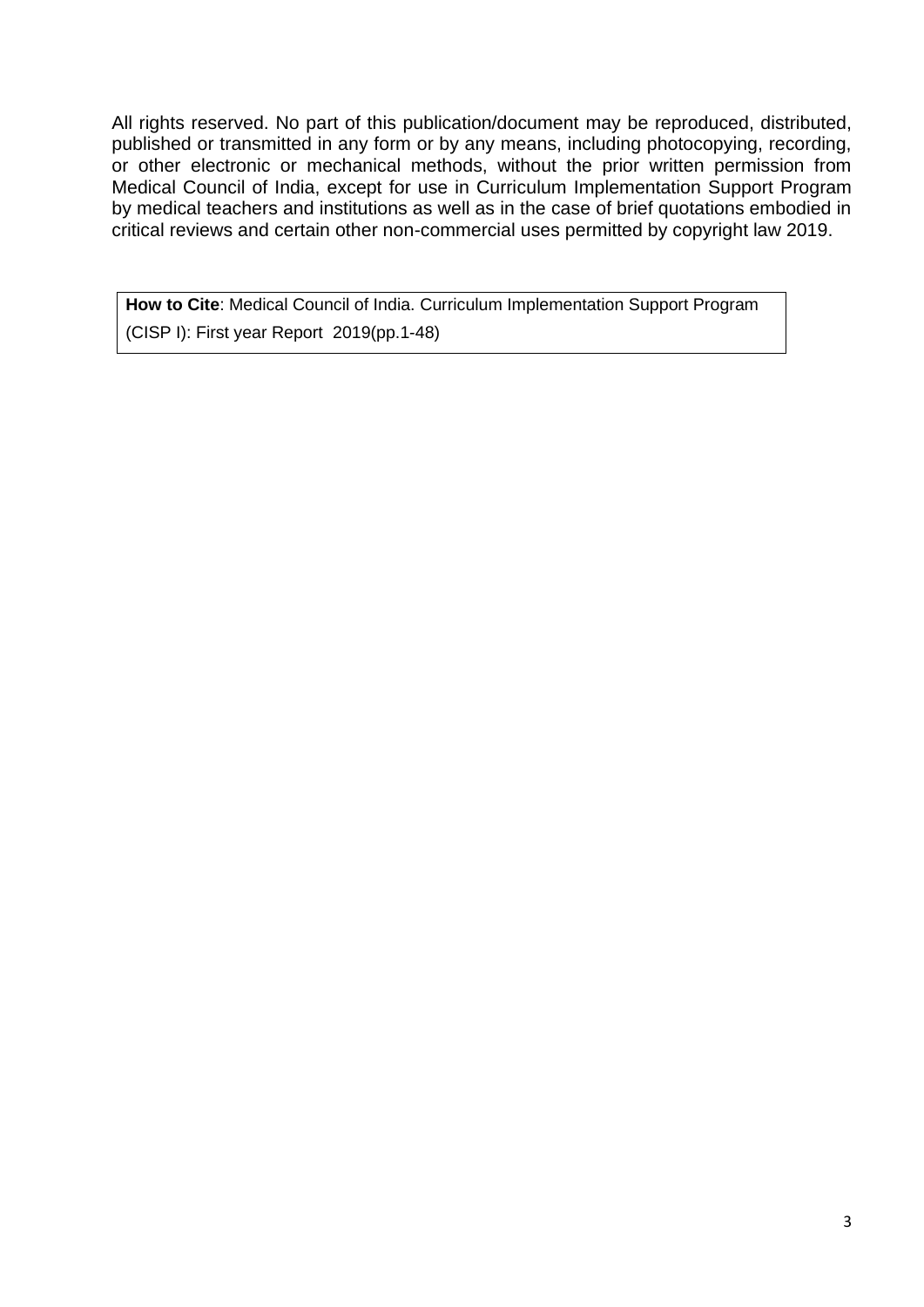# **Expert Group (Resource Faculty)**

## **1. Dr.AvinashSupe**

Former Director (ME and MH) and Dean, Emeritus Professor, Departments of G I Surgery and Medical Education Seth GS Medical College and KEM Hospital, Mumbai – 400012

## **2. Dr. Krishna G. Seshadri**

Member, Board of Management Visiting Professor Departments of Endocrinology, Diabetes and Medical Education Sri BalajiVidyapeeth, Puducherry - 607 403

#### **3. Dr. R. Sajith Kumar**

Professor and Head, Departments of Infectious Disease and Medical Education Convener, MCI Nodal Centre for Faculty Development Government Medical College, Kottayam, Kerala – 686008

### **4. Dr. P.V. Chalam**

Principal and Professor, Department of Surgery Bhaskar Medical College, RR Dist., Telangana – 500075

#### **5. Dr. Praveen Singh**

Professor and Head, Departments of Anatomy and Medical Education Convener, MCI Nodal Centre for Faculty Development Pramukhswami Medical College, Karamsad, Gujarat - 388325

#### **6. Dr. Tejinder Singh**

Professor, Department Medical Education Sri Guru Ram Das Institute of Medical Sciences and Research Amritsar, Punjab – 143501

## **7. Dr. P.V. Vijayaraghavan**

Convener, MCI Nodal Centre, Vice Chancellor and Professor of Orthopedics, Sri Ramachandra Medical College and Research Institute, Porur, Chennai-600116.

#### **8**. **Dr. Subir K. Maulik**

Professor, Department of Pharmacology All India Institute of Medical Sciences, New Delhi-110029

#### 9**. Dr. M Rajalakshmi**

Chief Consultant, Academic Cell, Medical Council of India, Pocket 14, Sector 8, Dwarka, NewDelhi 110077.

#### **Additional Resource Faculty**

#### **1. Dr. Dinesh K Badyal National Coordinator, CISP I** Professor, Departments of Pharmacology and Medical education Convener, MCI Nodal Centre for Faculty Development Christian Medical College, Ludhiana, Punjab – 141008

## 2 **Dr. Suresh Vadakkedam**

Associate Professor, Department of Pediatrics Government Medical College Hospital, Kottayam-686008, Kerala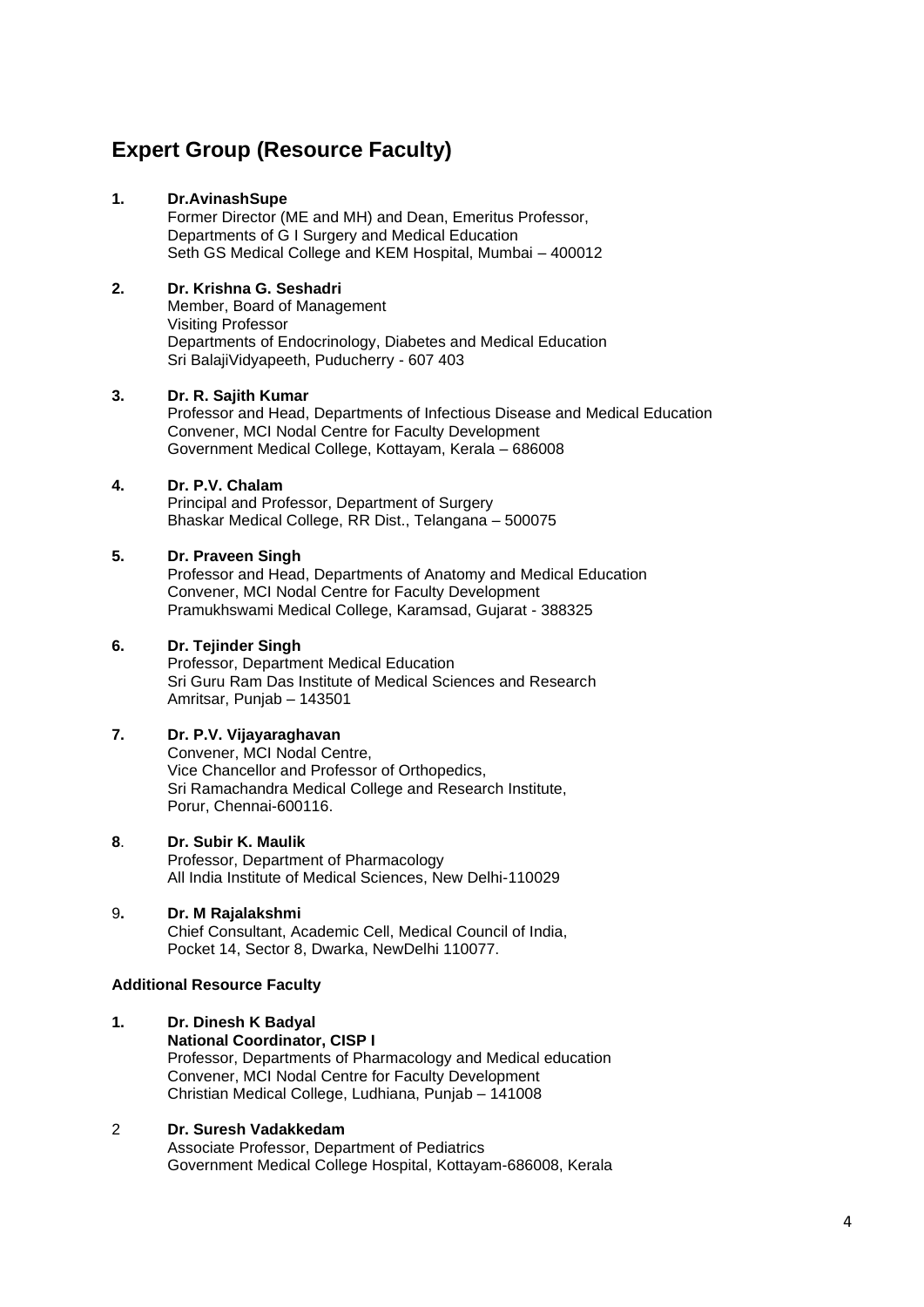## **Conveners/Co-conveners of MCI Nodal&Regional Centres in-charge of Curriculum Implementation Support Program (CISP I)**

## **1. Dr. Anjali Jain**

Co-Convener, MCI Nodal Centre for Faculty Development Professor, Department of Anatomy Christian Medical College, Ludhiana Punjab – 141008

## **2. Dr.TriptiShrivastava**,

Convener, MCI Nodal Centre for Faculty Development Professor, Department of Physiology Jawaharlal Nehru Medical College Sawangi (Meghe), Wardha Maharashtra

## **3. Dr. MuniraHirkani**

Co-Convener, MCI Nodal Centre for Faculty Development Associate Professor, Department of Physiology Seth GS Medical College and KEM Hospital Mumbai – 400012

## **4.Dr.LathaRavichandran**

Co-Convener, MCI Nodal Centrefor Faculty Development Professor, Department of Paediatrics Sri Ramachandra Medical College and Research Institute Porur, Chennai – 600 116 Tamil Nadu

## **5. Dr.Aparajitha Shukla**

Convener, MCI Nodal Centre for Faculty Development Professor, Department of Community Medicine Smt. NHL Municipal Medical College Ahmedabad-380 006 **Gujarat** 

## 6. **Dr. S. Sitalakshmi**

Co-Convener, MCI Nodal Centre for Faculty Development Professor of Clinical Pathology and Transfusion Medicine St. John's Medical College Bangalore 560034 Karnataka

## 7. **Dr.LillykuttyPothen**

Co-Convener, MCI Nodal Centre for Faculty Development Government Medical College, Kottayam - 686008, Kerala

## 8. **Dr.Suman Singh**

Co-Convener, MCI Nodal Centre for Faculty Development Professor, Department of Microbiology Pramukhswami Medical College, Karamsad- 388325 **Gujarat**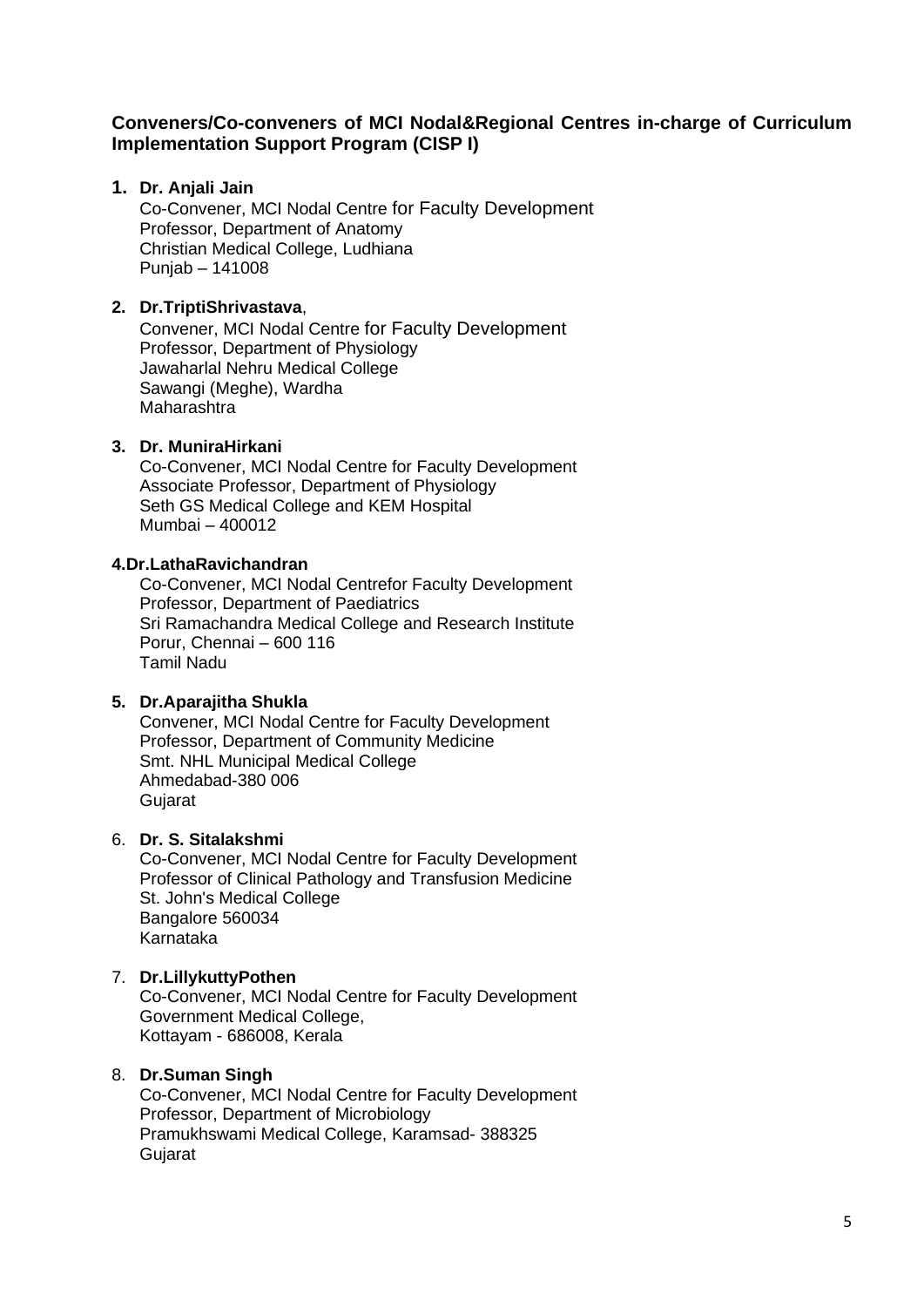#### **9. Dr. Minnie Kalyansundaram**

Convener, MCI Nodal Centre for Faculty Development Professor, Department of Biochemistry Christian Medical College, Vellore - 632002 Tamil Nadu

#### 10. **Dr.PadmajaWalvekar**

Co-Convener, MCI Nodal Centre for Faculty Development, Professor of Community Medicine J N Medical College, Belagavi Karnataka

#### 11. **Dr.Devender Kumar**

Convener, MCI Regional Centre for Faculty Development Department of Obstetrics & Gynaecology Maulana Azad Medical College New Delhi-110002

#### 12. **Dr. N.V.N. Reddy**

Convener, MCI Regional Centre for Faculty Development Professor of Surgery Gandhi Medical College Secunderabad-500003, Telengana

#### 13.**Dr.Srikanta Panda**

Convener, MCI Regional Centre for Faculty Development Associate Professor, Department of Surgery S.C.B. Medical College, Cuttack-753007 Odisha

## !4. **Dr.DeepanjaliLomte**

Convener,MCI Regional Centre for Faculty Development Professor of Medical Education, Institute of Medical Education Technology & Teachers' Training Maharashtra University of Health Sciences (MUHS) Nashik, Maharashtra

#### 15. **Dr.SukhwantBose**

Convener, MCI Regional Centre for Faculty Development Director Professor of Physiology Sri Aurobindo Institute of Medical Sciences Indore, MP

#### **16. Dr.PriyaChandran**

Convener, MCI Regional Centre for Faculty Development Government Medical College Kozhikode (Calicut) - 673008 Kerala

#### 17. **Dr.ShallyAwasthi**

Convener, MCI Regional Centre for Faculty Development Professor of Pediatrics King George's Medical University Lucknow, UP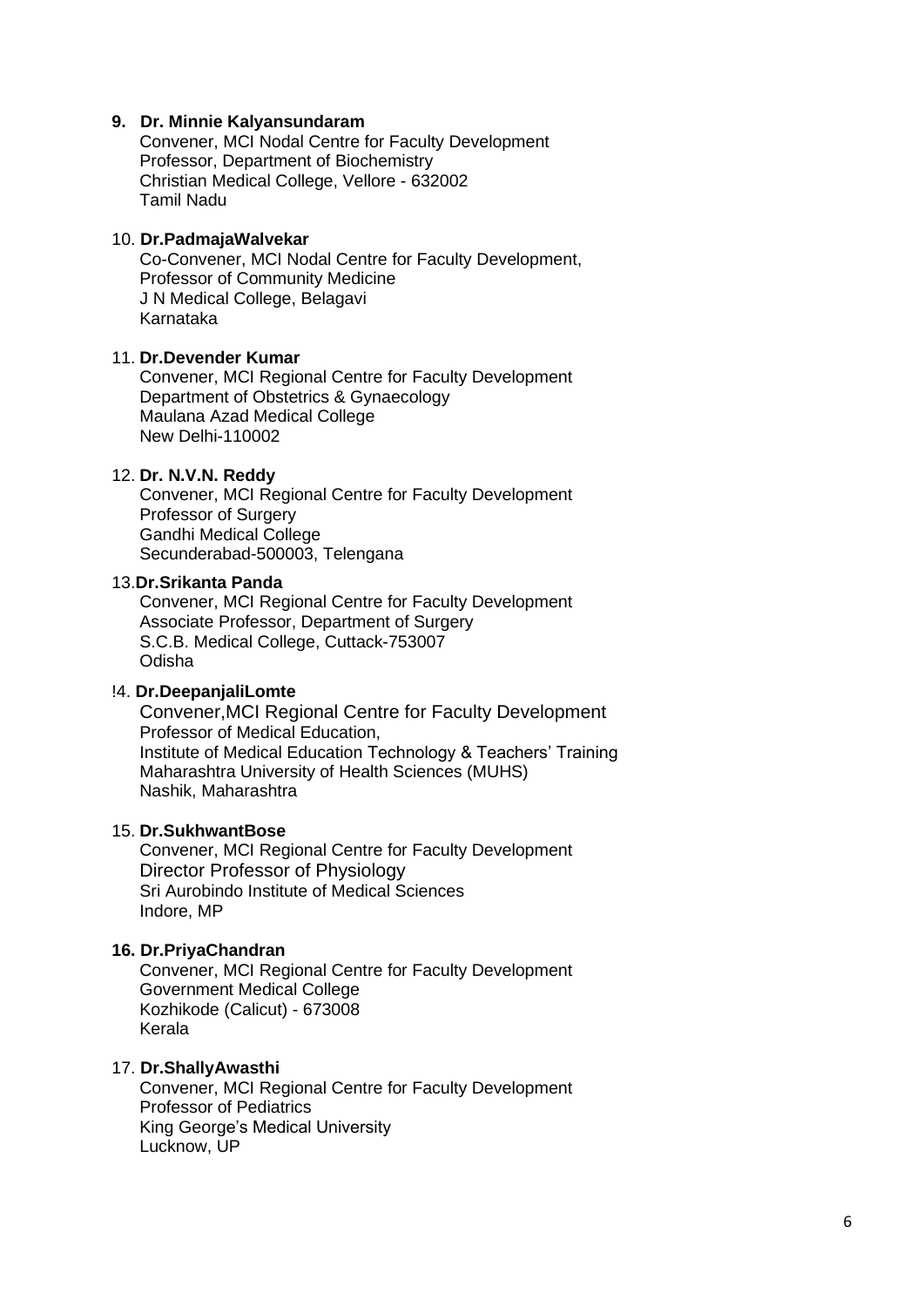## 18. **Dr. K.V.V. Vijayakumar**

Convener, MCI Regional Centre for Faculty Development Professor, Department of Pulmonary Medicine Andhra Medical College, Vishakhapatnam-530002, Andhra Pradesh

## 19. **Dr.JuhiKalra**

Convener, MCI Regional Centre for Faculty Development Professor, Department of Pharmacology Himalayan Institute of Medical Sciences Dehradun-248140 Uttarakhand

#### 20. **Dr.Z. Zayapragassarazan**

Convener, MCI Regional Centre for Faculty Development Additional Professor of Education Technology JIPMER, Puducherry - 605006

#### 21. **Dr.PurnimaBarua**

Convener, MCI Regional Centre for Faculty Development Associate Professor, Department of Microbiology Jorhat medical college & Hospital, Jorhat– 7850001 Assam

#### **22. Lt. Col. KarunaDatta**

Convener, MCI Regional Centre for Faculty Development Professor, Department of Sports Medicine Armed Forces Medical College Pune-411040 Maharashtra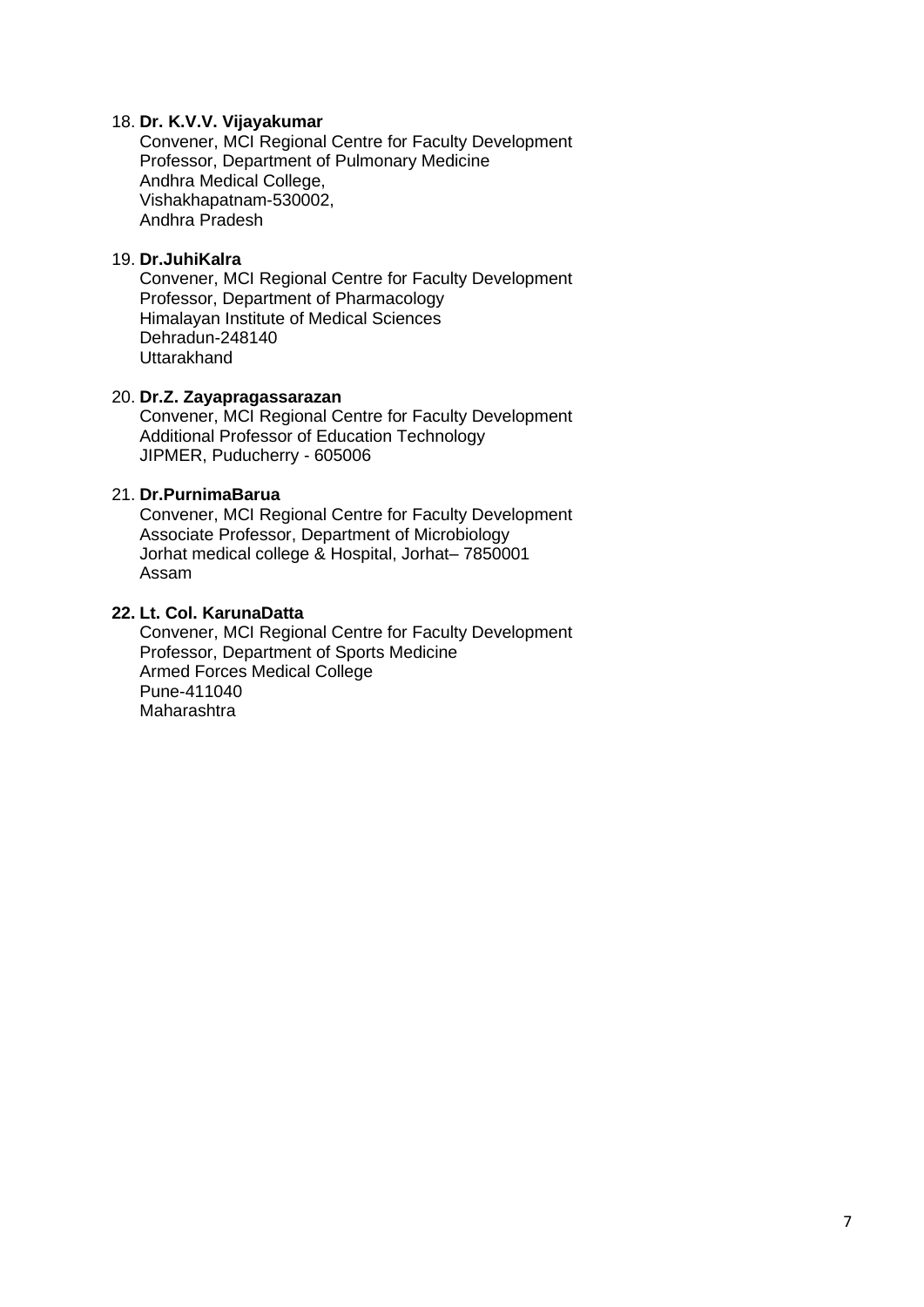## **Introduction**

The Medical Council of India, vested with the responsibility for producing quality manpower in the field of undergraduate medical education, has taken two landmark decisions in 2012-14 which resulted in the revamping of undergraduate medical education of the country. These two decisions relate to (1) the issuance of Gazette Notification dated November 4, 2019 **amending the "Regulations on Graduate Medical Education, 1997 by"Regulations on Graduate Medical Education (Amendment), 2019** and which consequently culminated in (2) the revision of the Undergraduate Medical Education Curriculum to the competency pattern.

The 1997 Regulations on Graduate Medical Education needed a relook at all aspects of the various components in the existing regulations and adapt/modify them to the changing demography, socio-economic context, perceptions, values and expectations of stakeholders. Emerging health care issues particularly in the context of **newly emerging and re-emerging diseases**, have major impact on health care of masses, and the need to collate and use advances in science and technology for management of diseases in epidemic/pandemic scale at very short notice is imperative. The **new Regulations on Graduate Medical Education (Amendment), 2019**is more learner-centric, patient-centric, gender-sensitive, outcome-oriented and environment-appropriate resulting in an outcome driven curriculum, in conformity with global trends and with due emphasis on alignment and integration of subjects, both horizontally and vertically. This outcome driven new undergraduate curriculum provided the orientation and the skills necessary for life-long learning to the Indian Medical Graduate (IMG) to enable proper care of the patient.The competencies an Indian Medical Graduate would have obtained at the time of graduation were clearly defined in these documents.

The Expert Group of MCI involved in this massive exercise and the authorities at the helm of medical education at Medical Council of India and the country realized that the achievement of the '**objectives'** of generating **'Confident, Competent, Concerned and Compassionate'** medical graduates out of the **'medical education system'** cannot be fulfilled without a robust Faculty Development Program (FDP). The Medical Council of India has already a well-established and extensive network of 22 Centres distributed all over the country conducting Faculty Development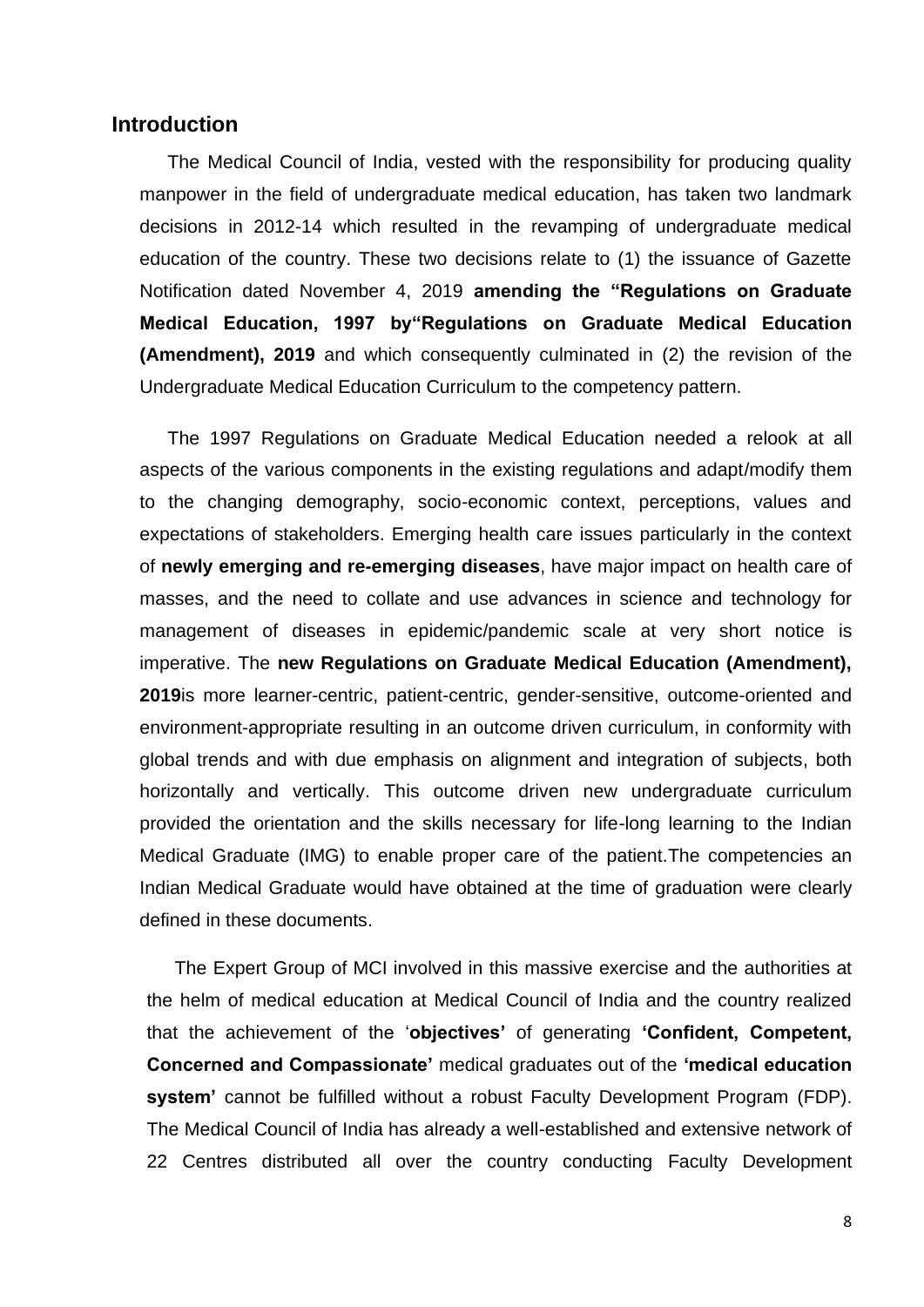Programs initiated by the Council which belong to two categories viz., Basic CourseWorkshop(BCW) in Medical Education and AETCOM Workshop by 12 Regional Centres and Advance Course in Medical Education (ACME) along with BCW and AETCOM Workshops by 10 Nodal Centres. Under this unique program initiated, financially supported and maintained by the Regulator (Medical Council of India), **44,932**medical college teachers haveundergone training inBasic Course and AETCOM Workshops until December 2018, which is a landmark achievement in the history of Medical Education. **Readers are referred to the Report titled "Faculty development initiatives for the Undergraduate Medical Education Program: ten years' experience – status report" available on MCI Website<sup>1</sup> .**

The revision of the UG curriculum to the competency pattern required focused training of college faculty in the medical colleges on the content and nuances of the new competency based curriculum sequentially and seamlesslyby the experts advising the Academic Cell, thereafter to the Medical Education faculty in Nodal and Regional Centres and finally to the faculty in medical colleges. Considerable logistical and educational handholding was provided in a well-planned **CURRICULUM IMPLEMENTATION SUPPORT PROGRAM I (CISP I**) which was executed meticulously by the Resource faculty in the MCI Nodal and Regional Centreswho additionally supervised the conduct of CISP I in the colleges.

The implementation of CISP I was stepwise, initial training of Conveners and Coconveners of MCI Nodal and Regional Centres at Medical Council of India by the Expert Group members who acted as Resource faculty. This was followed by training of Medical Education faculty of Nodal and Regional Centres of MCI who trained members of the Curriculum Committees and MEU of the medical colleges who thereafter conducted the training of medical college faculty, under observership of Regional/Nodal Centre faculty.College faculty from pre-clinical and para-clinical subjects were prioritised for phase-1 CISP training but faculty from Medicine, Surgery and allied subjects also were included since the new curriculum involved vertical and horizontal integration of subjects.

This Report reviews the details of the CISP I program and summarises the achievements including details of number of trainees by each MCI Centre and rectification processes, wherever it was found needed.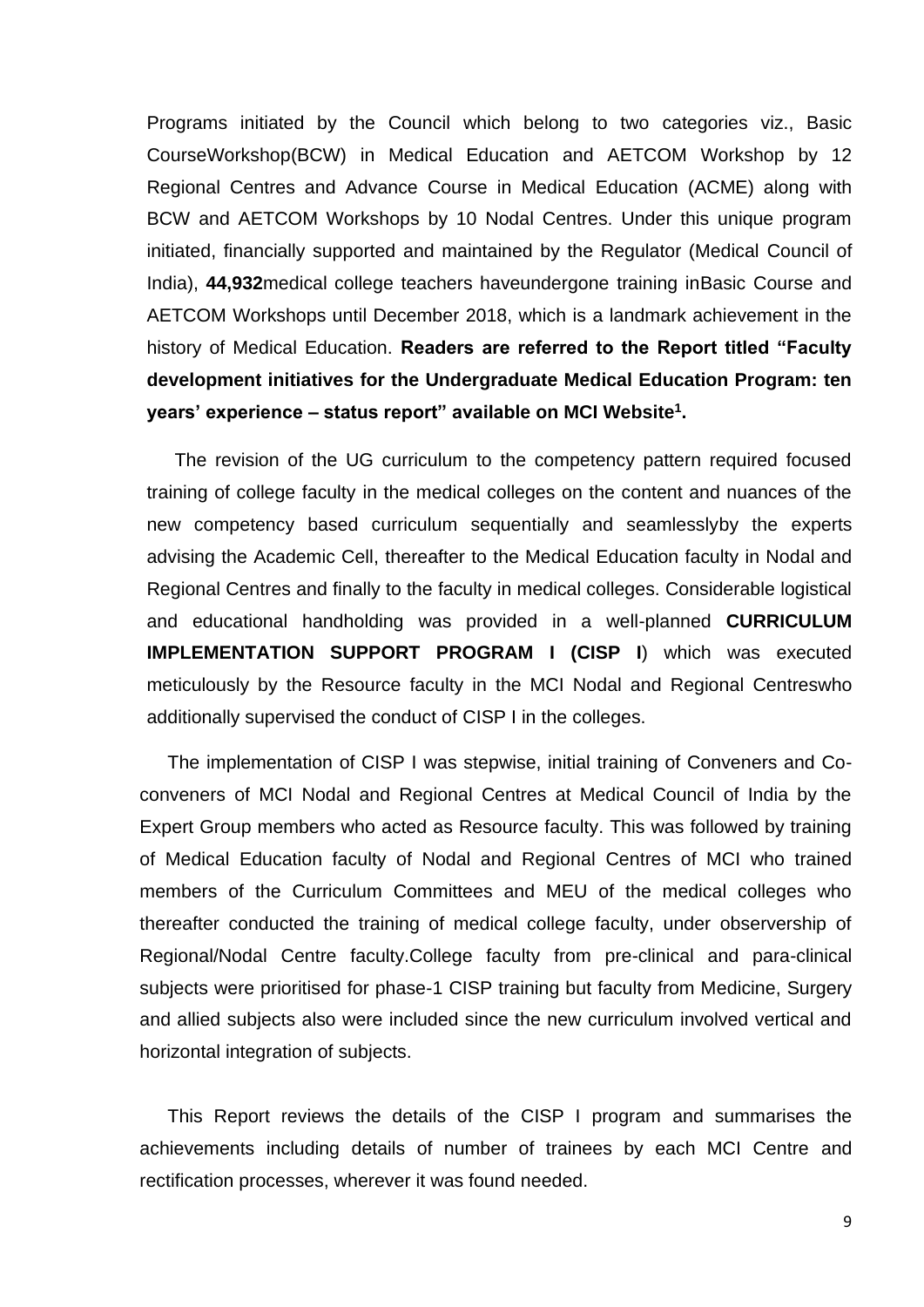## **Methodology**

## **↓** Design of conduct of CISP I

The Academic Cell of Medical Council of India together with the Expert Group members and few invitees prepared a carefully chalked out program for implementation of CISP I, from conceptual stage up to training of medical college faculty including *in situ*training of teaching faculty through a multi-tire Faculty Development Program (FDP).

This included the following components:

- o Conceptualisation of a three-day CISP I program and Guidelines regarding its implementation including eligibility criteria for faculty participants.
- o Constitution of Curriculum Committee by Dean of all colleges was made mandatory.The Curriculum Committee, chaired by Dean of the college, included one senior faculty in the grade of Associate Professor or above,each from pre-clinical, para-clinical,medicine & allied and surgery & allied departments and the MEU coordinator.The designated faculty must have already undergone training inthe MCI Basic Course Workshop and in the Attitude, Ethics and Communication (AETCOM) module.
- o Preparation of Faculty Guides, Learning Resource Material including Power Point slides by Expert Group members and transmission of these to Conveners and Co-conveners in charge of Basic Course Workshops/CISP Iin Nodal and Regional Centres to ensure uniformity in teaching-learning material across the medical colleges in the country.

## **Action Plan for CISP (Fig 1):**

The Action Plan for CISP was finalised as a detailed program which would ensure that training of faculty is conducted as a well-planned stepwise exercise, which  $\int$  cisp 1 at MF Dept is detailed below:

**Two National level CISPs at MCI** 

**Trainers:** Expert Gr. members &few invitees

**Trainees:**  Conveners & Coconveners of NCs& RCs

**CISP 1 at ME Dept. of NCs & RCs Trainers: Convener & Co-convener of NC/RC Trainees:** ME Resource & inhouse Faculty, **Curriculum** 

**Committee** 

members & MEU faculty of colleges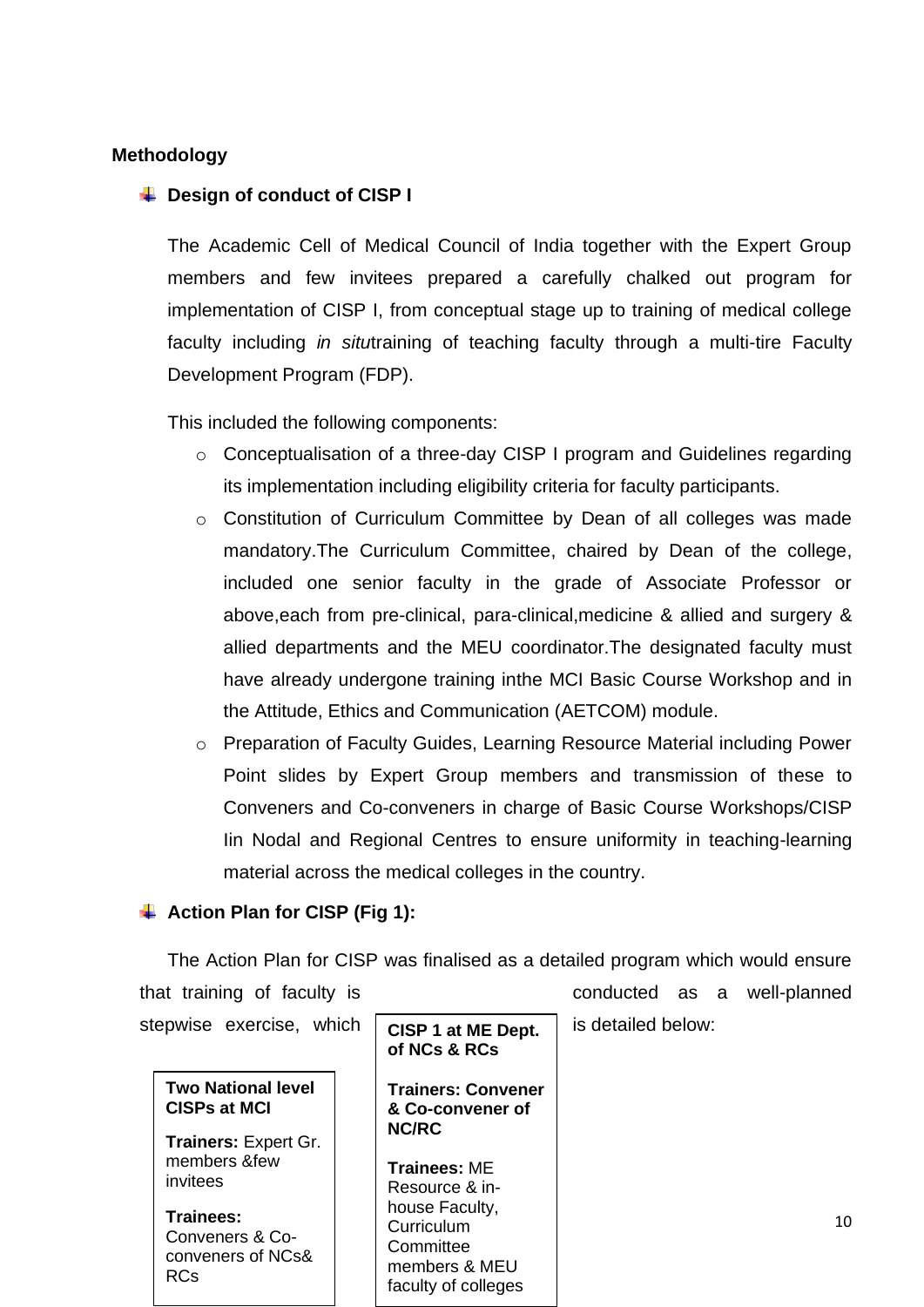

**Fig. 1. Action Plan of CISP 1**

- o Training of Conveners and Co-conveners of MCI Nodal and Regional centres by members of Expert group  $(17-18<sup>th</sup>$  January & 23-24<sup>th</sup> January, 2019) to familiarise them on various new concepts included in the new Competency based UG curriculum. These faculty became resource faculty to train the college faculty.
- o Conduct of CISP I at Nodal and Regional Centres for faculty of the Department of Medical Education of these Centres (completed by first week of February, 2019).
- o Conduct of CISP I at Nodal and Regional Centres for Curriculum Committee members and faculty of Medical Education Units of colleges (completed by end of April, 2019).
- o Last phase in conduct of CISP I: CISP I Workshops were held at colleges allotted to each centre, under supervision by an observer from the Centre (started in May 2019 and continued till July 31, 2019 when the new academic session started). The Observer ensured maintenance of the quality of the CISP and report by the Observer submitted to MCI ensured evaluation of the program and maintenance of quality standards.
- o CISP I was conducted separately in newly recognised colleges.

The reports from these workshops (Convener Report from Nodal and Regional Centres) and Observer report submitted by MCI nominated experts on completion of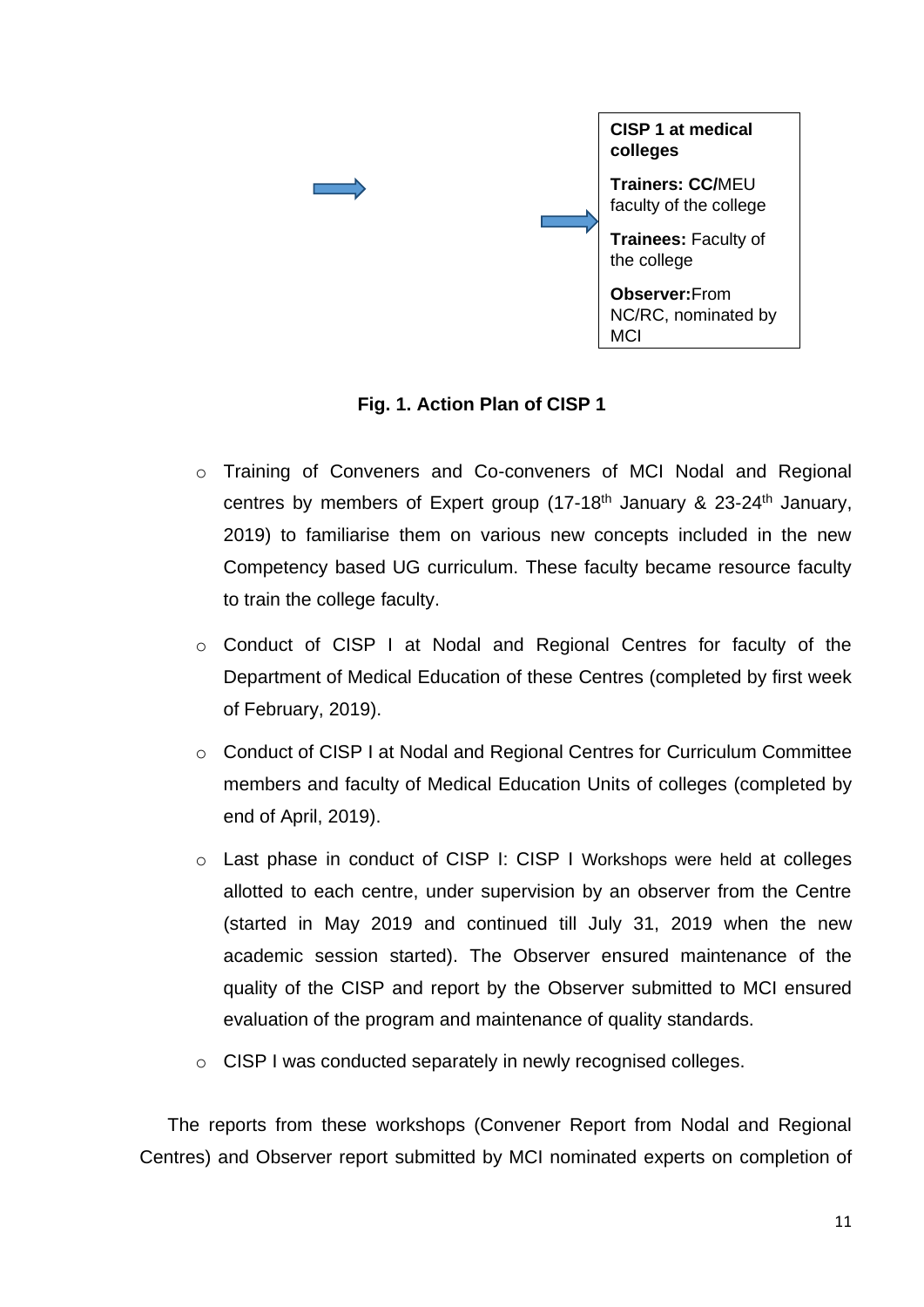CISP 1 at the concerned college along with list of participants were compiled and recorded.

## **Curriculum Implementation Support Program (CISP I)**

The Program and schedule of conduct of CISP 1 was prepared by the members of the Expert Group and was approved by the Board of Governors. The following session topics were included in CISP 1 (Table 1):

## **Table 1. Topics included in CISP I**

- Competency Based Medical Education (CBME)
- IMG: Goals, roles & competencies
- Deriving objectives, teaching learning methods &assessment fromcompetencies
- Regulations on Graduate Medical Education (Amendment), 2019
- Foundation Course
- Attitude, Ethics and Communication (AETCOM) Module
- Electives
- Alignment & integration of competencies
- Assessment in CBME
- Early clinical Exposure
- Skills training
- Curricular Governance

The CISP I included sessions on concepts and hands-on training on various topics. This standardised pattern of CISP training was adhered to by all Centres and also by the medical colleges which was monitored by MCI observers. The background session documents included a CISP booklet containing details on concepts and conduct of various sessions.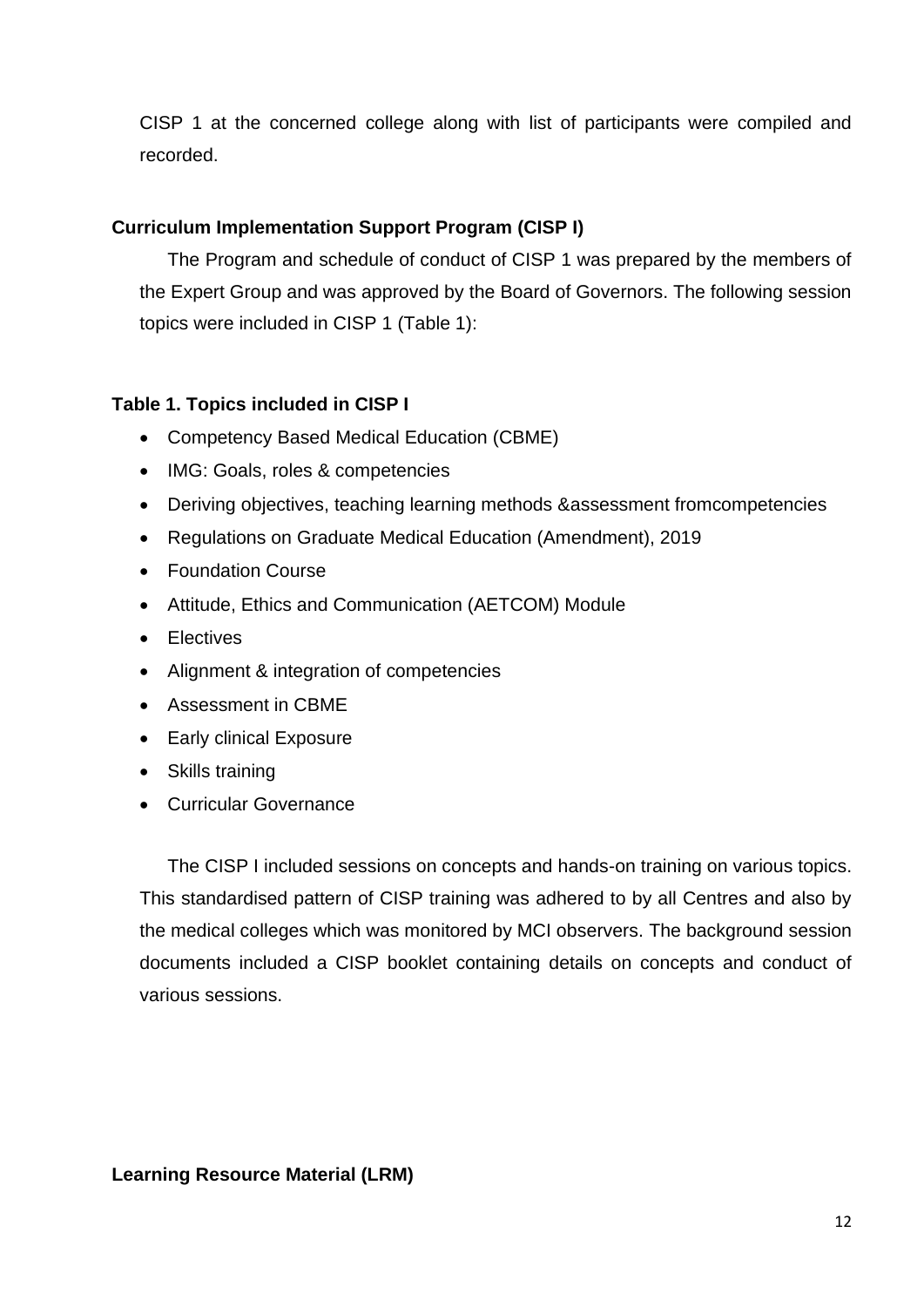The participants were provided LRM in advance in the form of Faculty Guides and print out of Power Point slides. Further, the following modules prepared by Expert Group have been uploaded on MCI Website and were used as reference material.

- Module on Attitude, Ethics & Communication (AETCOM)
- Module on Foundation Course
- Module on Early Clinical Exposure
- Module on Assessment
- Module on Alignment & Integration
- Module on Skills training
- Sample of Log Book

## **Results**

**,**

**Two CISP I workshops were held at the Medical Council of India at the beginningof the program in which 42 faculty who are Conveners and Co-conveners of Nodal and Regional Centres were trained in CISP I by the Expert Group members who acted as Resource Faculty. The first CISP I workshop at MCI was held from 17- 18 January, 2019 and the second workshop from 23-24 January, 2019.**

**The list of 404 colleges which participated in CISP I is given as Annexure I.**

Summary of the numberof CISP I conducted by Nodal centres, Regional Centres and by colleges and faculty training details are given below: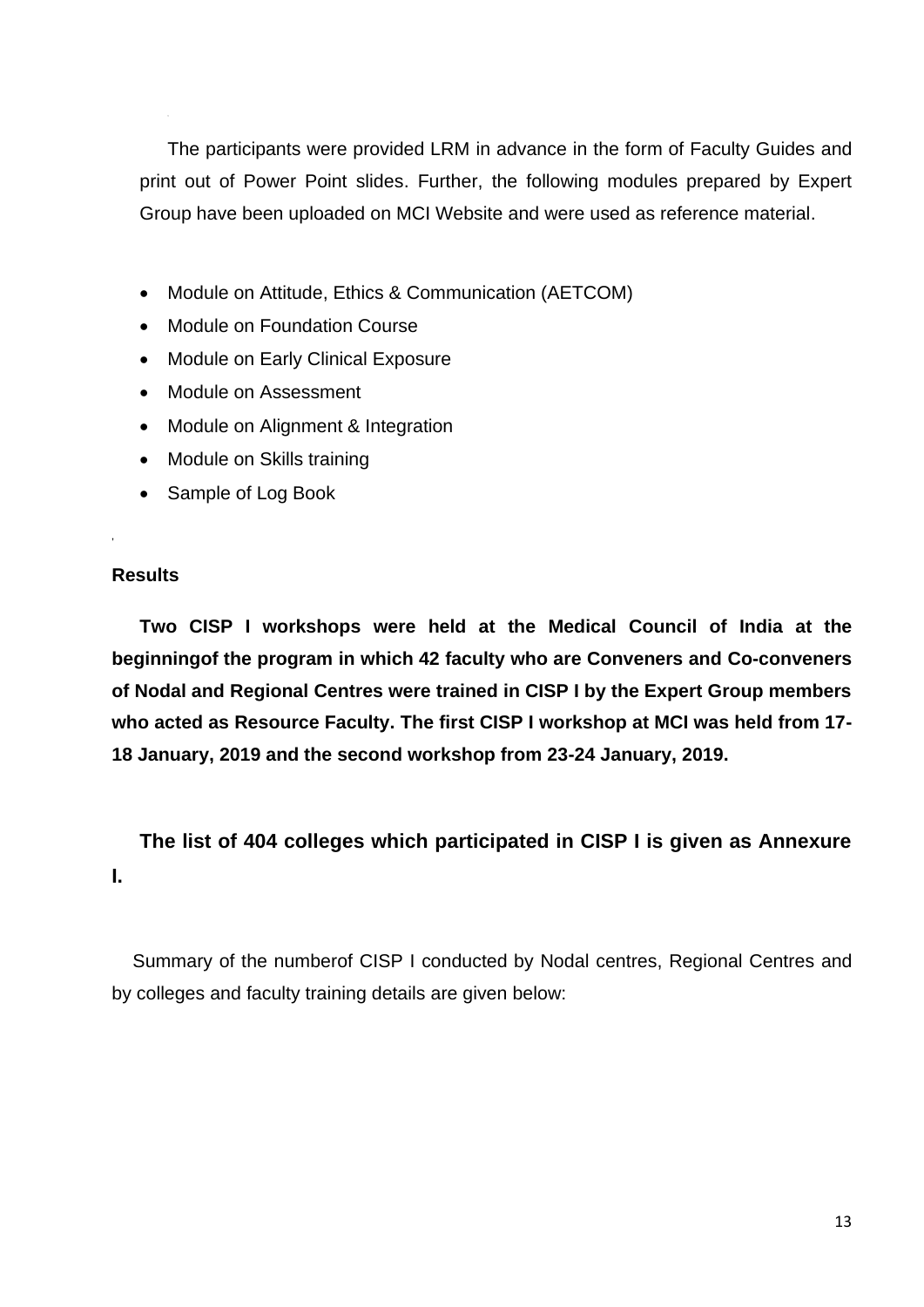## **A. CISP I conducted by MCI, Nodal & Regional Centres**

- $\downarrow$  No. of CISP I conducted at MCI: 02
- $\downarrow$  No. of CISP I conducted by Nodal centres: 77
- ↓ No. of CISP I conducted by Regional Centres:74
- **Total no. of CISP I conducted by Nodal & Regional Centres: 153**

## **B. CISP I conducted by colleges**

- No. of colleges under Nodal centres which conducted CISP I: 195
- No. of colleges under Regional centres which conducted CISP I: 209
- **Total no. of collegeswhich conducted CISP 1: 404**

## **C. Faculty training details**

- ✓ No. of faculty trained in CISP I by Nodal Centres: 2004
- $\checkmark$  No. of faculty trained in CISP I in colleges under Nodal centre observership: 5573
- o **Total no. of faculty trained in CISP I by Nodal Centres: 7577**
- $\checkmark$  No. of faculty trained in CISP I by Regional centres: 1955
- $\checkmark$  No. of faculty trained in CISP I in collegesunder Regional centre observership: 5935
- o **Total no. of faculty trained in CISP I by Regional Centres: 7890**
- o **Total no. of faculty trained under CISP I program: 15509 (7577 + 7890 + 42)**
- o **Total no. of CISPs done: 557 (153 + 404)**

An observation of interest is that Nodal centres, while lesser in number, conducted almost equal or more no. of CISP I, compared to Regional Centres.s

The details of (a) number of CISP I conducted at each Nodal & Regional Centres, (2) observed in colleges and (3) number of faculty trained in each category are given in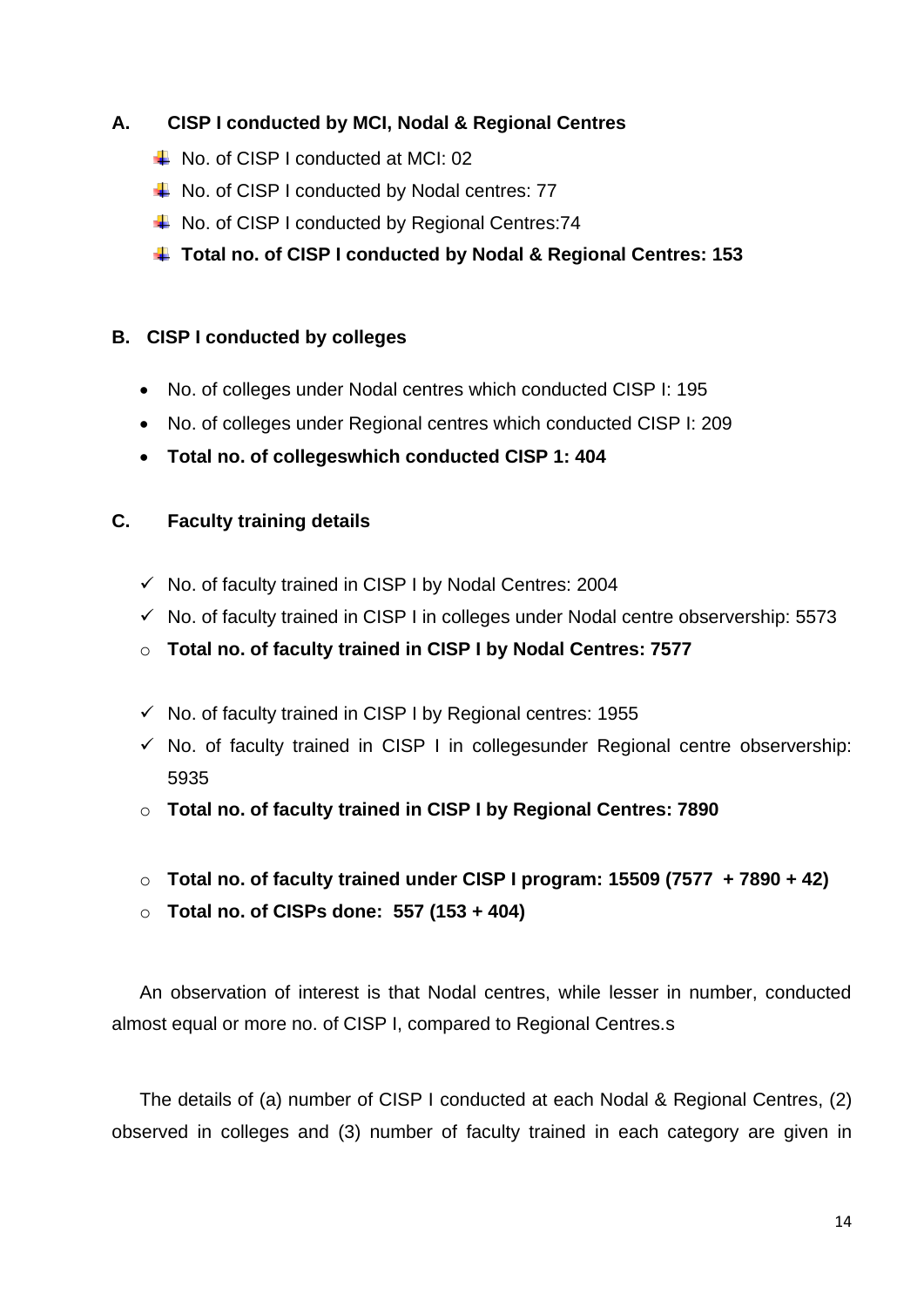Tables 2 & 3. The consolidated data of CISP I conducted and faculty trainedare summarised in Table 4.

|                | <b>Sr.</b> Name of NC | No. of       | No. of  | No. of       | No. faculty   Total no. of   Total no. of |                                                               |
|----------------|-----------------------|--------------|---------|--------------|-------------------------------------------|---------------------------------------------------------------|
| N <sub>0</sub> |                       | <b>CISPs</b> | faculty | <b>CISPs</b> |                                           | $\vert$ trained at $\vert$ CISPs done $\vert$ faculty trained |

**Table 2: No. of CISP I conducted and faculty trained in CISP I by Nodal Centres**

**(NCs)**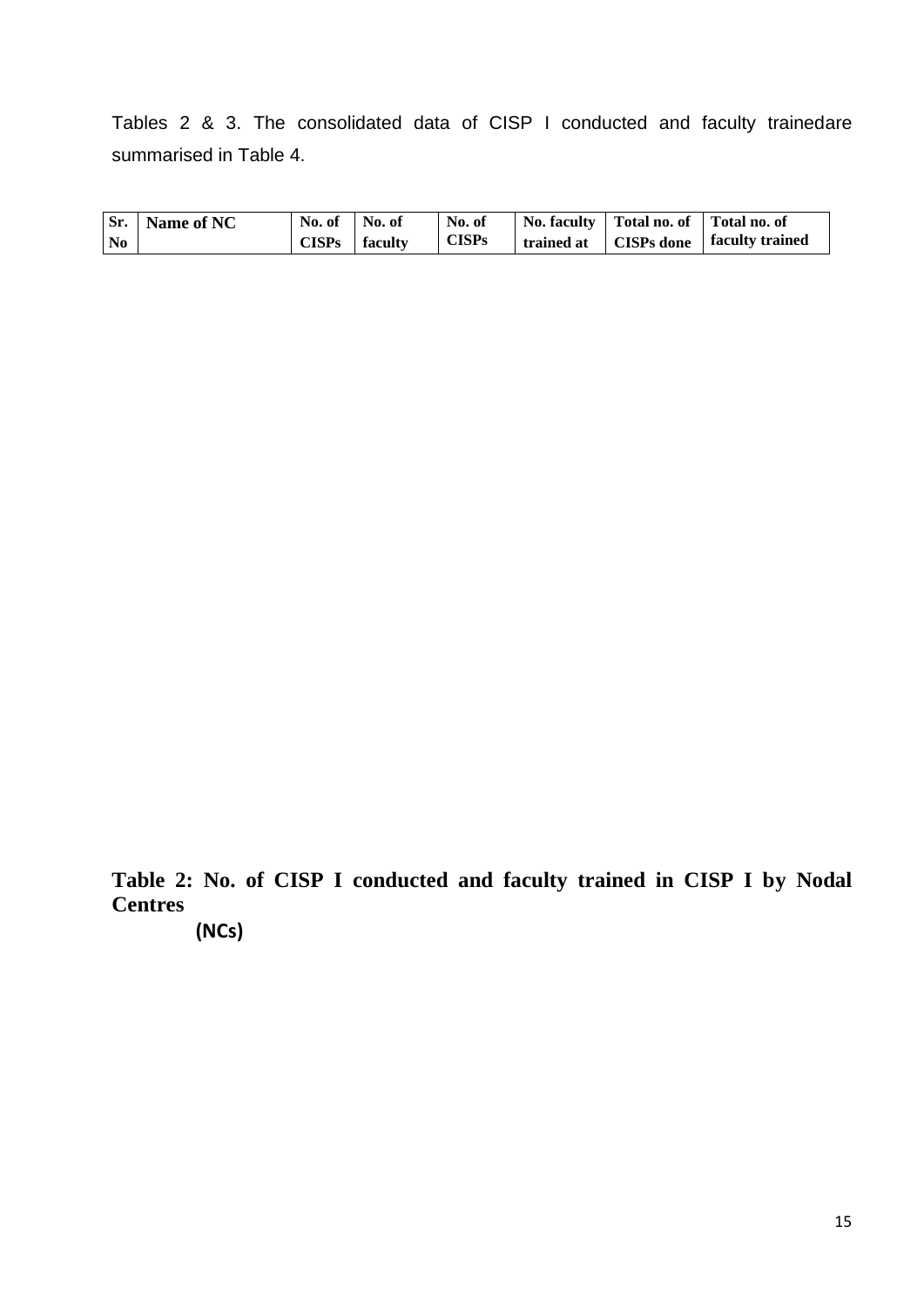|                  |                                                        | done<br>at NCs   | trained at<br><b>NCs</b> | observed<br>at<br>colleges | colleges by<br><b>NCs</b> | by $NCs +$<br><b>Colleges</b> | by $NCs +$<br>colleges<br>under NCs |
|------------------|--------------------------------------------------------|------------------|--------------------------|----------------------------|---------------------------|-------------------------------|-------------------------------------|
| 1.               | CMC, Ludhiana                                          | 9                | 233                      | 22                         | 639                       | 31                            | 872                                 |
| 2.               | <b>JNMC</b> , Wardha                                   | $\overline{7}$   | 187                      | 14                         | 398                       | 21                            | 585                                 |
| 3.               | <b>Seth GS &amp; KEM</b><br>Hospital,<br><b>Mumbai</b> | 8                | 218                      | 17                         | 494                       | 25                            | 712                                 |
| $\overline{4}$ . | Sri Ramachandra<br>MC, Chennai                         | $\boldsymbol{9}$ | 237                      | 13                         | 362                       | 22                            | 599                                 |
| 5.               | Smt. NHL MC,<br><b>Ahmedabad</b>                       | $\overline{7}$   | 183                      | 23                         | 675                       | 30                            | 858                                 |
| 6.               | St. John's MC,<br><b>Bangalore</b>                     | 9                | 251                      | 30                         | 823                       | 39                            | 1074                                |
| 7.               | GMC, Kottayam                                          | $\overline{7}$   | 186                      | 17                         | 475                       | 24                            | 661                                 |
| 8.               | PMC, Karamsad                                          | $\overline{7}$   | 178                      | 19                         | 528                       | 26                            | 706                                 |
| 9.               | <b>CMC, Vellore</b>                                    | 8                | 194                      | 20                         | 593                       | 28                            | 787                                 |
| 10.              | <b>JNMC</b> , Belagavi                                 | 6                | 137                      | 20                         | 586                       | 26                            | 723                                 |
| <b>Total</b>     |                                                        | 77               | 2004                     | 195                        | 5573                      | 272                           | 7577                                |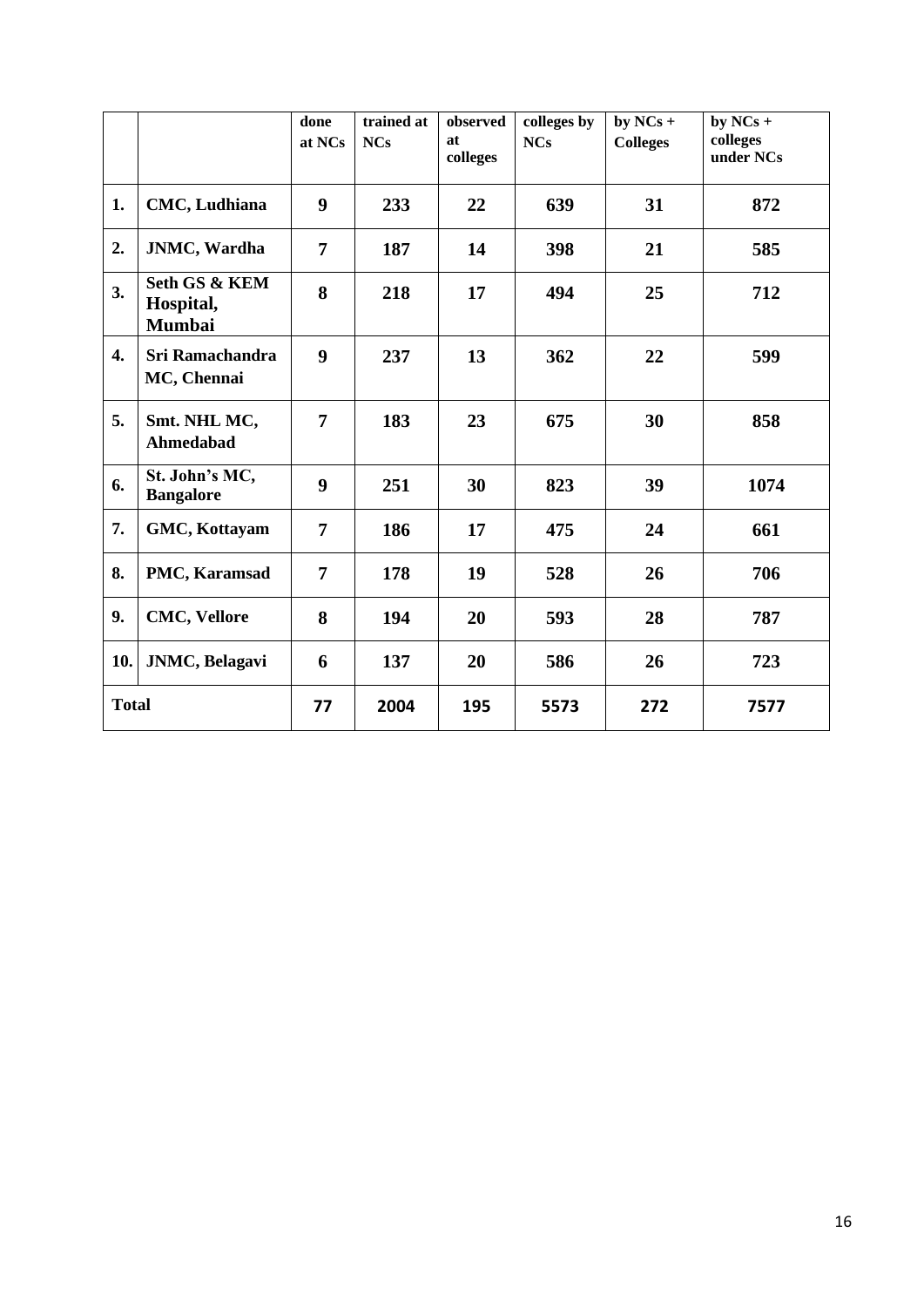# **Table3. No. of CISP I conducted and faculty trained in CISP I by Regional Centres (RCs)**

| Sr.<br>No. | Name of RC                          | No. of<br><b>CISPs</b><br>done<br>at<br><b>Centre</b> | of<br>No.<br>faculty<br>trained at<br><b>Centre</b> | No.<br>of<br><b>CISPs</b><br>observed<br>at<br>colleges | No. faculty<br>trained at<br>colleges | Total no. of<br><b>CISPs</b> done<br>by $12 RCs +$<br><b>Colleges</b> | Total no. of<br>faculty<br>trained by 12<br>$NCs + colleges$<br>under RCs |
|------------|-------------------------------------|-------------------------------------------------------|-----------------------------------------------------|---------------------------------------------------------|---------------------------------------|-----------------------------------------------------------------------|---------------------------------------------------------------------------|
| 1.         | MAMC, Delhi                         | 8                                                     | 230                                                 | 24                                                      | 689                                   | 32                                                                    | 919                                                                       |
| 2.         | GMC,<br><b>Secunderabad</b>         | 8                                                     | 220                                                 | 24                                                      | 666                                   | 32                                                                    | 886                                                                       |
| 3.         | SCB MC,<br><b>Cuttack</b>           | 5                                                     | 122                                                 | 17                                                      | 478                                   | 22                                                                    | 600                                                                       |
| 4.         | MUHS,<br><b>Nashik</b>              | $\overline{2}$                                        | 54                                                  | 13                                                      | 360                                   | 15                                                                    | 414                                                                       |
| 5.         | SAIMS,<br><b>Indore</b>             | 10                                                    | 246                                                 | 17                                                      | 462                                   | 27                                                                    | 708                                                                       |
| 6.         | GMC,<br><b>Kozhikode</b>            | 5                                                     | 132                                                 | 16                                                      | 471                                   | 21                                                                    | 603                                                                       |
| 7.         | KGMU,<br>Lucknow                    | $\overline{7}$                                        | 204                                                 | 16                                                      | 456                                   | 23                                                                    | 660                                                                       |
| 8.         | AMC,<br><b>Visakhapatnam</b>        | 6                                                     | 151                                                 | 19                                                      | 538                                   | 25                                                                    | 689                                                                       |
| 9.         | HIMS,<br><b>Dehradun</b>            | 6                                                     | 141                                                 | 16                                                      | 466                                   | 22                                                                    | 607                                                                       |
| 10.        | <b>JIPMER,</b><br><b>Puducherry</b> | 6                                                     | 150                                                 | 15                                                      | 420                                   | 21                                                                    | 570                                                                       |
| 11.        | Jorhat MC,<br><b>Jorhat</b>         | 8                                                     | 215                                                 | 24                                                      | 692                                   | 32                                                                    | 907                                                                       |
| 12.        | <b>AFMC, Pune</b>                   | $\overline{\mathbf{3}}$                               | 90                                                  | 8                                                       | 237                                   | 11                                                                    | 327                                                                       |
|            | <b>Total</b>                        | 74                                                    | 1955                                                | 209                                                     | 5935                                  | 283                                                                   | 7890                                                                      |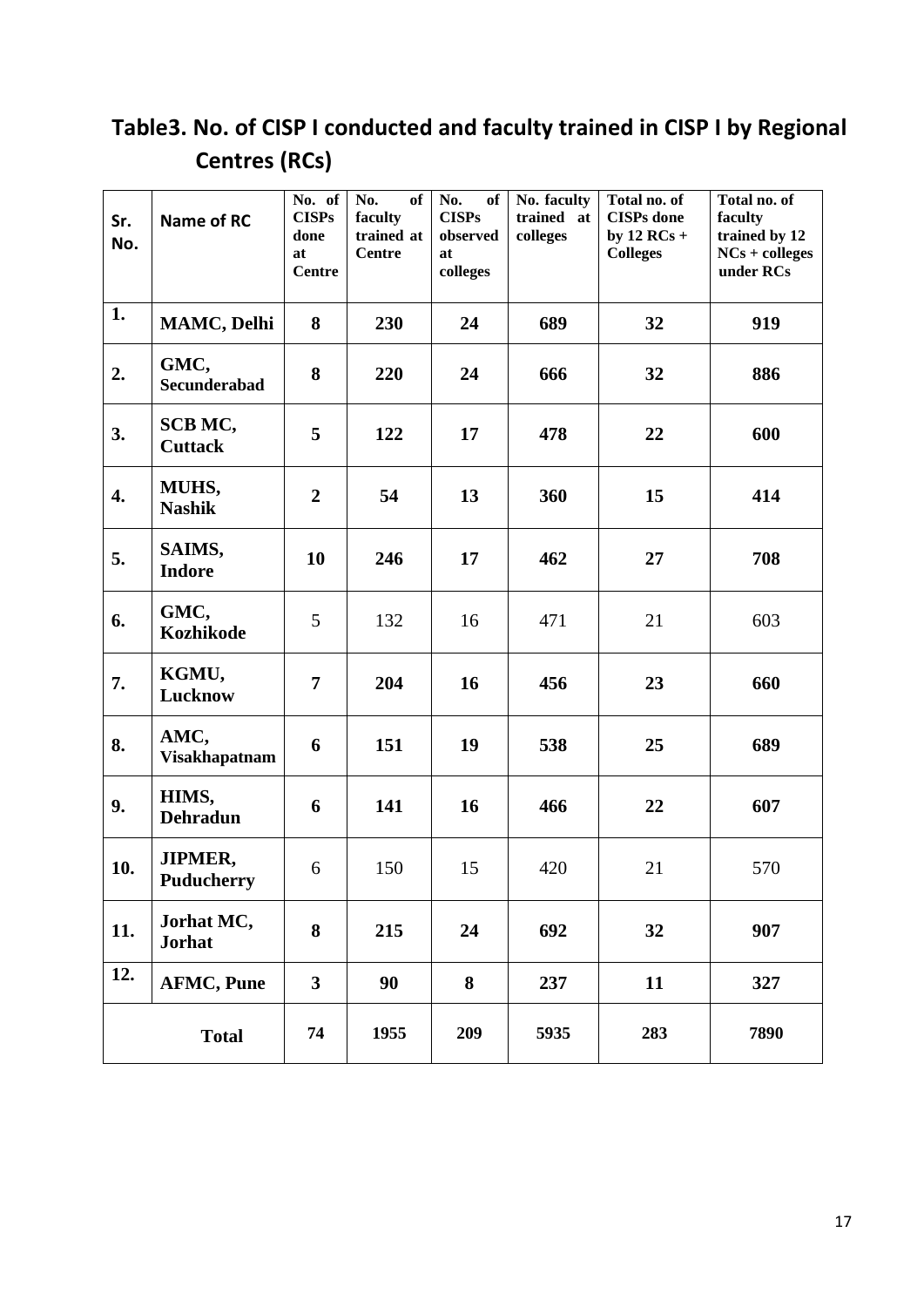|                            |                       | <b>No. of CISPs done</b> |                |                   | No. of faculty trained |              |
|----------------------------|-----------------------|--------------------------|----------------|-------------------|------------------------|--------------|
|                            | <b>Observed</b><br>At |                          | <b>Total</b>   | <b>At Centres</b> | <b>Observed</b>        | <b>Total</b> |
|                            | <b>Centres</b>        | at colleges              |                |                   | at colleges            |              |
| <b>MCI</b>                 | 2                     |                          | $\overline{2}$ | 42                |                        | 42           |
| <b>Nodal</b><br>centres    | 77                    | 195                      | 272            | 2004              | 5573                   | 7577         |
| <b>Regional</b><br>centres | 74                    | 209                      | 283            | 1955              | 5935                   | 7890         |
| Grand<br><b>Total</b>      | 153                   | 404                      | 557            | 4001              | 11508                  | 15509        |

**Table 4: Consolidated data of CISP I conducted and faculty trained** 

## **Specialty-wise distribution of trainees**

The data obtained was analysed regarding the specialty-wise distribution of faculty viz., pre-clinical, para-clinical, Medicine & allied specialties and Surgery & allied specialties (Tables 5, 6, 7). Maximum number of faculty were trained in CISP I in preclinical subjects by Nodal Centres whereas Regional Centres trained almost equal number of faculty from pre-clinical and para-clinical subjects. The minimum number of trained faculty was in Surgery and allied disciplines. This is in conformity with the need for pre-clinical faculty to take up implementation of the new competency based curriculum from year 01 while the vertically and horizontally integrated nature of new UG curriculum requires considerable participation by faculty from para-clinical, Medicine, Surgery and allied subjects.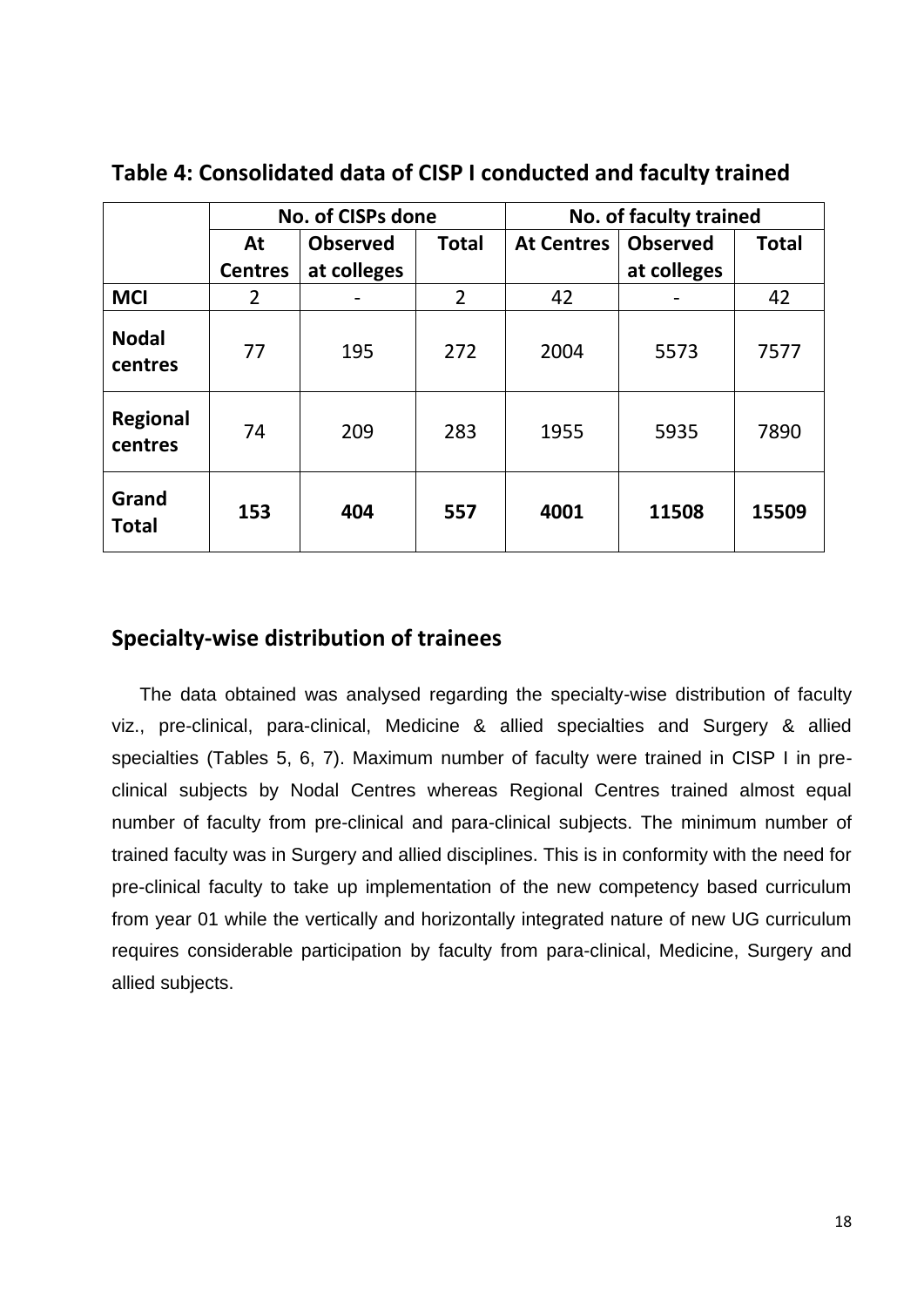# **Table 5: Details of faculty trained speciality-wise in CISP I by Medical Council of India & MCI Nodal Centres**

| S.No. | Name of NC | <b>Total</b> | No. of      | No. of       | No. of     | No. of       | <b>Total</b>  |
|-------|------------|--------------|-------------|--------------|------------|--------------|---------------|
|       |            | No.          | faculty     | faculty      | faculty    | faculty      | <b>Number</b> |
|       |            | of           | trained in  | trained in   | trained in | trained in   | of faculty    |
|       |            | <b>CISPs</b> | preclinical | paraclinical | Medicine & | Surgery $\&$ | trained       |
|       |            | Done         | subjects    | subjects     | allied     | allied       |               |
|       |            |              |             |              | subjects   | subjects     |               |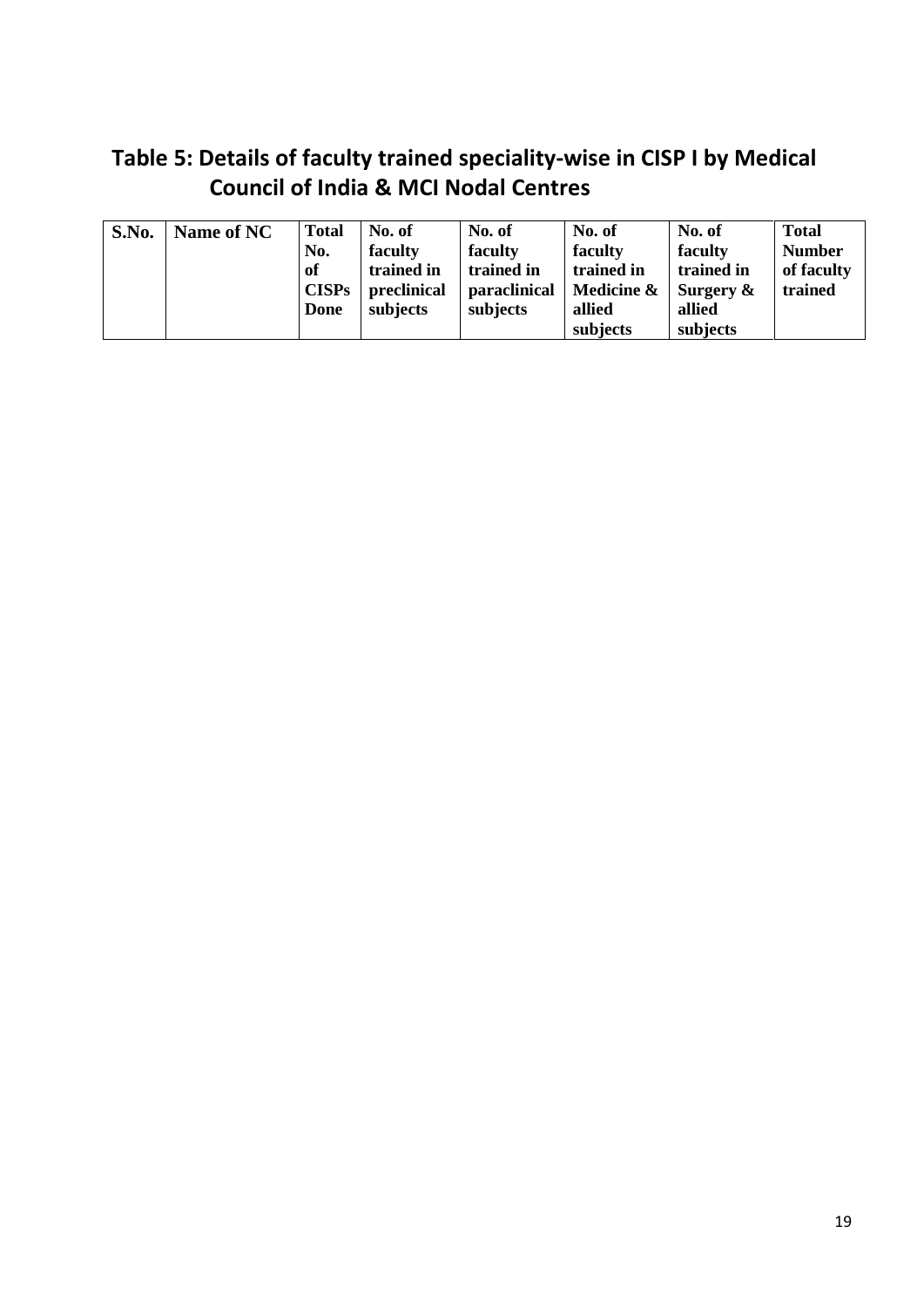| $\mathbf{1}$   | Medical<br>Council of<br>India          | $\overline{2}$ | 12   | 9    | 13   | 8    | 42   |
|----------------|-----------------------------------------|----------------|------|------|------|------|------|
| $\overline{2}$ | CMC,<br>Ludhiana                        | 31             | 261  | 238  | 189  | 184  | 872  |
| $\overline{3}$ | JLN MC,<br>Wardha                       | 21             | 169  | 152  | 138  | 126  | 585  |
| $\overline{4}$ | Seth GS MC &<br>KEM Hospital,<br>Mumbai | 25             | 206  | 184  | 166  | 156  | 712  |
| 5              | SRMC,<br>Chennai                        | 22             | 177  | 171  | 125  | 126  | 599  |
| 6              | NHL MMC,<br>Ahmedabad                   | 30             | 252  | 238  | 176  | 192  | 858  |
| $\overline{7}$ | St. John's MC,<br>Bangalore             | 39             | 315  | 300  | 243  | 216  | 1074 |
| 8              | Government<br>MC, Kottayam              | 24             | 233  | 137  | 166  | 125  | 661  |
| 9              | Pramukhswami<br>MC, Karamsad            | 26             | 202  | 201  | 179  | 124  | 706  |
| 10             | CMC, Vellore                            | 28             | 228  | 218  | 181  | 160  | 787  |
| 11             | JLMC,<br>Belagavi                       | 26             | 241  | 209  | 139  | 134  | 723  |
|                | <b>Total</b>                            | 274            | 2296 | 2057 | 1715 | 1551 | 7619 |

# **Table 6: Details of faculty trained speciality-wise in CISP I by MCI Regional Centres**

| S.N<br>$\mathbf 0$ | Name of RC         | <b>Total</b><br>No. of<br><b>CISPs</b><br>done | No. of<br>faculty<br>trained in<br>pre-clinical<br>subjects | No. of<br>faculty<br>trained in<br>para-<br>clinical<br>subjects | No. of<br>faculty<br>trained in<br><b>Medicine</b><br>& allied<br>subjects | No. of<br>faculty<br>trained in<br><b>Surgery</b><br>& allied<br>subjects | <b>Total</b><br><b>Number</b><br>of faculty<br>trained |
|--------------------|--------------------|------------------------------------------------|-------------------------------------------------------------|------------------------------------------------------------------|----------------------------------------------------------------------------|---------------------------------------------------------------------------|--------------------------------------------------------|
|                    | MAMC, New<br>Delhi | 32                                             | 251                                                         | 252                                                              | 200                                                                        | 216                                                                       | 919                                                    |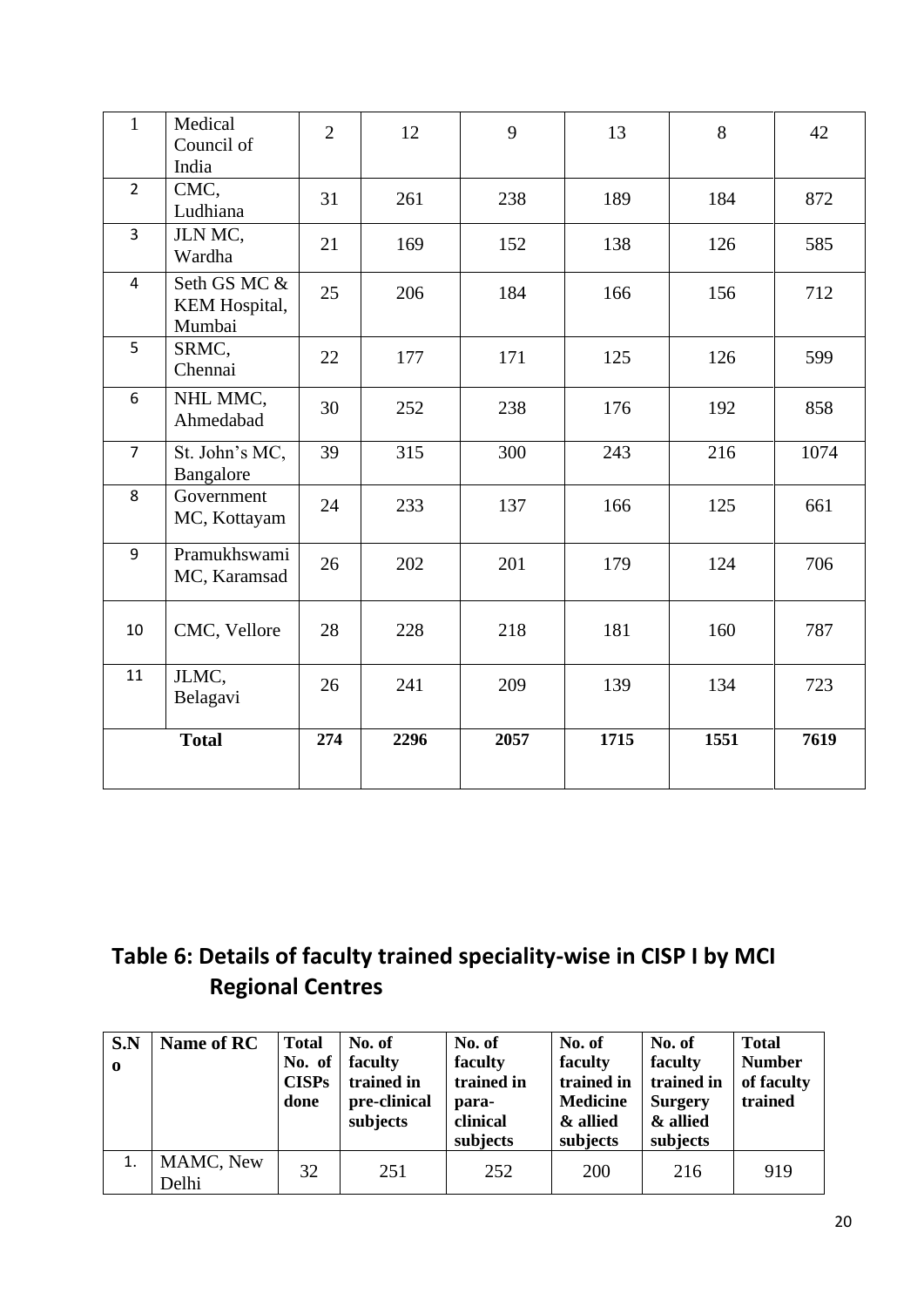| 2.                         | Gandhi MC,<br>Hyderabad     | 32  | 248  | 283  | 192  | 163  | 886  |
|----------------------------|-----------------------------|-----|------|------|------|------|------|
| 3.                         | SCB MC,<br>Cuttack          | 22  | 151  | 176  | 147  | 126  | 600  |
| $\overline{4}$ .           | MUHS,<br><b>Nashik</b>      | 15  | 133  | 130  | 65   | 86   | 414  |
| 5.                         | SAIMS,<br>Indore            | 27  | 192  | 194  | 167  | 155  | 708  |
| 6.                         | GMC, Calicut                | 21  | 187  | 182  | 127  | 107  | 603  |
| 7.                         | KGMU,<br>Lucknow            | 23  | 176  | 164  | 163  | 157  | 660  |
| 8.                         | Andhra MC,<br>Visakhapatnam | 25  | 204  | 192  | 156  | 137  | 689  |
| 9.                         | HIMS,<br>Dehradun           | 22  | 159  | 170  | 140  | 138  | 607  |
| 10<br>$\ddot{\phantom{a}}$ | JIPMER,<br>Puducherry       | 21  | 177  | 156  | 111  | 126  | 570  |
| 11                         | Jorhat MC,<br>Jorhat        | 32  | 266  | 279  | 185  | 177  | 907  |
| 12                         | AFMC, Pune                  | 11  | 97   | 100  | 69   | 61   | 327  |
|                            | <b>Total</b>                | 283 | 2241 | 2278 | 1722 | 1649 | 7890 |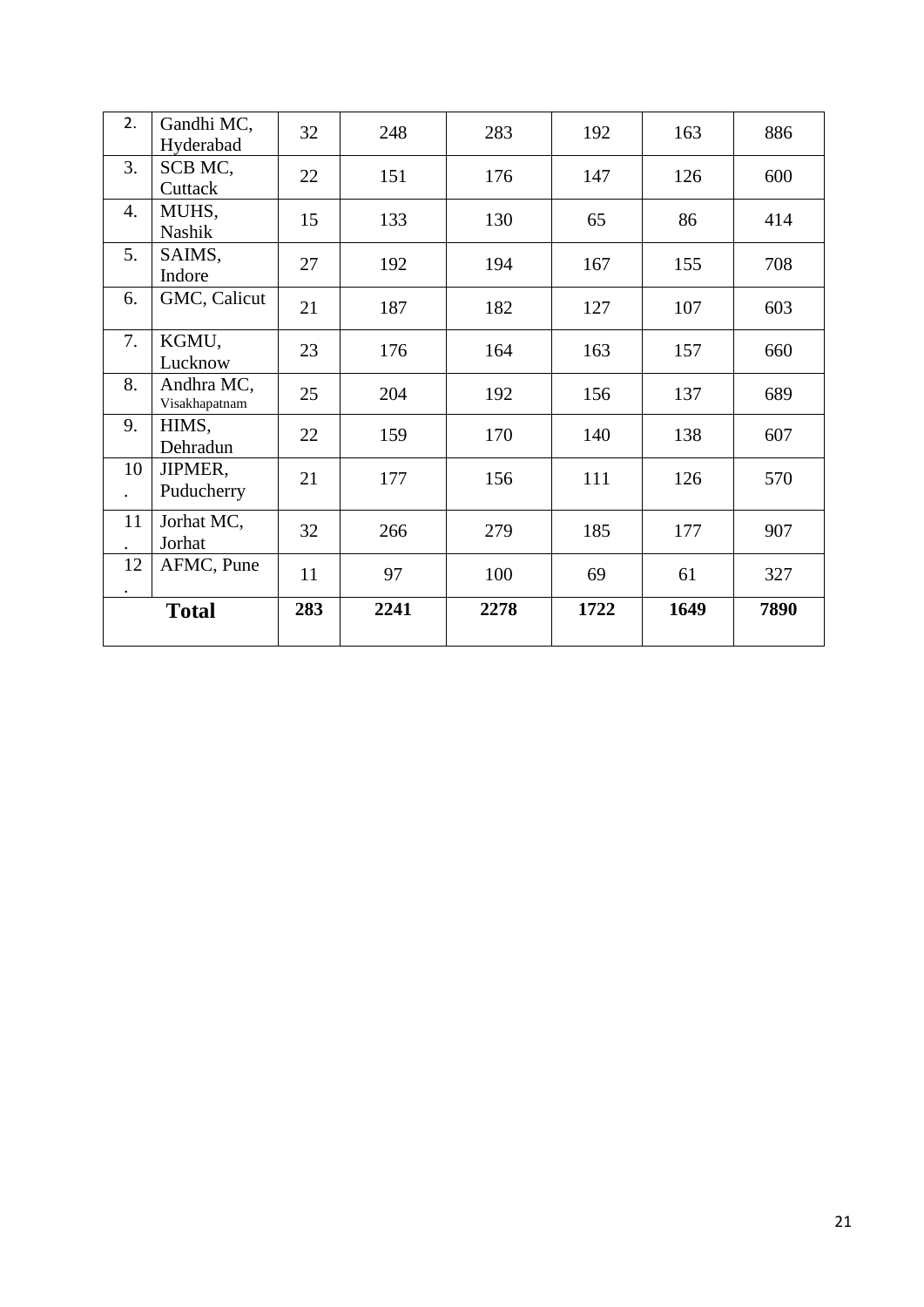# **Table 7: Consolidated data of faculty trained speciality-wise in CISP I by MCI, Nodal and Regional Centres**

|                                    | In pre-clinical<br>subjects | In para-clinical<br>subjects | In Medicine<br>& allied<br>subjects | In Surgery<br>&allied<br>subjects | Total no.<br>of faculty<br>trained |
|------------------------------------|-----------------------------|------------------------------|-------------------------------------|-----------------------------------|------------------------------------|
| At MCI                             | 12                          | 09                           | 13                                  | 08                                | 42                                 |
| By Nodal<br>Centres*               | 2284                        | 2048                         | 1702                                | 1543                              | 7577                               |
| By<br>Regional<br>Centres*         | 2241                        | 2278                         | 1722                                | 1649                              | 7890                               |
| Total no. of<br>faculty<br>trained | 4537                        | 4335                         | 3437                                | 3200                              | 15509                              |

\*including colleges under NC/RC

## **Discussion**

Undergraduate medical education in India was revamped with introduction and implementation of the much needed new competency-based curriculum for MBBS from the academic year 2019.<sup>2</sup>The overall goal of the new curriculum is to have an Indian Medical Graduate (IMG) possessing requisite knowledge, skills, attitudes, values and responsiveness, so that he or she may function appropriately and effectively as a physician of first contact of the community while being globally relevant. India has highest number of medical colleges in a country and produced~78,955 graduates in 2019.<sup>3</sup>These medical graduates contribute to health care in India as well as in other countries. Hence, the new curriculum and the training imparted to the graduate student will be important for the Indian health care system as well as impact that of other countries.

The herculean task of framing the new competency based curriculum was accompanied with the realisation that training the faculty in medical colleges in the nuances contained in it is imperative if the implementation of the new curriculum is to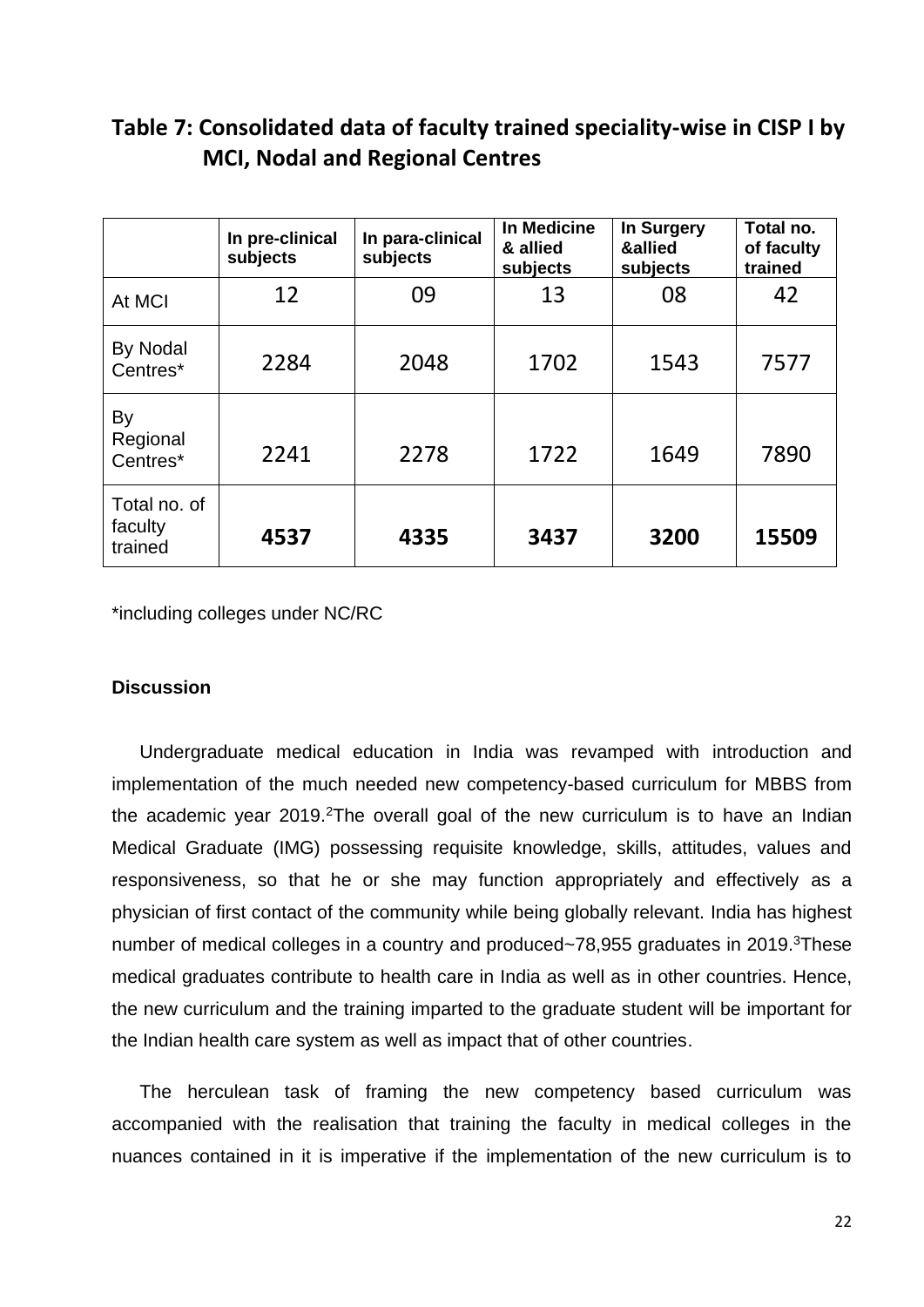proceed smoothly, seamlessly and effectively. In consequence, a Curriculum Implementation Support Program (CISP I) was designed and implemented from academic year January 2019 until July 2019 in colleges.

An analysis of the outcome of the Curriculum Implementation Support Program I to train undergraduate college teachers in the newly notified Competency based UG curriculum showed that 404 colleges conducted CISP by the end of July 31, 2019 which was used as the cut-off point since new UG teaching sessions begin from August 1, 2019. **The CISP phase 1 has been implemented through 557 programs which trained 15,509 faculty from January-July end, 2019, in a record time of ~ 07 months.**Attention was specifically focused on the composition of faculty trainees. The new UG curriculum, being vertically and horizontally integrated, training of preclinical and para-clinical faculty were given priority while lesser number of faculty from Medicine, Surgery and allied disciplines were trained in CISP I. The consolidated table depicting the specialty-wise training of faculty shows that this objective has been achieved successfully. The maximum number of faculty per CISP was restricted to 30 in order to facilitate small group discussions, individual presentations, discussion with resource faculty etc.

The number of CISPs conducted and participants trainedby both Regional and Nodal Centres were more or less similar; data showed that some of the Regional Centres were very proactive in conducting this programwhich is very heartening. The number of CISPs conducted by Nodal Centres varied from 21-39 and by Regional Centres varied from 11- 32; this is a reflection of factors like the number of colleges allocated to each Centre, compliance by the Dean of the college to conduct CISP, the degree of involvement and commitment from Conveners/Co-conveners/MEU coordinator in conducting the CISP etc.It is hoped that there would be further improvement in performance index in succeeding years.

Each CISP was followed by report submission by MCI observer. The report contains the list of participants, list of resource faculty, feedback on quality of sessions and retropre assessment on each session by participants on gain in knowledge and importance.Interim analysis of reports was done 5 times in 5 reports by National Coordinator, CISP.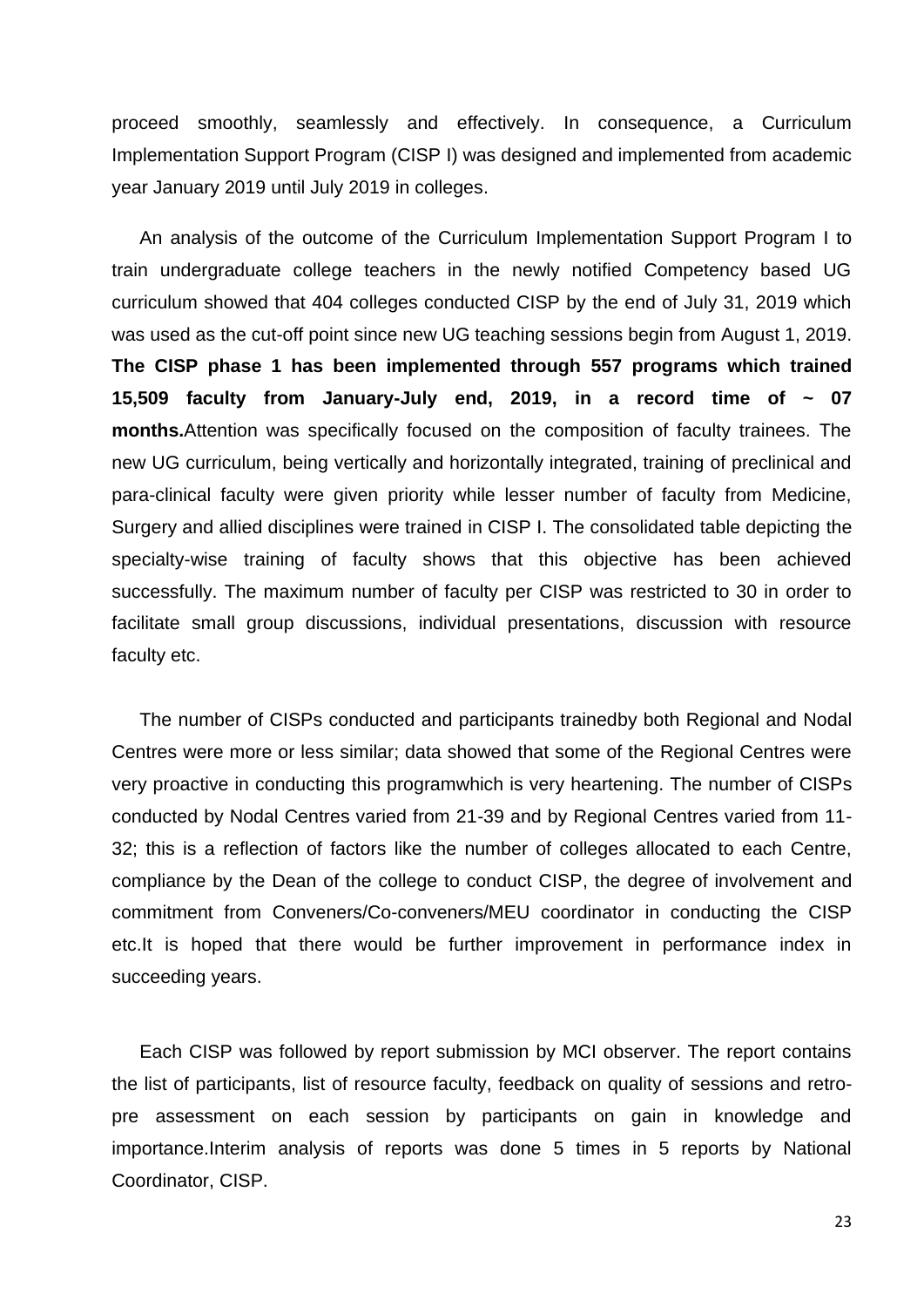The reports were analysed regarding various components of the CISP-1 program. Evaluation of participants by the observer appointed by MCI showed an average score close to 4 for four parameters i.e. punctuality, interactions in sessions, use of learning aids in group work presentations and enthusiasm (figure 2). This indicates a highly interactive and enthusiastic participation by participants.



Figure 2. Evaluation of participants by observer on a scale of 1-5 (1-Least; 5-Maximum)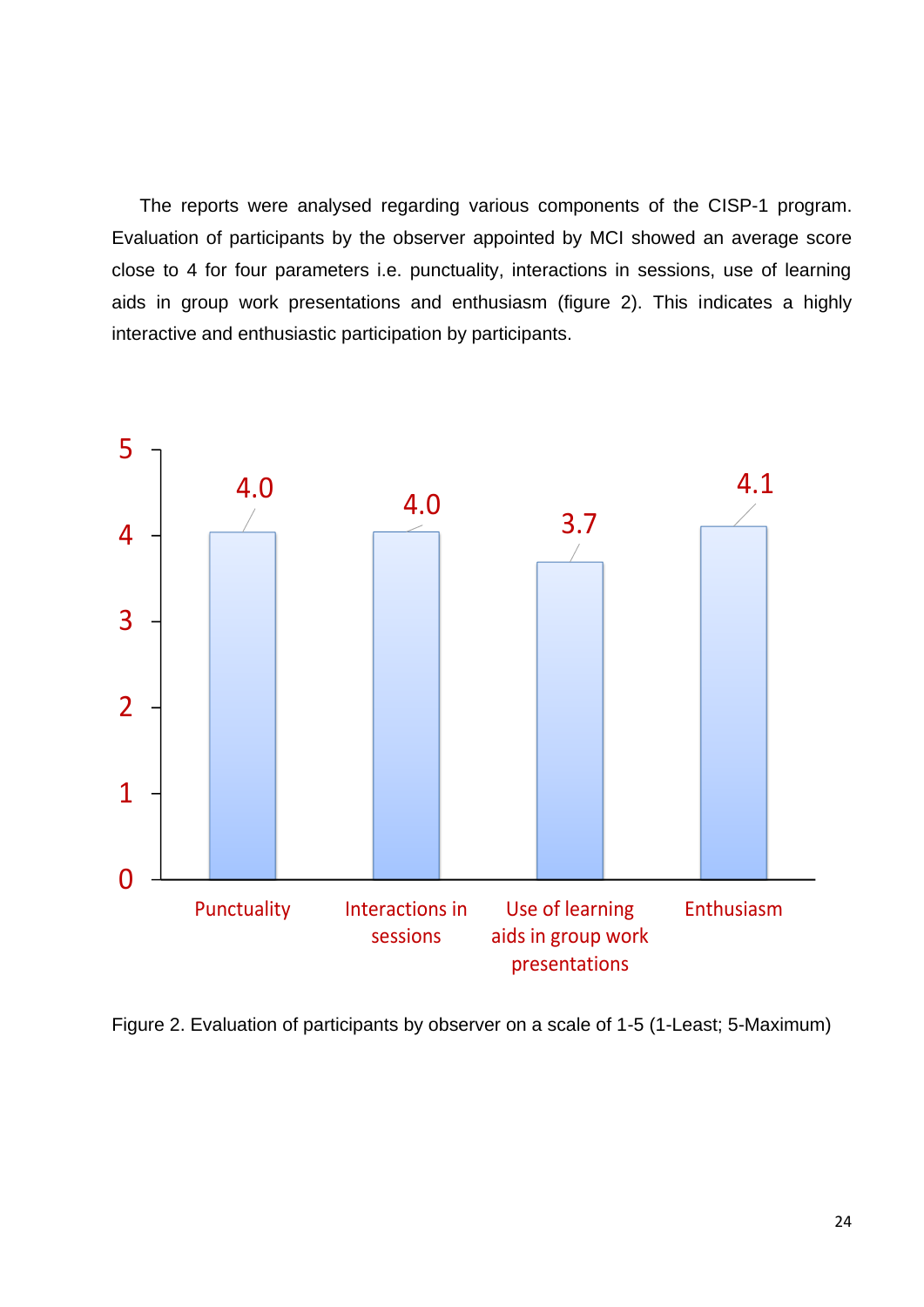Observer appointed by MCI evaluated the conduct of CISP-1 programs based on 10 parameters as shown in figure 3. The score is close to 4 indicating successful conduct of the CISP-1 in medical colleges. This depicts the level of preparedness of the Curriculum Committee of the colleges supported by MEU.



Figure 3: Evaluation of workshop by observers on a scale of 1-5 ( 1-lowest; 5-highest)

A retropre feedback was obtained from all participating faculty. There was improvement in knowledge and understanding the importance of the session topic, after the workshop as compared to pre workshop score.

In general, CISP-1 created much needed awareness about the new curriculum and its implementation and was received very well by participant faculty who appreciated the concept and the contents of the document.

The process of development and implementation of a new curriculum is a highly complex process which is time consuming. Training faculty to implement a new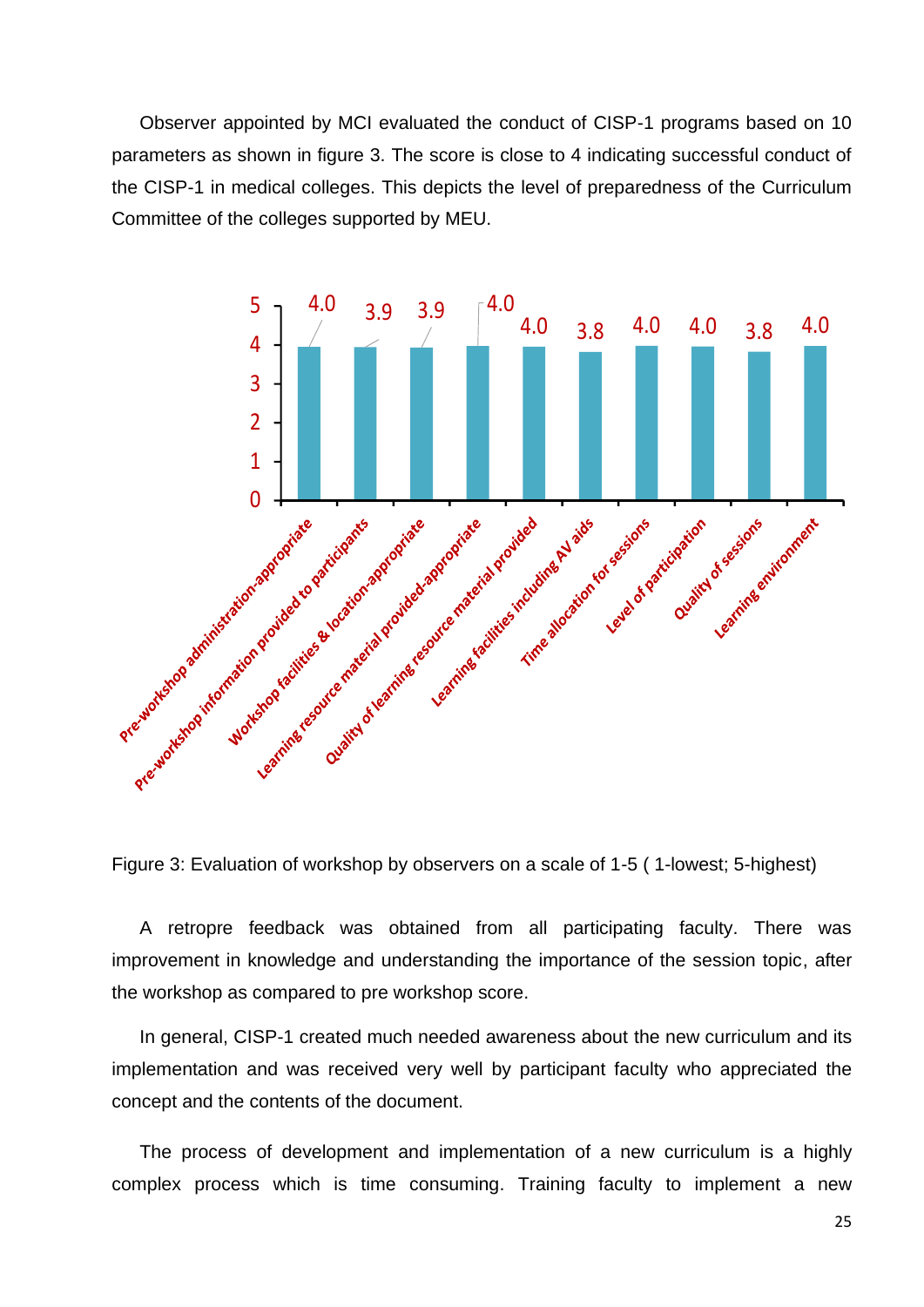curriculum has been a difficult issue the world over due to multiple factors.<sup>4,5</sup>. In India, the presence of large number of medical colleges of widely varying infrastructural facility, number and competency of faculty and commitment to medical education by authorities, the challenge to excellence in medical education is formidable. Our experience shows that it requires plenty of time, patience, effort and resources to develop, deliver and implement a program covering ~ 534 medical colleges in the country.

## **The enabling factors**

The factors that helped in the successful implementation of CISP training included:

- 1. **Standardised CISP topics &schedule**: which was followed by all medical colleges.
- 2. **Supporting documents**: **Supporting documents provided by the Academic Cell in advance as modules and continuous updates in material**.Various modules involved in teaching the new curriculum as a requirement of compliance of Regulations on Graduate Medical Education (Amendment), 2019<sup>6</sup>were prepared sufficiently in advance by the Expert Group and uploaded on the MCI Website as Learning Resource Material,was a significant enabling factor.
- 3. **Substantial financial and administrative support**: to the MCI Nodal and Regional Centres for conduct of CISP I by MCI, a unique gesture by a regulator to implement the new curriculum.
- 4. **Strict monitoring of qualityof training**with a scoring system to monitor the performance of participants, certificates being given to only those participants who have attended all sessions and completed all academic requirements.
- 5. The **feedback from participants** which was given due weightage during updating of the program and guidelines.
- 6. **A network of committed medical educators** who are well connected through Regional/Nodal Centres and medical colleges.

In conclusion, it is felt that the Curriculum Implementation Support Program I is a unique program wherein a nation is carrying out this massive revamping of undergraduate medical education in the country, at such a magnitude through existing network of Centres involved in Faculty Development Program. CISP I is essentially a Faculty Development program, initiated and maintained by the Medical Council of India which has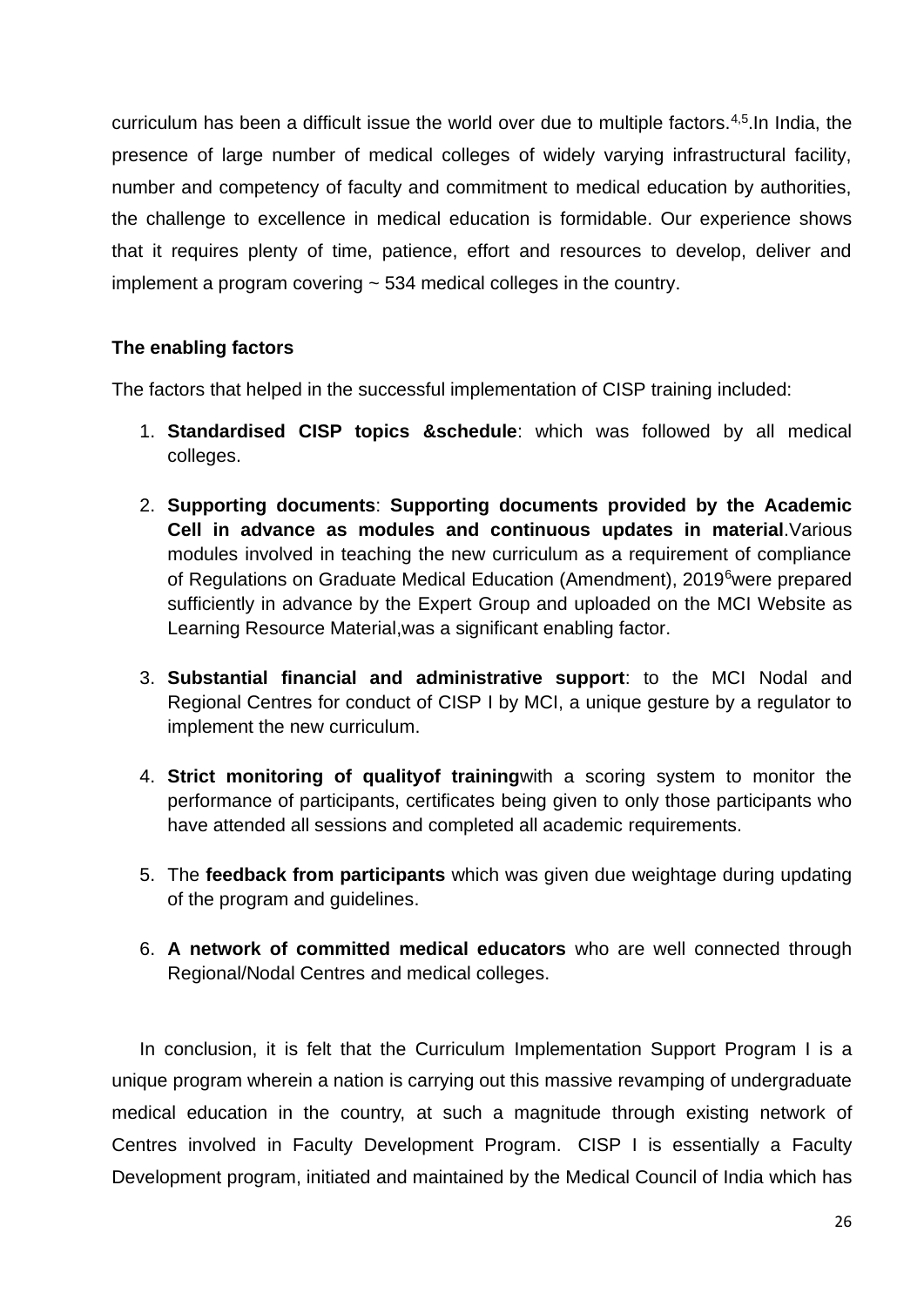been able to implement the new competency based undergraduate curriculum uniformly and effectively among a large proportion of medical colleges across the country and would help to improve the undergraduate teaching program substantially. The major contributors to the success of this program is the drive, commitment and perseverance shown by the Conveners and, co-conveners and resource faculty of Nodal and Regional Centres and the driving force, knowledge, commitment and patience shown by the members of the Expert Group, dedicated to the improvement of medical education in the country.However, much needs to be done further to ensure that the Curriculum Implementation Program is carried further through the remaining years in implementing the new curriculum.

## **References:**

- 1. Medical Council of India. Faculty Development initiatives for the Undergraduate Medical Education Program, ten years' experience – Status Report, 2020: pp 1-24.
- 2. Medical Council of India. Competency based Undergraduate Curriculum for the Indian Medical Graduate, 2019, Vols. I-III. Available at <https://www.mciindia.org/CMS/information-desk/for-colleges/ug-curriculum>
- 3. Gibson KA, Boyle P, Black DA, Cunningham M, Grimm MC, McNeil HP. Enhancing evaluation in an undergraduate medical education program. Acad Med 2008;83:787- 793.
- 4. Schulich School of Medicine & Dentistry. Doctor of medicine curriculum renewal development & implementation, Competency based medical education-development and implementation Western University updated July 2019. Available at https://www.schulich.uwo.ca/cbme/undergraduate/curriculum\_development/develop ment and implementation.html
- 5. Medical Council of India. Colleges and courses, 2020. Available at <https://www.mciindia.org/CMS/information-desk/college-and-course-search>
- 6. Medical Council of India. Regulations on Graduate Medical Education (Amendment),2019 part - II for MBBS course starting from academic year 2019-20 onwards. Amendment notification, New Delhi, the 4th November, 2019. Available at [https://mciindia.org/ActivitiWebClient/open/getDocument?path=/Documents/Public/P](https://mciindia.org/ActivitiWebClient/open/getDocument?path=/Documents/Public/Portal/Gazette/GME-06.11.2019.pdf) [ortal/Gazette/GME-06.11.2019.pdf](https://mciindia.org/ActivitiWebClient/open/getDocument?path=/Documents/Public/Portal/Gazette/GME-06.11.2019.pdf)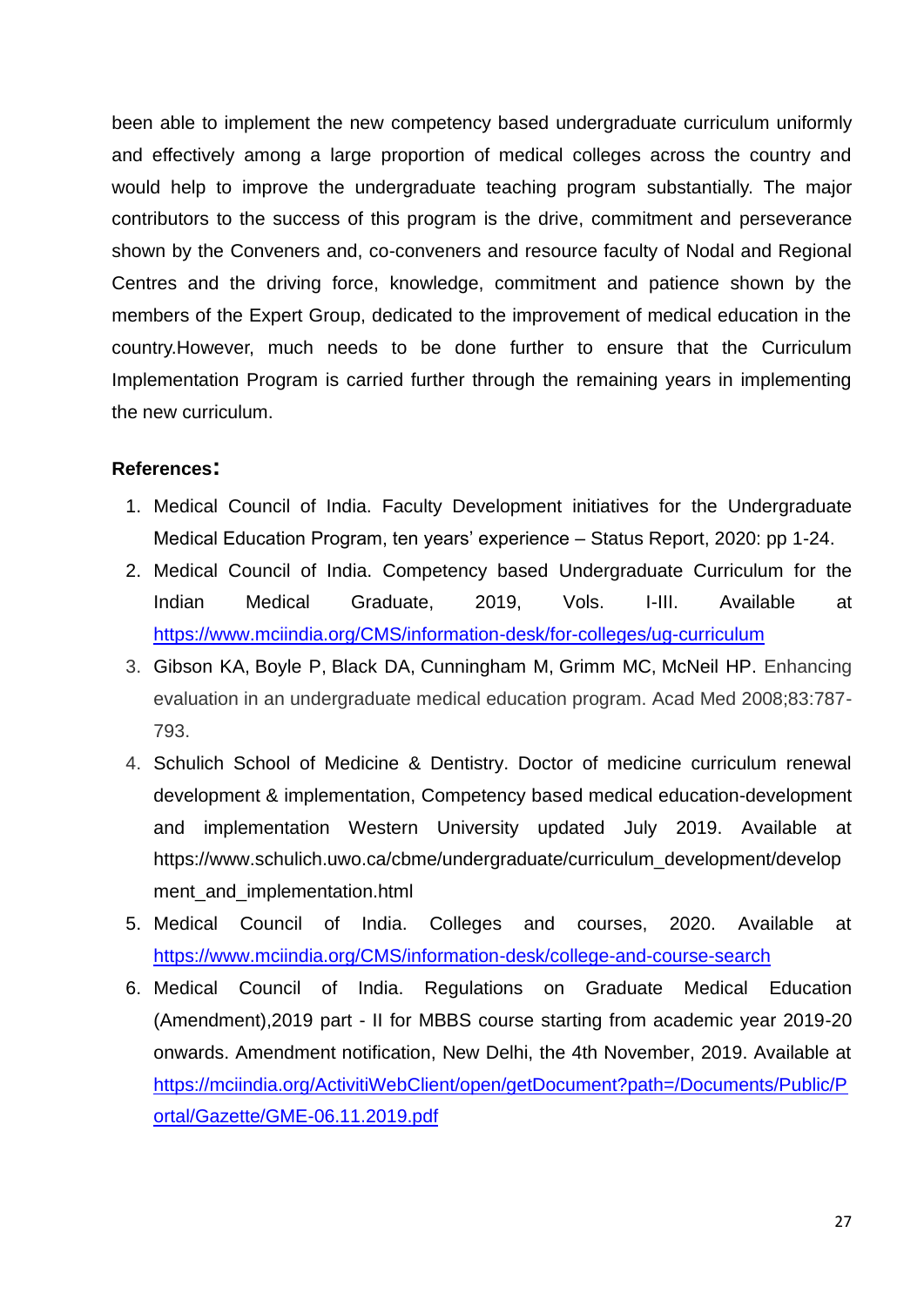# **Annexure I**

**List of colleges which conducted Curriculum Implementation Support Program-1, 2019**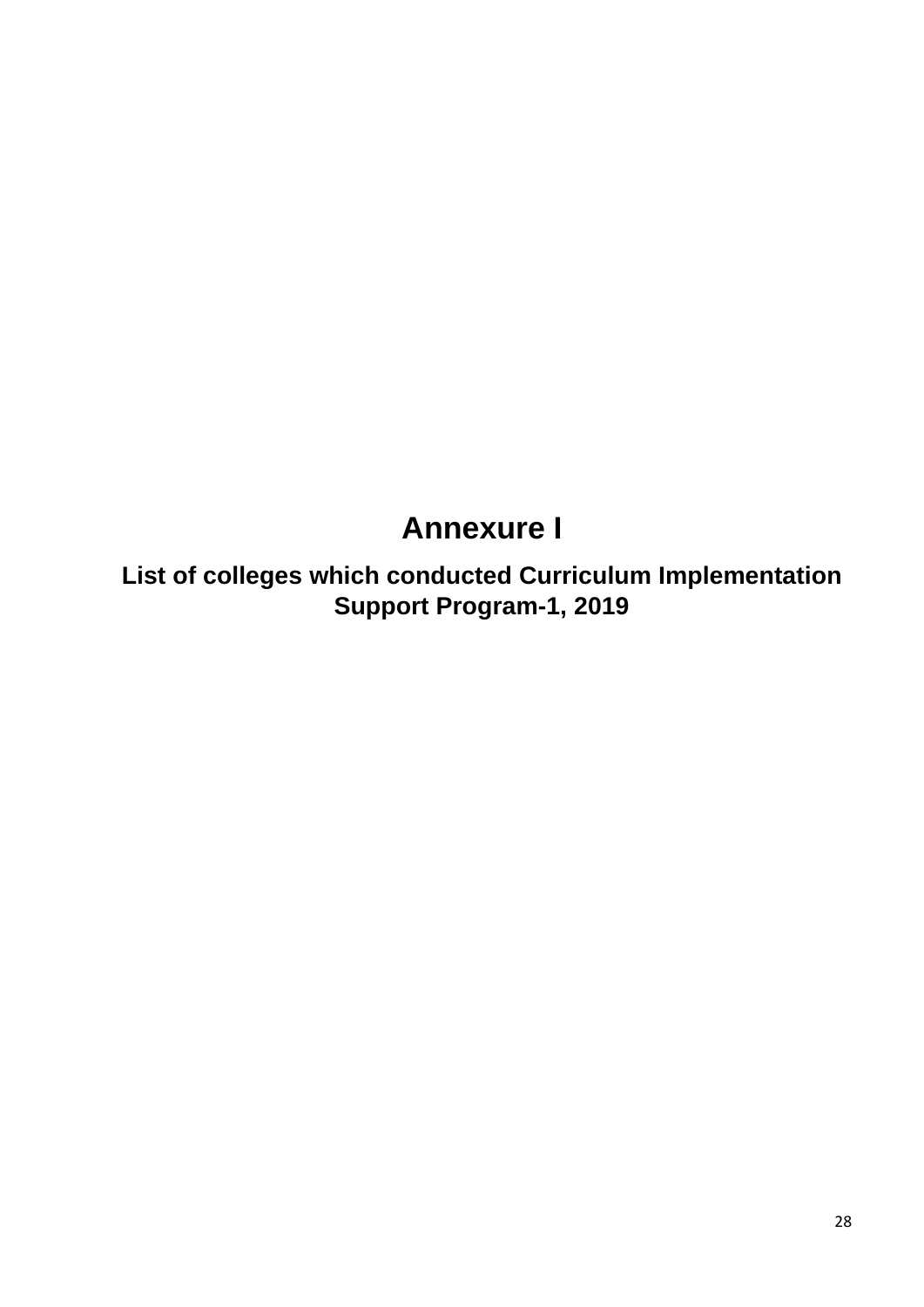# **A. NODAL CENTRES located at:**

## **1. Christiana Medical College, Ludhiana, Punjab**

- 1. Punjab Institute of Medical Sciences, Jalandhar, Punjab
- 2. Dayanand Medical College, Ludhiana, Punjab
- 3. Shri Guru Ram Das Institute of Medical Sciences & Research, Amritsar, Punjab
- 4. Government Medical College, Amritsar, Punjab
- 5. Guru GobindSingh Medical College, Faridkot, Punjab
- 6. Government Medical College, Patiala, Punjab
- 7. Adesh Institute of Medical Sciences & Research,Bathinda, Punjab
- 8. Government Medical College, Chandigarh
- 9. Calcutta National Medical College, Kolkata, West Bengal
- 10. Institute of Post Graduate Medical Education & Research, Kolkata, West Bengal
- 11. ESI-PGIMSR, ESIC Medical College, Joka, Kolkata, West Bengal
- 12. RG Kar Medical College, Kolkata, West Bengal
- 13. North Bengal Medical College, Siliguri, West Bengal
- 14. College of Medicine &Sagore Dutta Hospital, Kolkata, West Bengal
- 15. Medical College Kolkata, Kolkata, West Bengal
- 16. NilratanSircar Medical College, Kolkata, West Bengal
- 17. KPC Medical College, Kolkata,West Bengal
- 18. Acharya Shri Chander College of Medical Sciences, Jammu, J & K
- 19. Sher-I-Kashmir Institute of Medical Sciences, Srinagar, J & K
- 20. Government Medical College, Srinagar,J&K
- 21. Government Medical College, Jammu, J &K
- 22. PanditDeendyalUpadhyaya Medical College, Churu, Rajasthan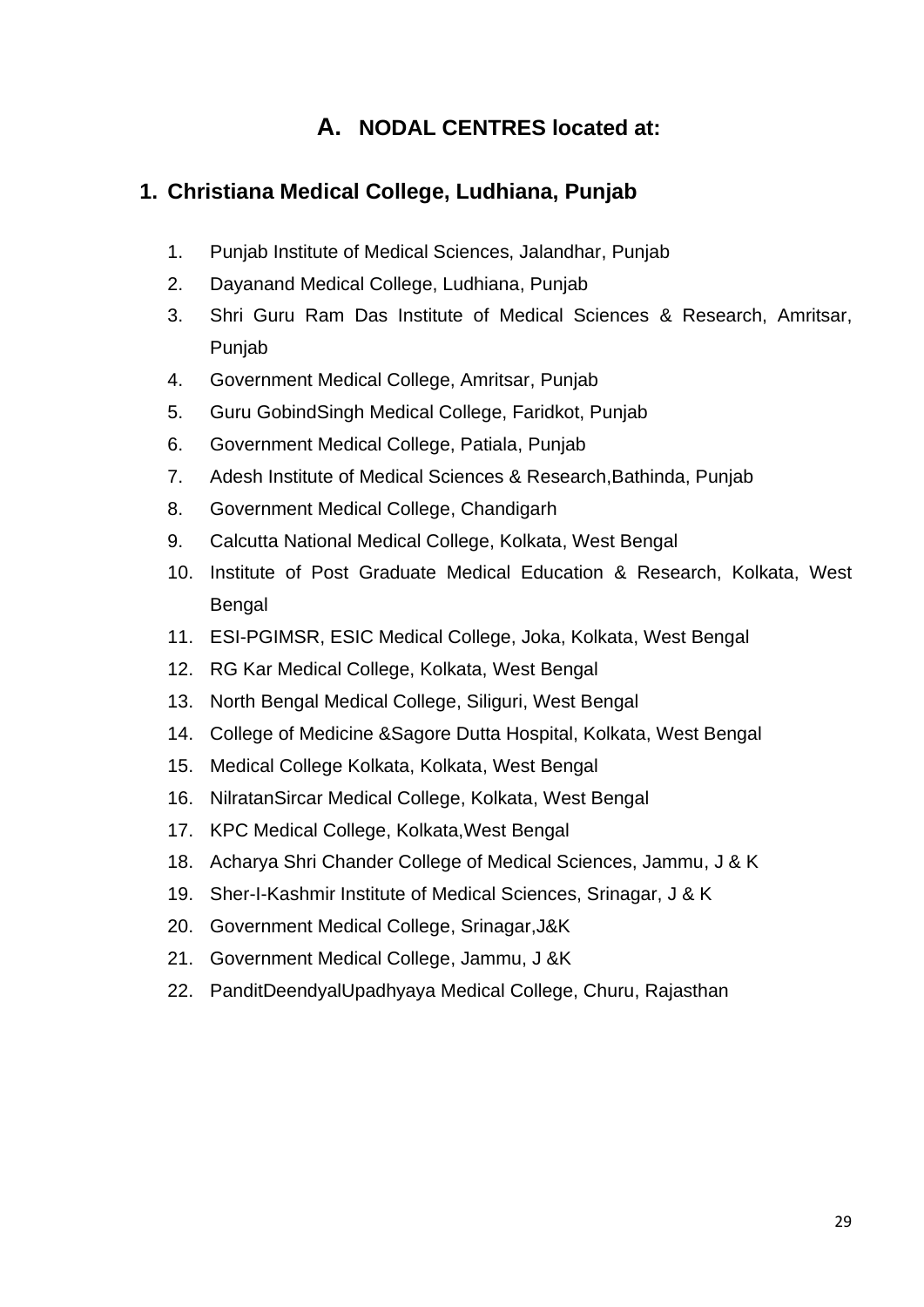# **2. Jawaharlal Nehru Medical College, Wardha, Maharashtra**

- 1. SRT Rural Government Medical College, Ambejogai, Maharashtra
- 2. Mahatma Gandhi Institute of Medical Sciences, Wardha, Maharashtra
- 3. Shri VasantraoNaik Govt. Medical College, Yavatmal, Maharashtra
- 4. Dr.PanjabraoDeshmukh Memorial Medical College, Amravati, Maharashtra
- 5. NKP Salve Institute of Medical Sciences and Research Centre, Nagpur, Maharashtra
- 6. Government Medical College Chandrapur, Maharashtra
- 7. Government Medical College, Nagpur, Maharashtra
- 8. Indira Gandhi Government Medical College, Nagpur, Maharashtra
- 9. Maharashtra Institute of Medical Sciences & Research, Latur, Maharashtra
- 10. Government Medical College, Gondiya, Maharashtra
- 11. Government Medical College, Latur, Maharashtra
- 12. Government Medical College, Akola, Maharashtra
- 13. Shri Shankaracharya Institute of Medical Sciences, Bhilai, Chhattisgarh
- 14. Rajiv Gandhi Institute of Medical Sciences, Adilabad, Telangana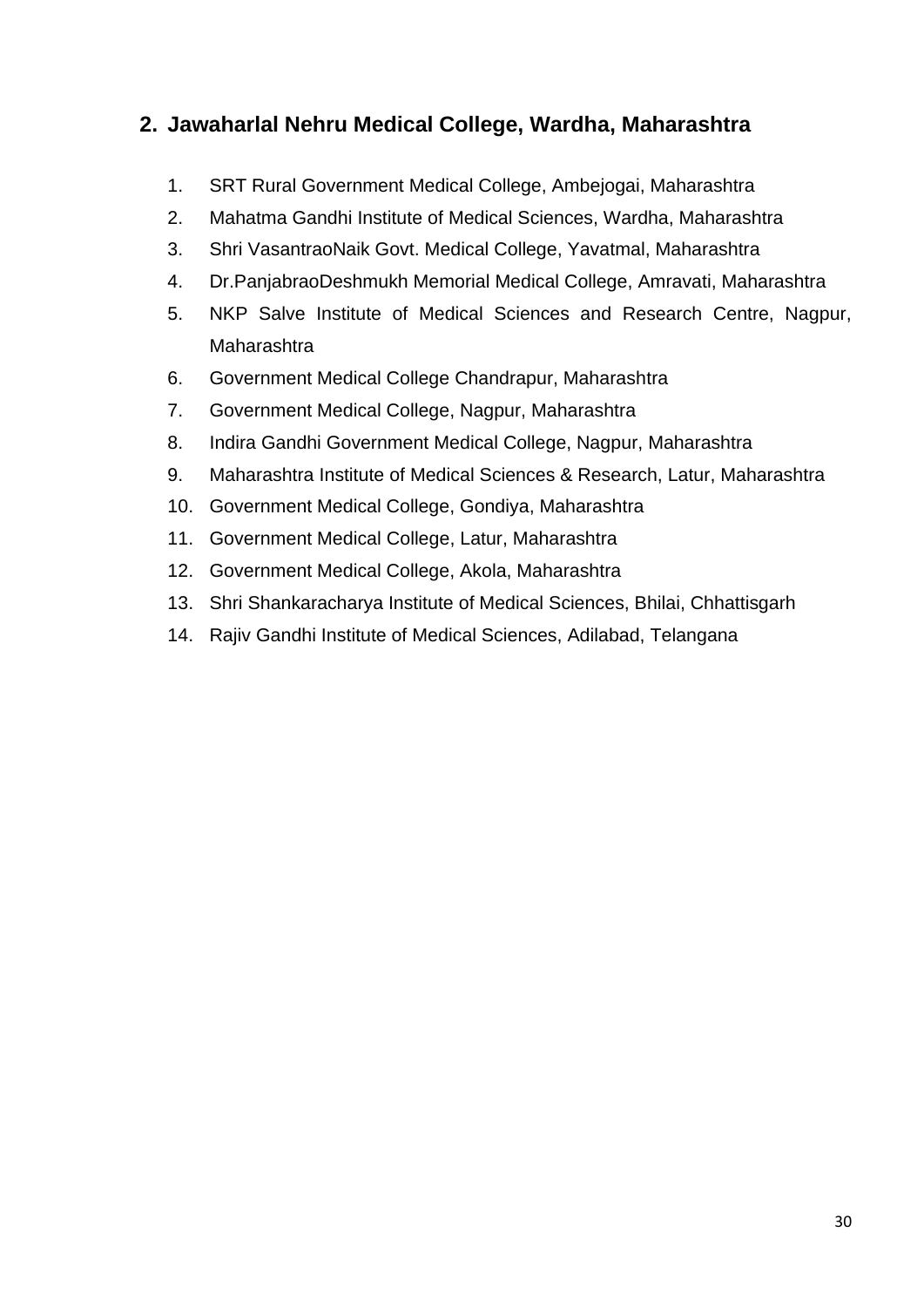# **3. Seth GS Medical College & KEM hospital, Mumbai, Maharashtra**

- 1. Mahatma Gandhi Mission's Medical College, Navi Mumbai, Maharashtra
- 2. B. K. L. Walawalkar Rural Medical College, Sawarde, Dist, Ratnagiri, Maharashtra
- 3. Grant Govt Medical College, Mumbai, Maharashtra
- 4. HinduhridaysamratBalasaheb Thackeray Medical College, Mumbai, Maharashtra
- 5. Topiwala National Medical College, Mumbai, Maharashtra
- 6. Dr. D. Y. Patil Medical College, Navi-Mumbai, Maharashtra
- 7. RajarshiChhatrapatiShahuMaharaj Govt. Medical College, Kolhapur, Maharashtra
- 8. Rajiv Gandhi Medical College, Kalwa, Thane, Maharashtra
- 9. LokmanyaTilak Municipal Medical College, Mumbai, Maharashtra
- 10. Government Medical College, Miraj, Maharashtra
- 11. GMERS Medical College, Valsad, Maharashtra
- 12. K. J. Somaiya Medical College, Sion, Mumbai, Maharashtra
- 13. Grant Govt Medical College, Mumbai, Maharashtra
- 14. Terna Medical College, Nerul West, Navi Mumbai, Maharashtra
- 15. D. Y. Patil Medical College, Kolhapur, Maharashtra, Maharashtra
- 16. BharatiVidyapeeth (Deemed to be University) Medical College, Sangli, **Maharashtra**
- 17. Prakash Institute of Medical Science and Research, Urun-Islampur, Maharashtra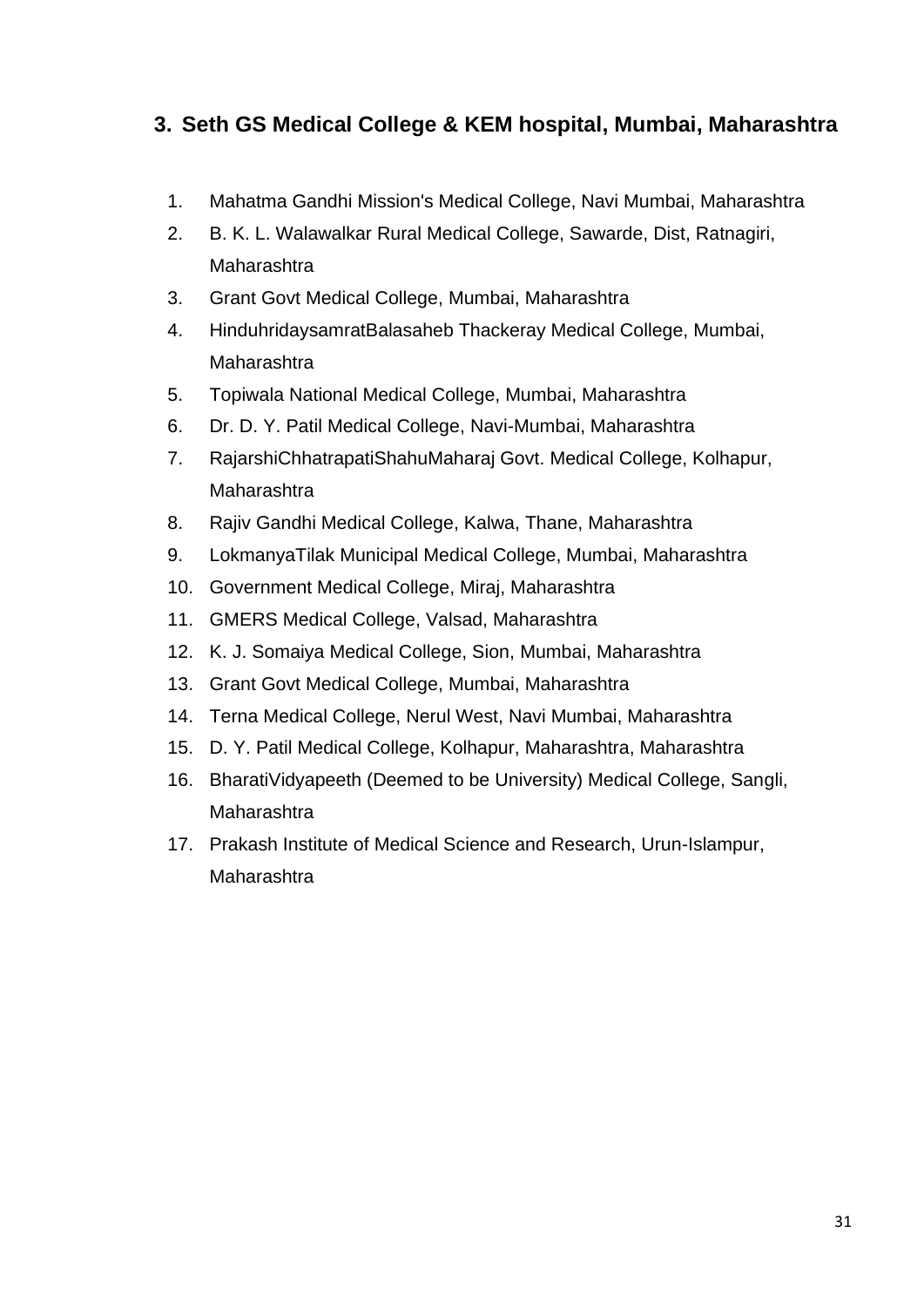# **4. Sri RamachandraMedical College & Research Institute, Chennai, Tamil Nadu**

- 1. ESIC Medical College & PGIMSR, Chennai, Tamil Nadu
- 2. ACS Medical College and Hospital, Chennai, Tamil Nadu
- 3. Saveetha Medical College, Chennai, Tamil Nadu
- 4. Madras Medical College, Chennai, Tamil Nadu
- 5. K.A.P. Viswanatham Govt. Medical College, Tiruchirappalli, Tamil Nadu
- 6. Government Kilpauk Medical College, Chennai, Tamil Nadu
- 7. Sri Balaji Medical College, Chennai, Tamil Nadu
- 8. Trichy SRM Medical College Hospital and Research Centre, Irungalur, Trichy, Tamil Nadu
- 9. Government Stanley Medical College, Chennai, Tamil Nadu
- 10. SRM Medical College Hospital and Research Centre, Kancheepuram, Tamil Nadu
- 11. Sri Muthukumaran Medical College Hospital & RI, Chennai, Tamil Nadu
- 12. Tagore Medical College & Hospital, Chennai, Tamil Nadu
- 13. Andaman & Nicobar Islands Institute of Medical Sciences, Port Blair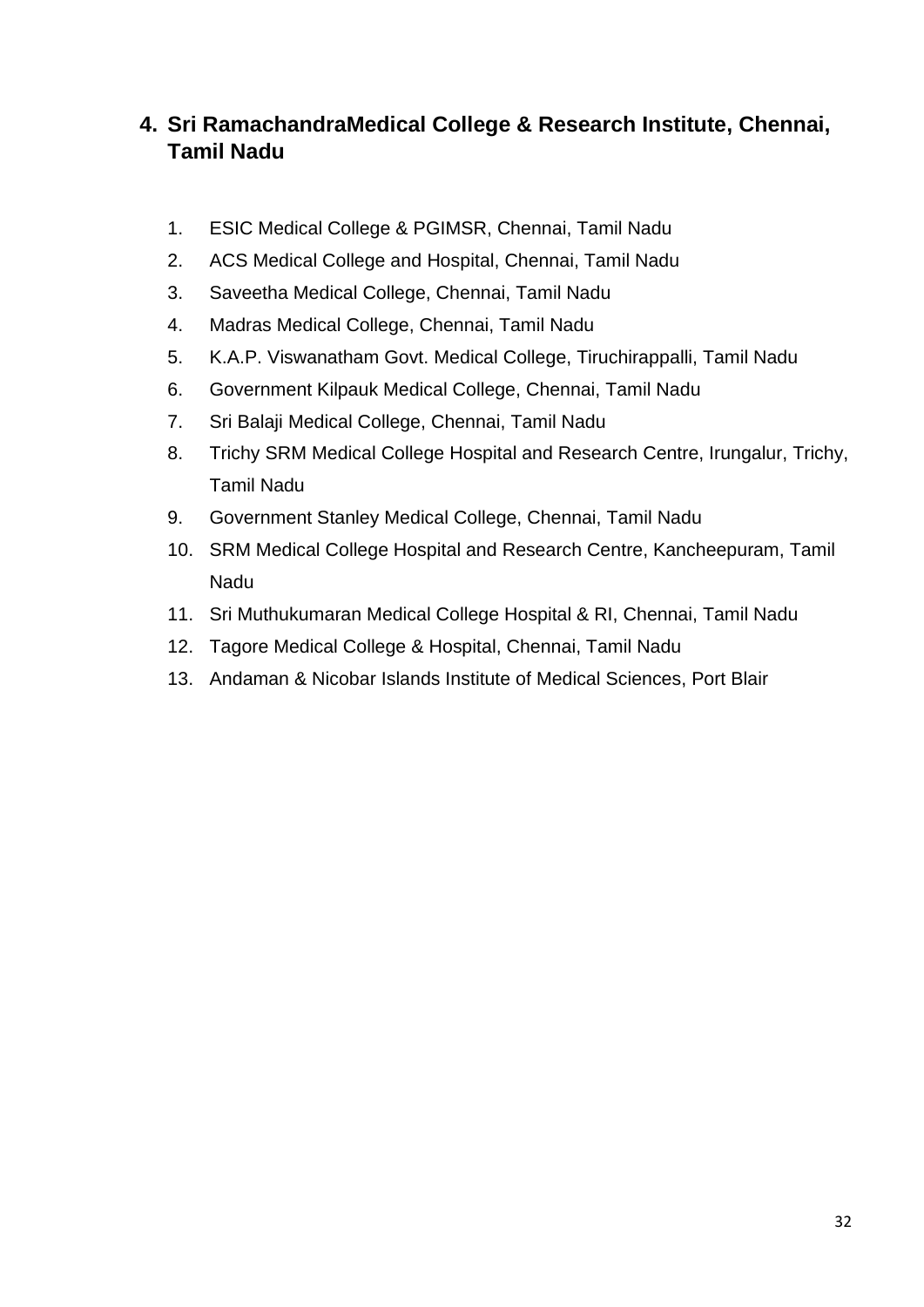## **5. Smt. NHL Municipal Medical College, Ahmedabad, Gujarat**

- 1. GMERS Medical College, Dhanpur, Patan, Gujarat
- 2. Parul Institute of Medical Sciences & Research, Vadodra, Gujarat
- 3. B J Medical College, Ahmedabad, Gujarat
- 4. Dr. M K Shah Medical College and Research Centre, Ahmedabad, Gujarat
- 5. GCS Medical College, Hospital & Research Centre, Ahmedabad, Gujarat
- 6. GMERS Medical College, Varodara, Gujarat
- 7. AMC MET Medical College, Ahmedabad, Gujarat
- 8. GMERS Medical College, Opposite Pathikashram, Gandhinagar, Gujarat
- 9. GMERS Medical College, Himmatnagar, Gujarat
- 10. GMERS Medical College, Sola, Ahmedabad, Gujarat
- 11. Zydus Medical College and Hospital, Neemnaliya, Dahod, Gujarat
- 12. Dr. N. D. Desai Faculty of Medical Sciences and Research, Nadiad, Guajrat
- 13. American International Institute of Medical Sciences, Udaipur, Rajasthan
- 14. Pacific medical College & hospital, Udaipur, Rajasthan
- 15. Jhalawar Medical College, Jhalawar, Rajasthan
- 16. Government Medical College, Kota, Rajasthan
- 17. RNT Medical College, Udaipur, Rajasthan
- 18. Ananta Institute of Medical Sciences & Research Center, Rajsamand, Rajasthan
- 19. Gujarat Adani Institute of Medical Sciences, Bhuj, Rajasthan
- 20. Geetanjali Medical College & Hospital, Udaipur, Rajasthan
- 21. Sardar Patel Medical College, Bikaner, Rajasthan
- 22. Pacific Institute of Medical Sciences, Udaipur, Rajasthan
- 23. Government Medical College, Pali, Rajasthan.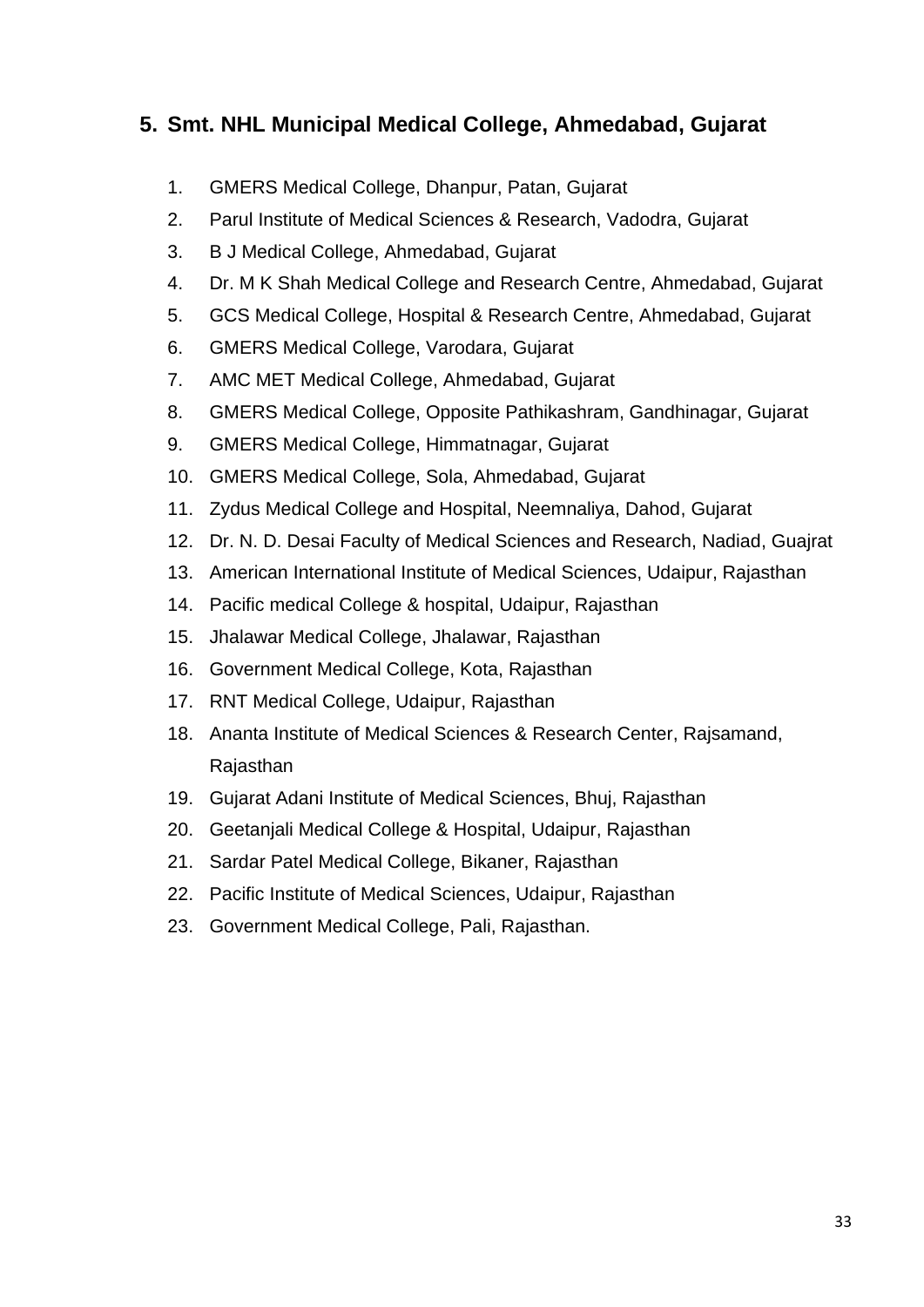# **6. St. John's Medical College, Bangalore, Karnataka**

- 1. Adichunchanagiri Institute of Medical Sciences, Mandya
- 2. Bangalore Medical College and Research Institute, Bangalore
- 3. Basaveshwara Medical College, Chitradurga
- 4. Dr. B.R. Ambedkar Medical College, Bangalore
- 5. BGS Global Institute of Medical Sciences, Bangalore
- 6. ESIC Medical College & PGIMSR, Bangalore
- 7. Sri DevarajUrs Medical College, Tamaka, Kolar
- 8. Father Muller Medical College, Mangalore
- 9. Hassan Institute of Medical Sciences, Hassan
- 10. JSS Medical College, SS Nagar, Bannimantap, Mysuru
- 11. K.V.G. Medical College, Kurunjibag, Sullia
- 12. Kempegowda Institute of Medical Sciences, Bangalore
- 13. Kasturba Medical College, Mangalore
- 14. Kasturba Medical College, Manipal
- 15. Mysore Medical College and Research Institute, Mysore
- 16. M S Ramaiah Medical College, Bangalore
- 17. Mandya Institute of Medical Sciences, Mandya
- 18. MVJ MC & Research Hospital, Bangalore
- 19. Sri Siddhartha Medical College, Tumkur
- 20. Sapthagiri Institute of Medical Sciences& Research Centre, Bangalore
- 21. SrinivasInstitute of Medical Sciences & RC Mukka, Mangalore
- 22. Subbaiah Institute of Medical Sciences, Purale, Shivamogga
- 23. Shridevi Institute of Medical Sciences & Research Hospital, Tumakuru
- 24. Rajarajeswari Medical College & Hospital, Bangalore
- 25. Vydehi Institute of Medical Sciences, Bangalore
- 26. The Oxford Medical College, Bangalore
- 27. Kodagu Institute of Medical Sciences, Bangalore
- 28. Chamarajanagar Institute of Medical Sciences, Chamarajanagar
- 29. East Point College of Medical Sciences and Research Centre, Bangalore
- 30. K S Hegde Medical Academy, Mangaluru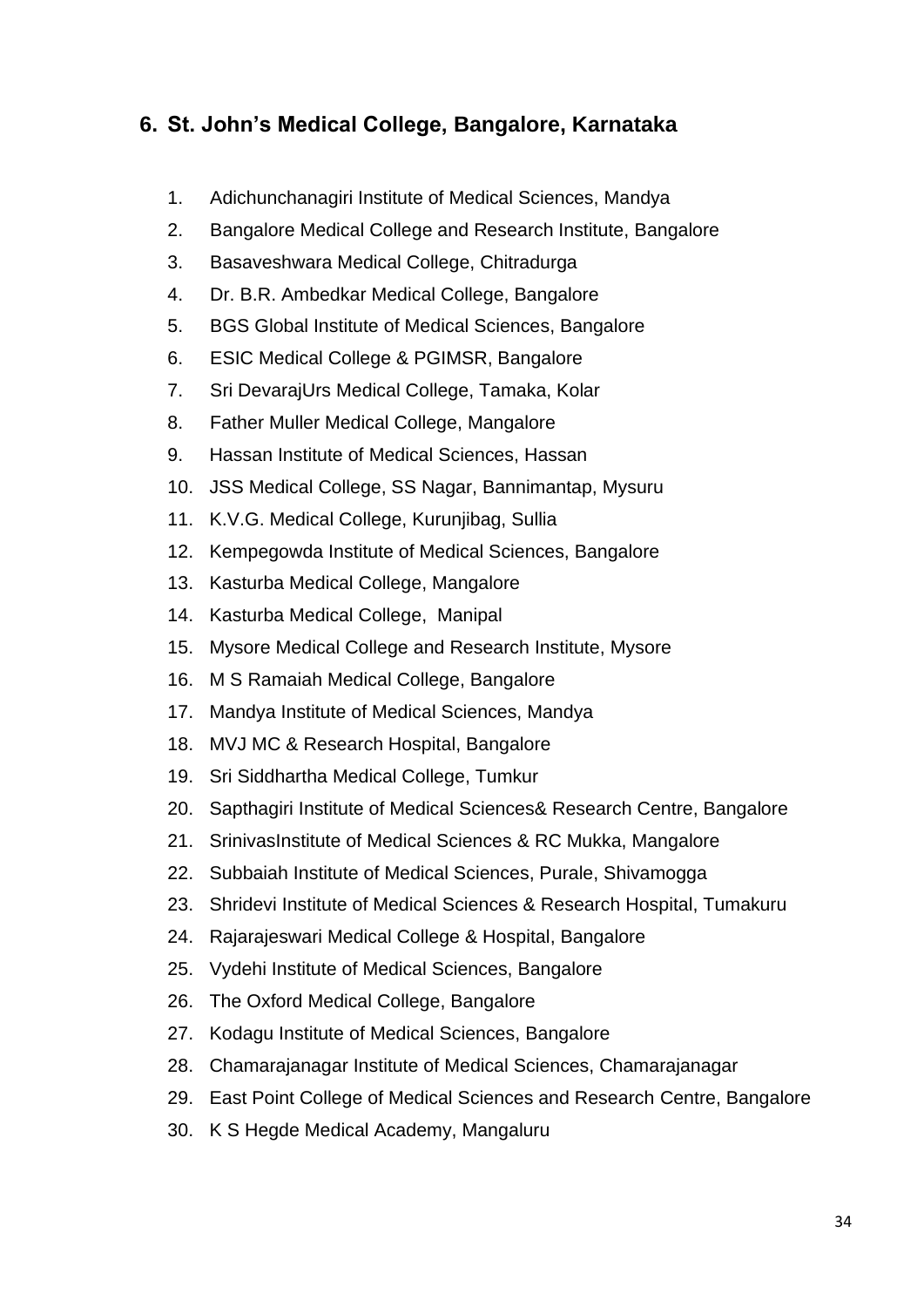# **7. Government Medical College, Kottayam, Kerala**

- 1. Al-Azhar Medical College, Thodupuzha, Kerala
- 2. Amrita Institute of Medical Sciences, Ponekkara, Kochi
- 3. Azeezia Institute of Medical Sciences,Kollam
- 4. Believers Church Medical College, KuttapuzhaThiruvalla
- 5. Dr.Somervell Memorial CSI Medical College, Karakonam, Thiruvananthapuram
- 6. Government Medical College, Ernakulam
- 7. Govt. Medical College, Idukki
- 8. Government Medical College, Kollam
- 9. Government. Medical College, Thiruvananthapuram
- 10. Government T.D. Medical College, Alappuzha
- 11. M.O.S.C Medical College, Kolenchery
- 12. Mount Zion Medical College, Adoor, Pathanamthitta, Kerala
- 13. Pushpagiri Institute of Medical Sciences & Research Centre, Thiruvalla
- 14. SreeGokulam Medical College, Venjarammoodu, Thiruvananthapuram
- 15. SUT Academy of Medical Sciences, Thiruvananthapuram
- 16. SreeNarayana Institute Of Medical Sciences, Chalakka, Eranakulam
- 17. Travancore Medical College, Kollam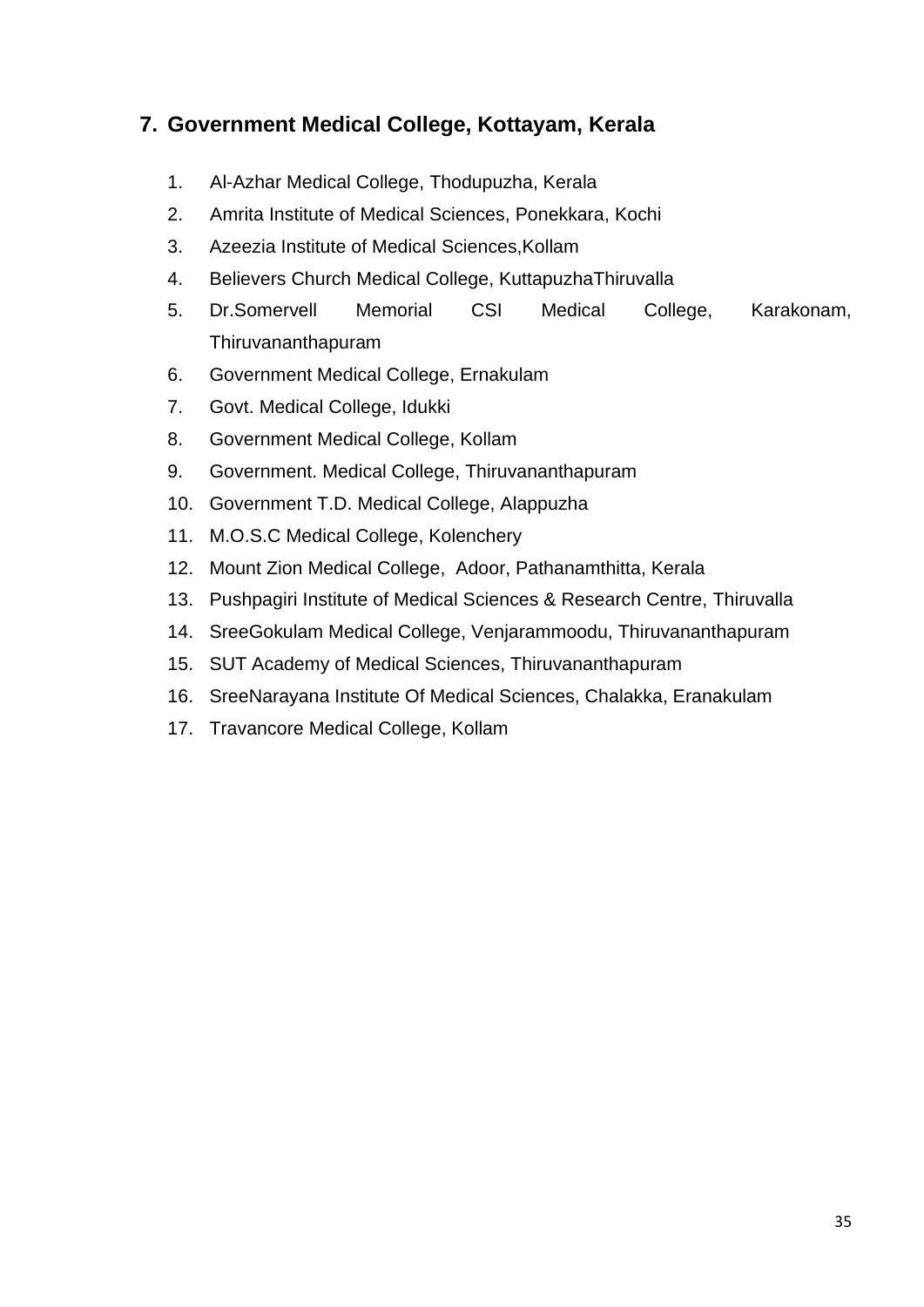# **8. Pramukhswami Medical College, Karamsad, Gujarat**

- 1. GovernmentMedical College, Bhavnagar, Gujarat
- 2. Smt. B. K. Shah Medical Institute and Research centre, Vadodara, Gujarat
- 3. Surat Municipal Institute of Medical Education & Research, Surat, Gujarat
- 4. Government Medical College, Surat, Gujarat
- 5. Medical College Baroda, Anandpura, Vadodara, Gujarat
- 6. C. U. Shah Medical College, Surendranagar, Gujarat
- 7. G.M.E.R.S Medical College and Hospital, Junagadh, Gujarat
- 8. PanditDeendayalUpadhyay Medical College, Rajkot, Gujarat
- 9. Banas Medical College & Research Institute, Palanpur, Gujarat
- 10. Shri M. P. Shah Government Medical College, Jamnagar, Gujarat
- 11. Government Medical College, Ratlam, Madhya Pradesh
- 12. Gajra Raja Medical College, Gwalior, Madhya Pradesh
- 13. Jaipur National University Institute for Medical Sciences & Research Centre, Jaipur
- 14. SMS Medical College, Jaipur, Rajasthan
- 15. Government Medical College, Bharatpur, Rajasthan
- 16. Mahatma Gandhi Medical College and Hospital, Jaipur, Rajasthan
- 17. Dr. S. N. Medical College & Hospital, Jodhpur, Rajasthan
- 18. National Institute of Medical Sciences & Research, Jaipur, Rajasthan
- 19. Jawaharlal Nehru Medical College, Ajmer, Rajasthan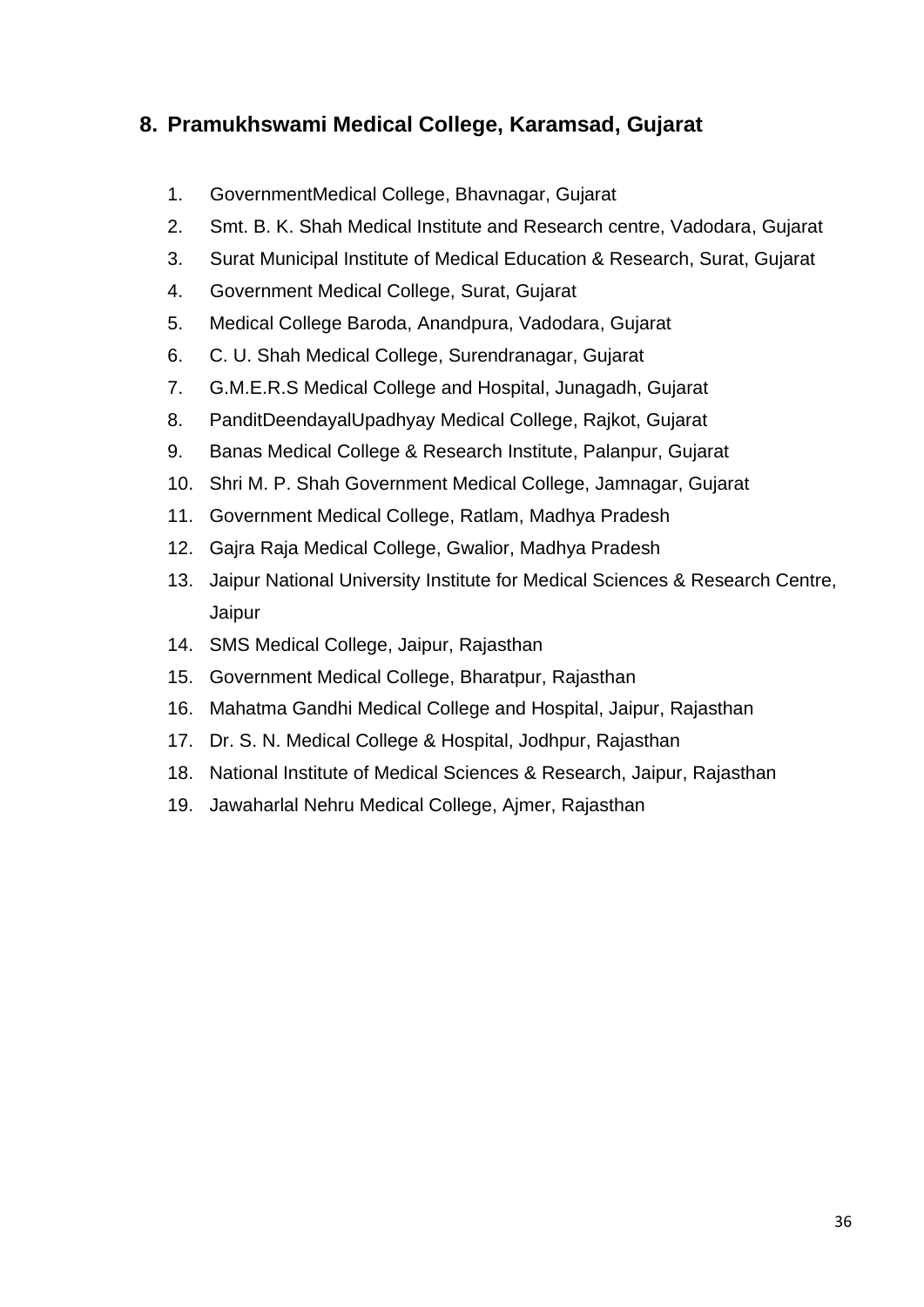# **9.Christian Medical College, Vellore, Tamil Nadu**

- 1. PSG Institute of Medical Sciences & Research, Peelamedu, Coimbatore, TN
- 2. KarpagaVinayaga Institute of Medical Sciences & Research, Kanchipuram, TN
- 3. Shri SathyaSai Medical College & Research Institute, Kancheepuram, TN
- 4. Coimbatore Medical College,Coimbatore, TN
- 5. PES Institute of Medical Sciences & Research, Kuppam, TN
- 6. S V Medical College, Tirupati, TN
- 7. Meenakshi Medical College and Research Institute, Kancheepuram, TN
- 8. IRT Perundurai Medical College, Perundurai, TN
- 9. Chettinad Hospital & Research Institute, Kelambakkam, Kancheepuram, TN
- 10. Madurai Medical College, Madurai, TN
- 11. MelmaruvathurAdiparasakthi Institute of Medical Scinencs& Research, Melmaruvathur, TN
- 12. Government Villupuram Medical College, Villupuram, TN
- 13. Chengalpattu Medical College, Chengalpattu, TN
- 14. Government Sivagnagai Medical College & Hospital,Sivagangai, TN
- 15. SVIMS-Sri Padmavathi Medical College for Women, Tirupati, TN
- 16. Government Vellore Medical College, Vellore, TN
- 17. Government Dharmapuri Medical College, Dharmapuri, TN
- 18. Government Medical College, Ananthapuram, Andhra Pradesh (AP)
- 19. Apollo Institute of Medical Sciences & Research, Chittoor, AP
- 20. Government Medical College, Kadapa, AP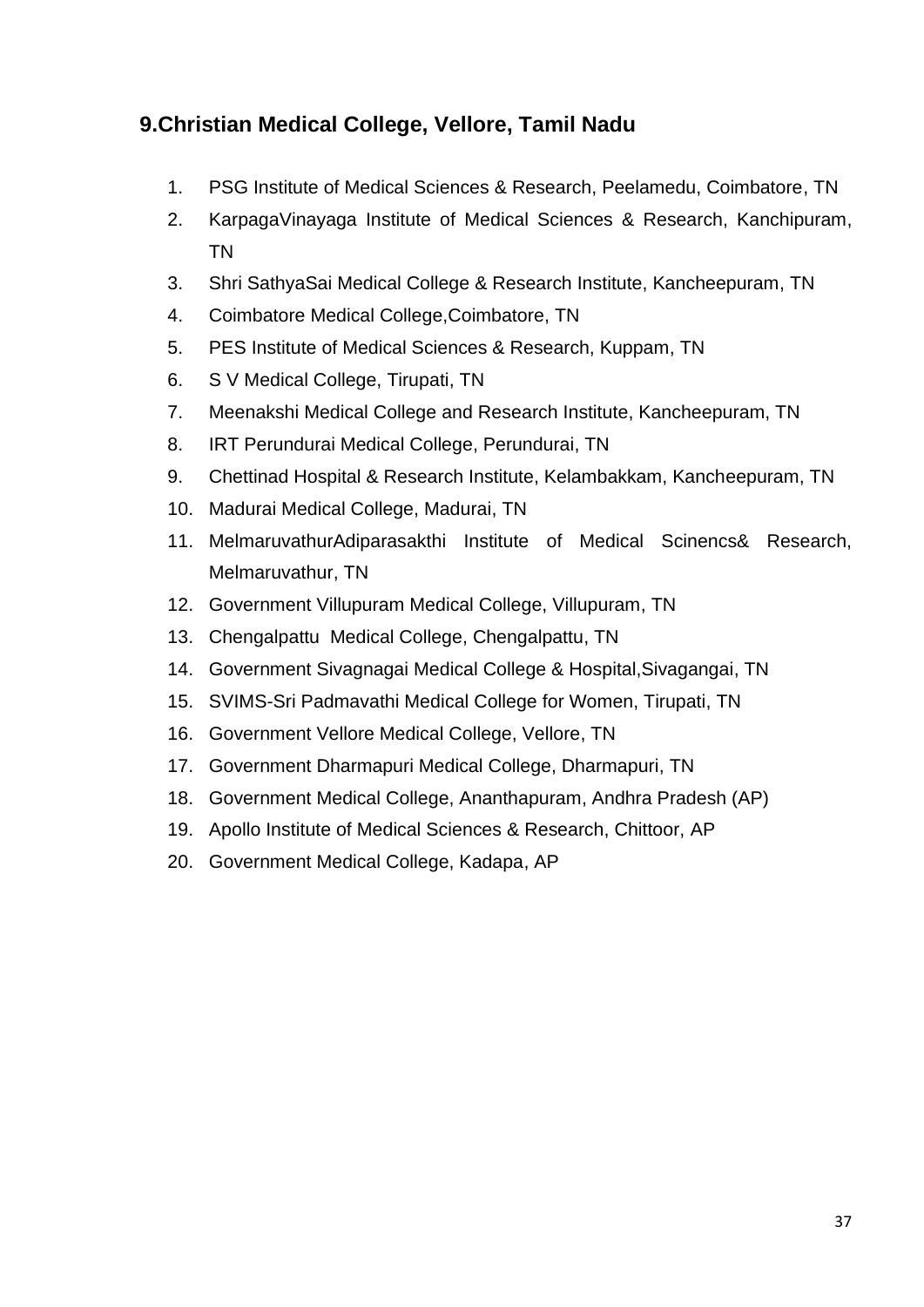# **10. Jawaharlal Nehru Medical College, Belagavi, Karnataka**

- 1. Belagavi Institute of Medical Sciences, Belagavi
- 2. SDM College of Medical Sciences & Hospital, Dharwad
- 3. Karwar Institute of Medical Sciences, Karwar
- 4. Koppal Institute of Medical Sciences, Koppal
- 5. MahadevappaRampure Medical college, Kalaburagi
- 6. BLDE ( DU) S B M P Medical College, Vijayapur
- 7. Raichur Institute of Medical Sciences, Raichur
- 8. Gulbarga Institute of Medical Sciences, Kalaburagi
- 9. JJM Medical College Davangere
- 10. S.S Institute of Medical Sciences and Research Centre, Davangere
- 11. Navodaya Medical College, Raichur
- 12. Bidar Institute of Medical Sciences, Bidar
- 13. ESIC Medical College, Kalaburagi
- 14. S N Medical College, Bagalkot
- 15. Gadag Institute of Medical Sciences, Gadag
- 16. Vijayanagar Institute of Medical Sciences, Ballari
- 17. Al-Ameen Medical College,Vijayapur
- 18. Karnataka Institute of Medical Sciences, Hubballi
- 19. ShivamoggaInstitute of Medical Sciences, Shimoga.
- 20. Goa Medical College, Goa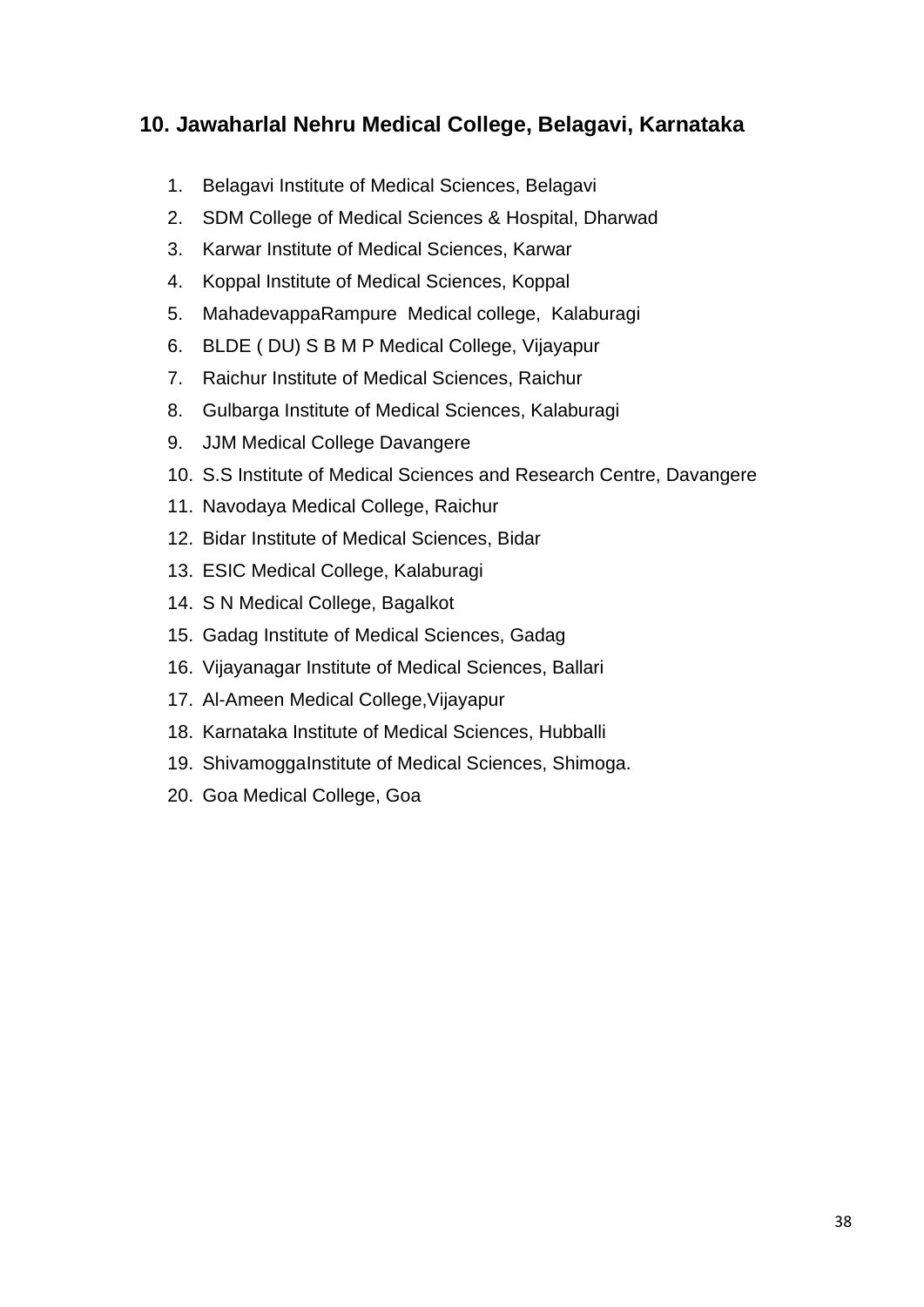# **B. REGIONAL CENTRES**

# **1. Maulana Azad Medical College, New Delhi**

- 1. Dr. Baba SahebAmbedkar Medical College, Rohini, Delhi
- 2. Hamdard Institute of Medical Sciences and Research, JamiaHamdard, New Delhi
- 3. Army College of Medical Sciences, Delhi Cantt., New Delhi
- 4. VardhmanMahavir Medical College &Safdarjung Hospital, New Delhi
- 5. University College of Medical Sciences and GTB Hospital, Delhi
- 6. Santosh Medical College & Hospital, Ghaziabad, NCR Delhi
- 7. Lady Hardinge Medical College, ShaheedBhagat Singh Marg,New Delhi
- 8. Faculty of Medicine & Health Sciences, Budhera, Gurugram, Haryana
- 9. Adesh Medical College & Hospital, Shahabad(M), Haryana
- 10. Kalpana Chawla Government Medical College, Model Town, Karnal, Haryana
- 11. Pt BD Sharma Post Graduate Institute of Medical Sciences, Rohtak, Haryana
- 12. Maharaja Agrasen Medical College, Agroha, Hisar, Haryana
- 13. SHKM GMC, Nalhar, Nuh, Haryana
- 14. BhagatPhool Singh Government Medical College for Women, Khanpur, Kalan, Sonepat, Haryana
- 15. M M Institute of Medical Sciences & Research, Mullana, Ambala, Haryana
- 16. ESICMedical College, Faridabad, Haryana
- 17. Rama Medical College Hospital & Research Centre, Hapur, UP
- 18. Subharti Medical College, Meerut, UP
- 19. L.L.R.M. Medical College, Meerut, UP
- 20. Saraswathi Institute of Medical Sciences, Hapur, UP
- 21. Kanti Devi Medical College Hospital & Research Centre, Mathura, UP
- 22. S.N. Medical College, Agra, UP
- 23. GS Medical College & Hospital, Hapur, UP
- 24. School of Medical Sciences & Research , Sharda University, Greater Noida, U.P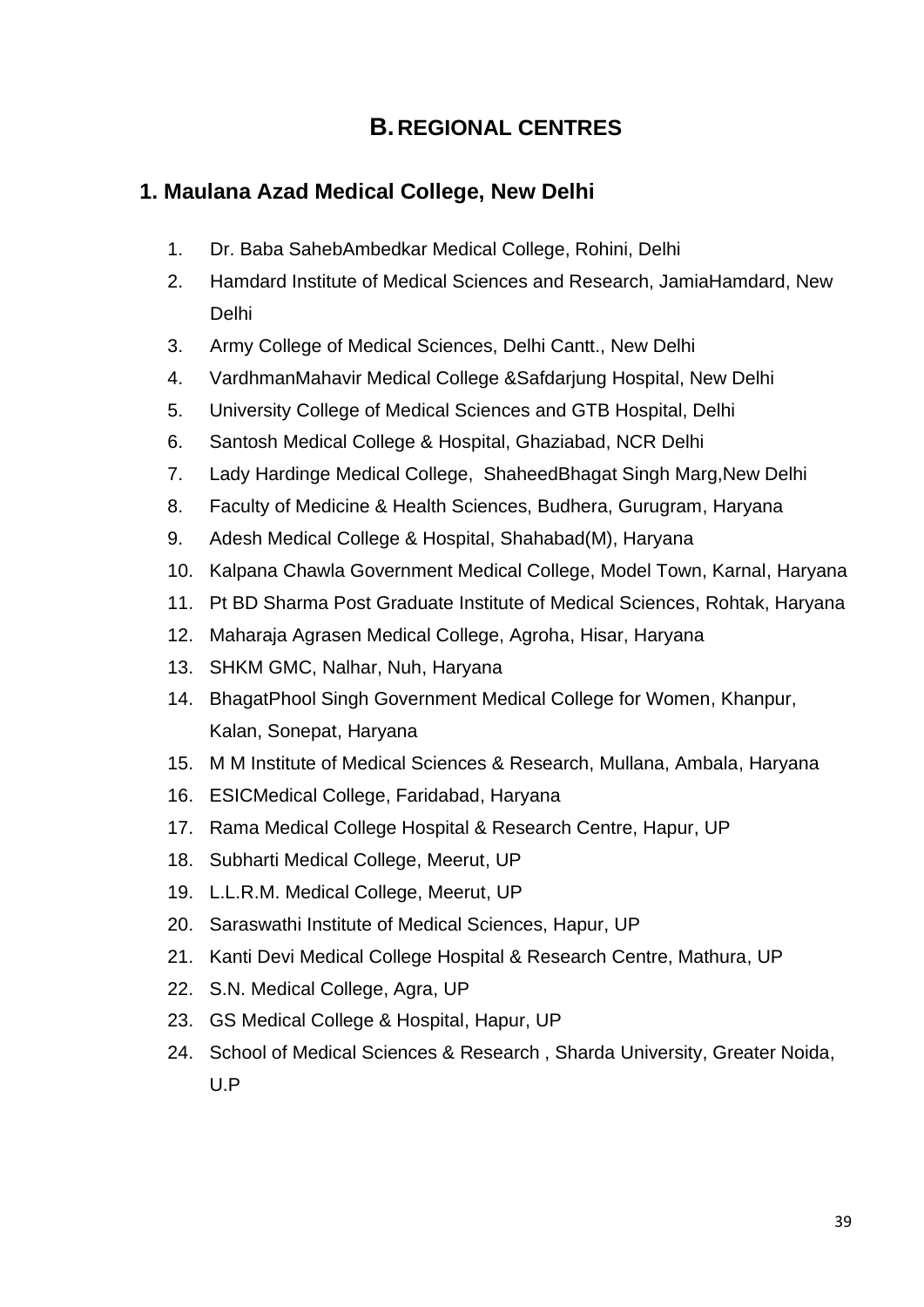# **2.Gandhi Medial College, Hyderabad, Telangana**

- 1. Malla Reddy Medical College for Women, Hyderabad, Telangana
- 2. Kamineni Academy of Medical Sciences & Research Centre, Hyderabad, Telangana
- 3. Bhaskar Medical College, Hyderabad, Telangana
- 4. Malla Reddy Institute of Medical Sciences, Hyderabad, Telangana
- 5. Apollo Institute of Medical Sciences & Research, Hyderabad, Telangana
- 6. Mamata medical College, Khammam, Telangana
- 7. Osmania Medical College, Hyderabad, Telangana
- 8. ESIC Medical College, Sanathnagar, Hyderabad, Telangana
- 9. Shadan Institute of Medical Sciences, Hyderabad, Telangana
- 10. Mamata Academy of Medical Sciences, Bachupally, Telangana
- 11. Ayaan Institute of Medical Sciences, Hyderabad, Telangana
- 12. Deccan College of Medical Sciences, Hyderabad, Telangana
- 13. GovernmentMedical College, Nizamabad, Telangana
- 14. RVM Institute of Medical Sciences & Research Centre, Mulugu, Siddipet, Telangana
- 15. Prathima Institute of Medical Sciences, Karimnagar, Telangana
- 16. Kakatiya Medical College, Warangal, Telangana
- 17. Kamineni Institute of Medical Sciences, Narketpally, Telangana
- 18. Government Medical College, Siddipet, Telangana
- 19. MediCiti Institute of Medical Sciences, Ghanpur, MedchalMandal, Telangana
- 20. SVS Medical College, Mahabubnagar, Telangana
- 21. ChalmedaAnand Rao Institute of Medical Sciences, Karimanagar, Telangana
- 22. Kurmool Medical College, Kurnool, Andhra Pradesh (AP)
- 23. Santhiram Medical College, Nandyal, AP
- 24. Government. Medical College & General Hospital, Mahabubnagar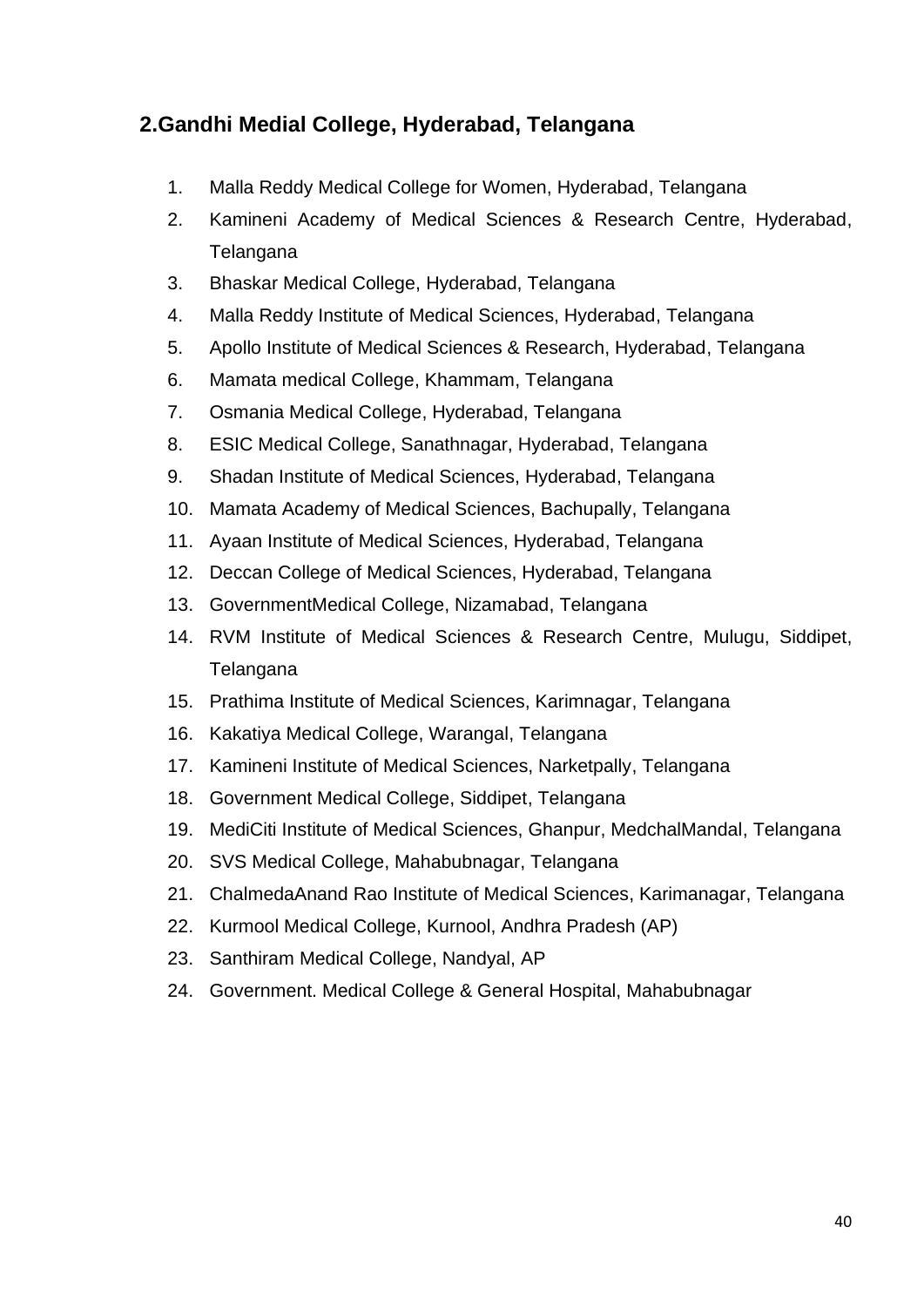# **3. SCB Medical College, Cuttack, Odisha**

- 1. Veer SurendraSai Institute of Medical Sciences & Research,Burla, Odisha
- 2. Institute of Medical Sciences& SUM Hospital, Bhubaneswar, Odisha
- 3. Hi-Tech Medical College & Hospital, Bhubaneswar, Odisha
- 4. Kalinga Institute of Medical Sciences, Bhubaneswar, Odisha
- 5. Fakir Mohan Medical College & Hospital, Balasore, Odisha
- 6. PanditRaghunathMurmu Medical College and Hospital, Baripada, Odisha
- 7. SaheedLaxmanNayak Medical College & Hospital,Koraput,Odisha
- 8. BhimaBhoi Medical College, Balangir, Odisha
- 9. MKCG Medical College, Berhampur, Odisha
- 10. Patliputra Medical College, Dhanbad, Jharkhand
- 11. Rajendra Institute of Medical Sciences, Ranchi, Jharkhand
- 12. MGM Medical College, Jamshedpur, Jharkhand
- 13. Gouri Devi Institute of Medical Sciences & Hospital, Durgapur, West Bengal.
- 14. Late Shri Lakhiram Agrawal Memorial Medical College, Raigarh, Chhattisgarh
- 15. Raipur Institute of Medical Sciences, Raipur, Chhattisgarh
- 16. Chhattisgarh Institute of Medical Sciences, Bilaspur, Chhattisgarh
- 17. CCM Medical College, Durg, Chhattisgarh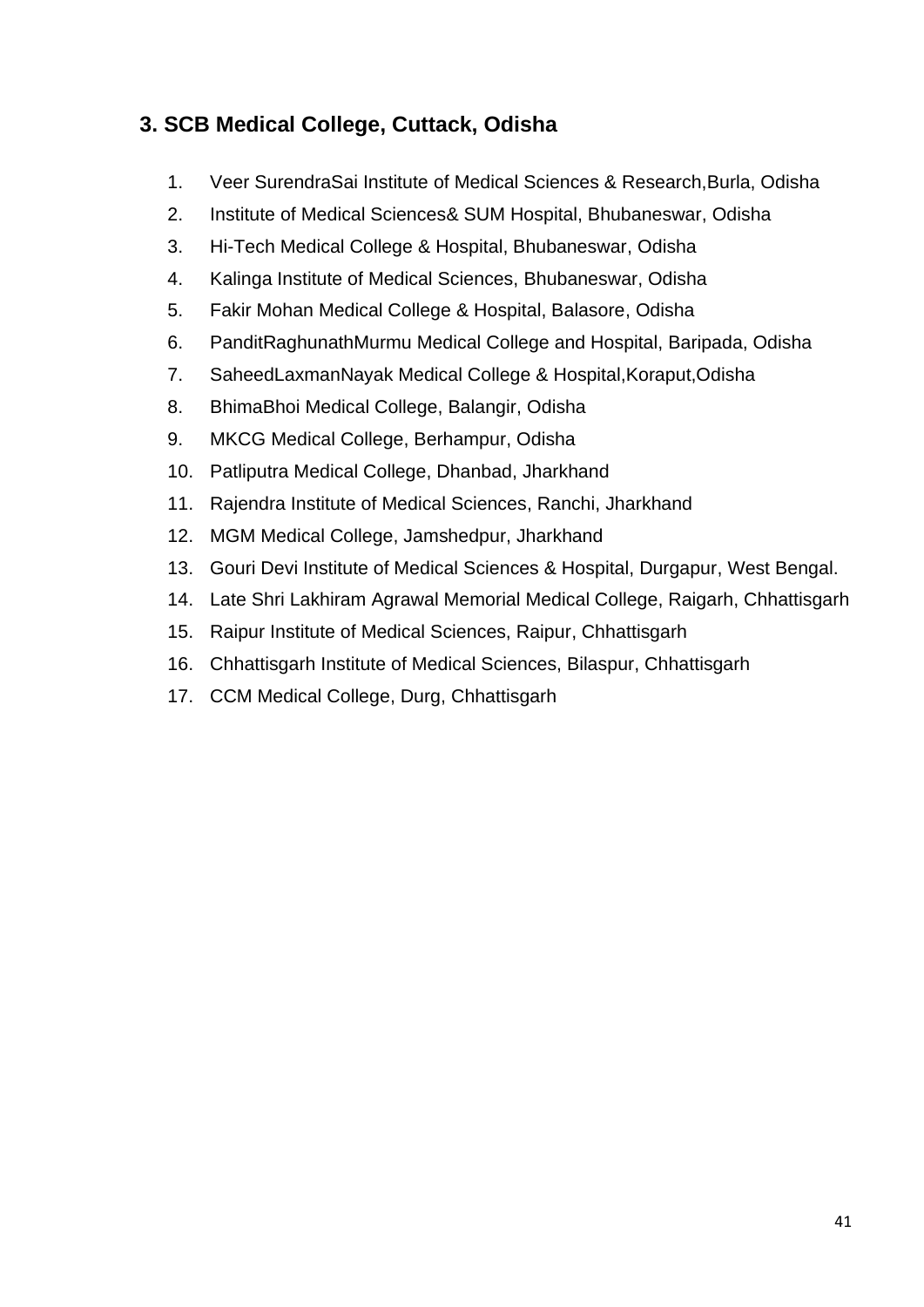# **4. Maharashtra University of Health Sciences, Nashik, Maharashtra**

- 1. Govt. Medical College & Hospital, Aurangabad
- 2. SMBT IMS&RC, Dhamangaon, Nashik
- 3. SMBT IMS&RC, Dhamangaon, Nashik
- 4. MGM Medical College, Aurangabad
- 5. JIIU's IIMSR Warudi,Tq.BadnapurDist. Jalna
- 6. DVVPF's Medical College, Ahmednagar
- 7. Dr.VasantraoPawar Medical College, Hospital & Research Center, Nashik
- 8. Rural Medical College, Loni
- 9. ACPM Medical College, Dhule
- 10. Dr.UlhasPatil Medical College & Hospital, Jalgaon
- 11. Governement Medical College, Jalgaon
- 12. Dr. S.C. Govt. Medical College, Vishnupuri, Nanded
- 13. Sri Bhausaheb Hire Government Medical College, Dhule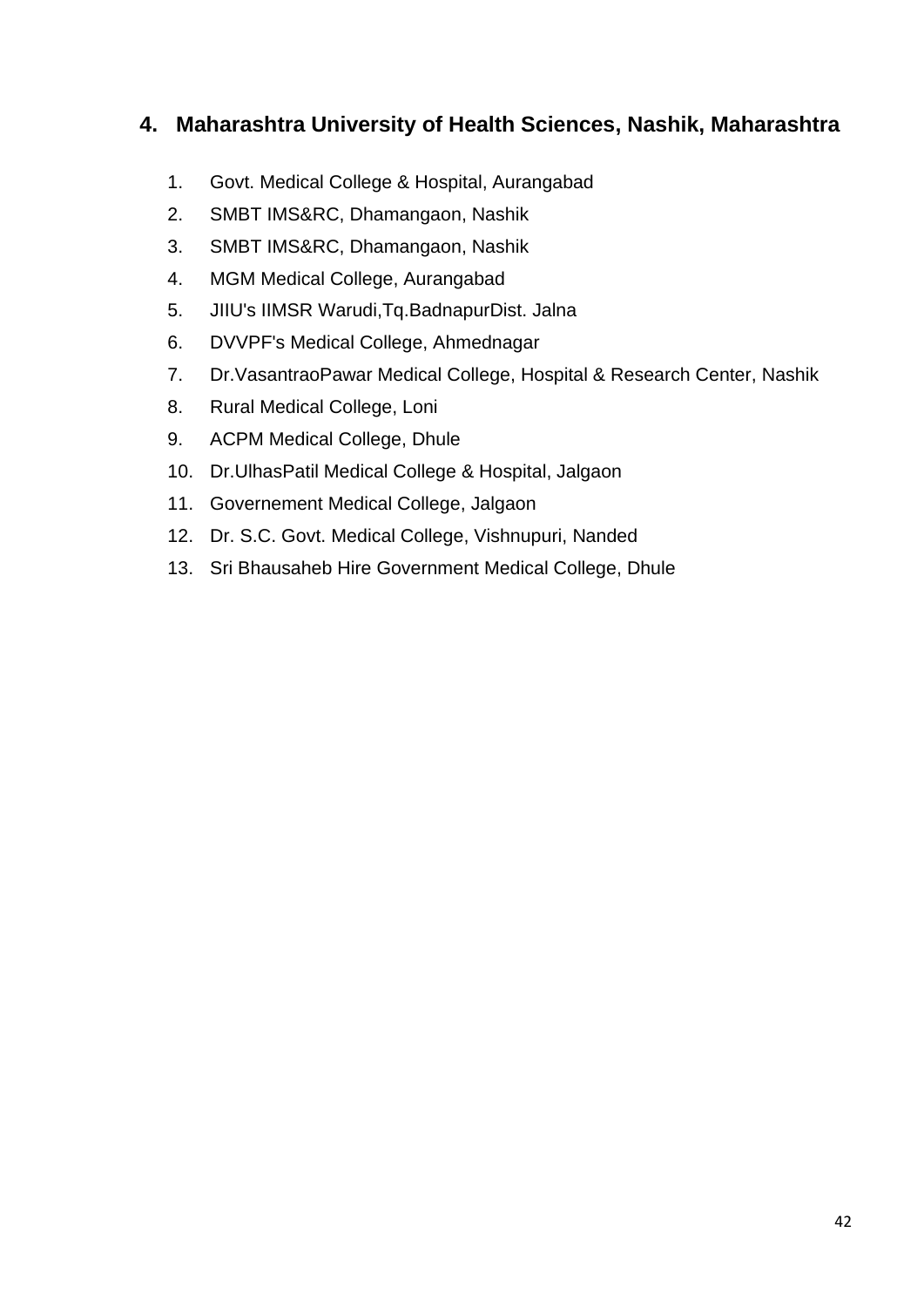# **5. Sri Aurbindo Institute of Medical Sciences, Indore, MP**

- 1. Gandhi Medical College, Bhopal, Madhya Pradesh (MP)
- 2. L.N. Medical College & Research Centre & J.K. Hospital, Bhopal, MP
- 3. People's College of Medical Sciences & Research Centre, Bhopal, MP
- 4. AtalBihari Vajpayee Govt. Medical College Vidisha, MP
- 5. Mahatma Gandhi Memorial Medical College, Indore, MP
- 6. R.D. Gardi Medical College, Surasa, Ujjain, MP
- 7. Index Medical College, Indore, MP
- 8. Chirayu Medical College & Hospital, Bhopal, MP
- 9. AIMS,Banger, Dewas Ujjain highway, Deaws, MP
- 10. N S C B Medical College, Jabalpur, MP
- 11. Government Medical College, Datia, MP
- 12. Government Medical College, Shivpuri, MP
- 13. Government Medical College, Khandwa, MP
- 14. Katihar Medical College, Katihar, Bihar
- 15. Narayan Medical College & Hospital, Jamuhar, Sasaram, Bihar
- 16. Mata Gujri Memorial Medical College, Kishanganj, Bihar
- 17. Indira Gandhi Institute of Medical Sciences, Patna, Bihar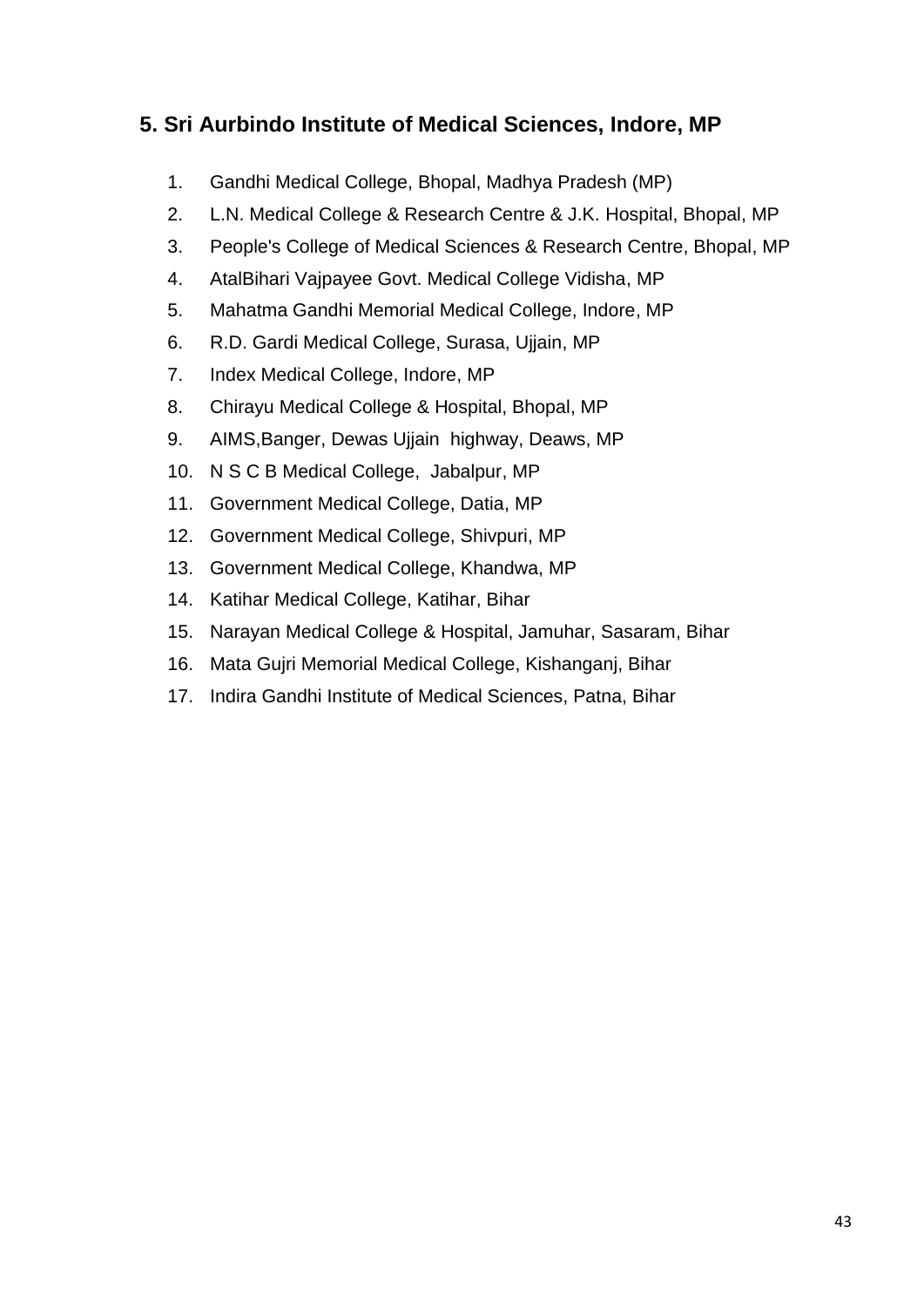# **6. Government Medical College, Calicut, Kerala**

- 1. Kannur Medical College, Kannur, Kerala
- 2. Amala Institute of Medical Sciences, Thrissur, Kerala
- 3. DM WIMS Medical College, Naseera Nagar, Meppadi, Kerala
- 4. Government Medical College, Manjeri, Kerala
- 5. Government Medical College, Thrissur, Kerala
- 6. Government Medical College, Palakkad, Kerala
- 7. Jubilee Mission Medical College and RI, Thrissur, Kerala
- 8. Government Medical College Kannur, Pariyaram, Kannur District, Kerala
- 9. Karuna Medical College, Vilayodi, Chittur, Palakkad, Kerala
- 10. KMCT Medical College, Kozhikode, Calicut, Kerala
- 11. Malabar medical college & Research centre, Kozhikode, Kerala
- 12. MES Medical College , Perinthalmanna, Malappuram, Kerala
- 13. P.K. Das Institute Of Medical Sciences, Palakkad, Kerala
- 14. Kanachur Institute of Medical Sciences, Mangalore, Karnataka
- 15. Yenepoya Medical College, Deralakatte, Mangaluru, Karnataka
- 16. A.J Institute of Medical Sciences & Research Centre, Mangalore, Karnataka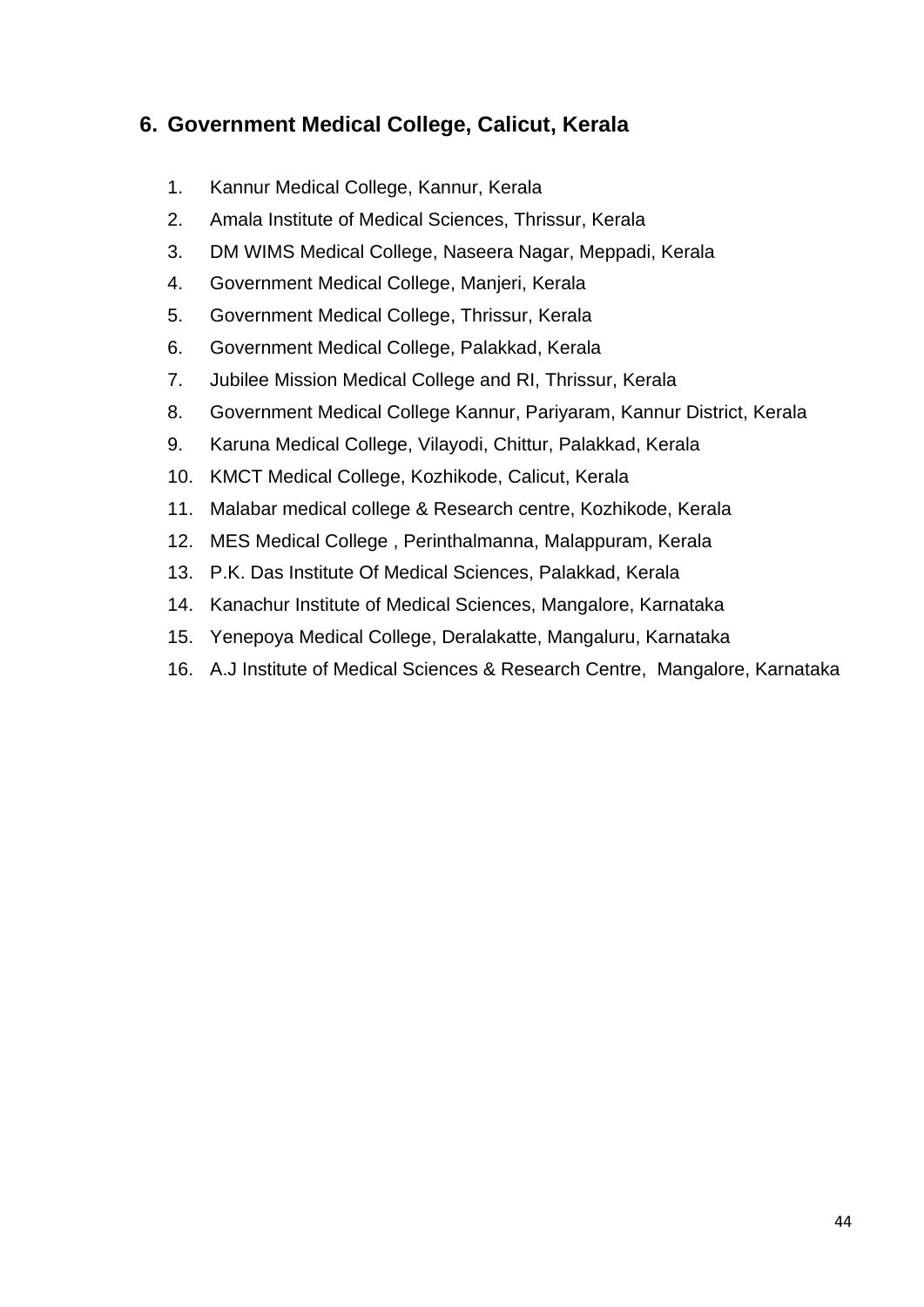# **7.King George's Medical University,Lucknow, UP**

- 1. Mayo Institute of Medical Sciences, Barabanki
- 2. Heritage Institute of Medical Sciences, Varanasi
- 3. Ram ManoharLohiaAvadh University/ Mayo Institute of Medical Sciences, Gadia, Barabanki
- 4. Integral Institute of Medical Sciences, & Research, Lucknow
- 5. Hind Institute of Medical Sciences, Safedabad, Barabanki
- 6. Dr. Ram manoharLohia Institute of Medical Sciences, Lucknow
- 7. Era Lucknow Medical College, Lucknow
- 8. Saraswati Medical College, Unnao
- 9. Hind Institute of Medical Sciences, Mau, Ataria, Sitapur
- 10. F.H. Medical College& Hospital, Agra
- 11. MotiLal Nehru Medical College, Prayagraj
- 12. Institute of Medical Sciences, Banaras Hindu University, Varanasi
- 13. BRD Medical College, Gorakhpur
- 14. MahamayaRajkiya Allopathic Medical College, Saddarpur,
- 15. Prasad Institute of Medical Sciences, Lucknow
- 16. Government Institute of Medical Sciences,Kasna,Greater Noida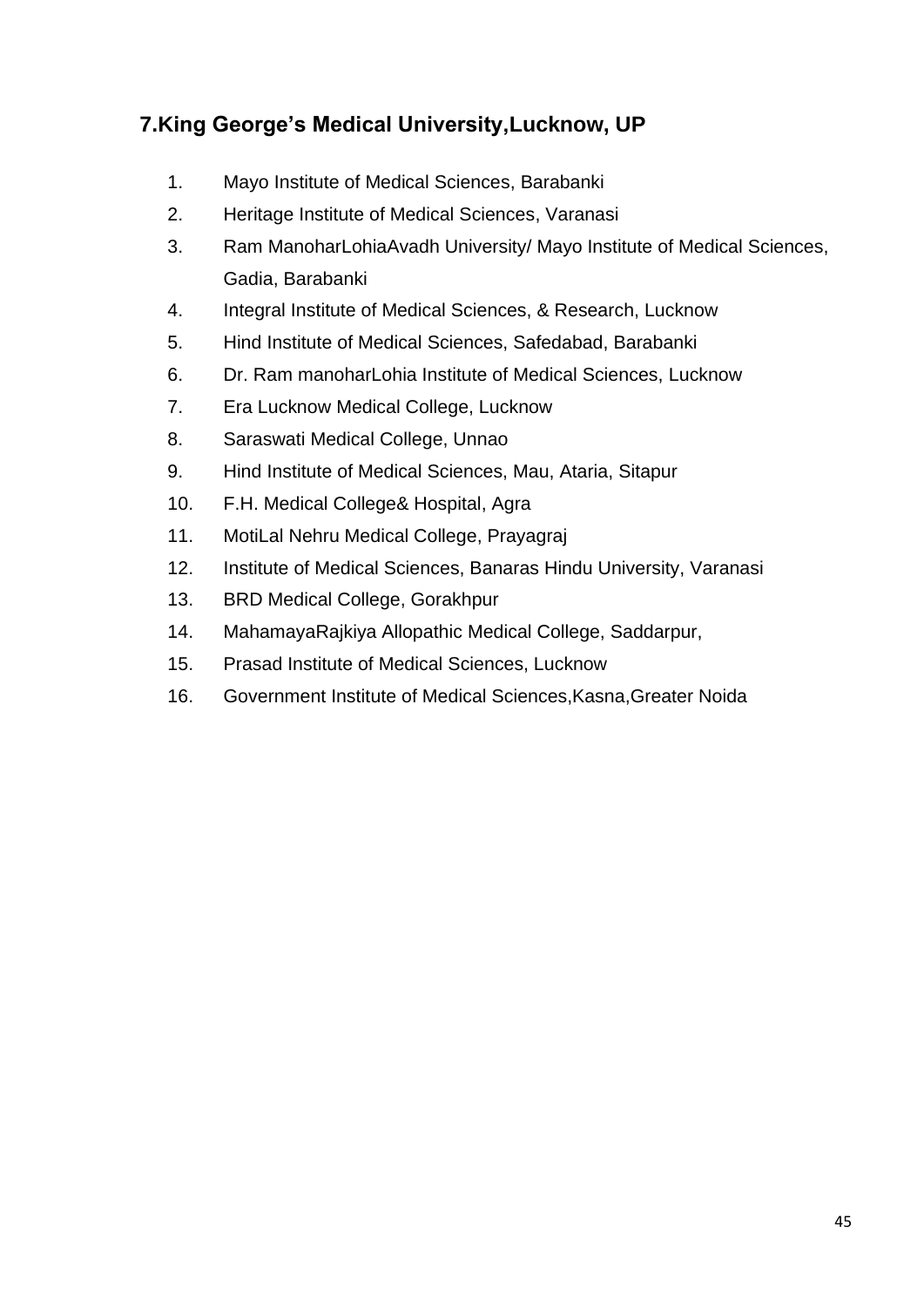## **8. Andhra Medical College, Visakhapatnam, Andhra Pradesh**

- 1. Guntur Medical College, Kannavarithota, Guntur, AP
- 2. Dr.Pinnamaneni Siddhartha Institute of Medical Sciences & Research Foundation, Chinnaoutpalli, GannavaramMandalam, Krishna District
- 3. NIMRA Medical College, Vijayawada, AP
- 4. NRI Institute of Medical Sciences, Sangivalasa, AP
- 5. Narayana Medical College, Nellore, AP
- 6. ACSR Medical College, Nellore, AP
- 7. GayathriVidyaParishad Institute of Health Care & Medical Technology, Visakhapatnam, AP
- 8. Great Eastern Medical School and Hospital,Srikakulam, AP
- 9. GSL medical college, Rajahmundry, AP
- 10. NRI Medical College , Guntur, Ap
- 11. Rangaraya Medical College, Kakinada, AP
- 12. Government Medical College, Ongole. AP
- 13. Maharajah's Institute of Medical Sciences, Nellimarla, AP
- 14. GITAM Institute of Medical Sciences and Research, Visakhapatnam, AP
- 15. AlluriSitaramaRaju Academy of Medical Sciences, Eluru, AP
- 16. Siddhartha Medical College Vijayawada, AP
- 17. Konaseema Institute of Medical Sciences & Research Foundation, Amalapuram, AP
- 18. Katuri Medical College, Guntur, AP
- 19. Government Medical College, Srikakulam, AP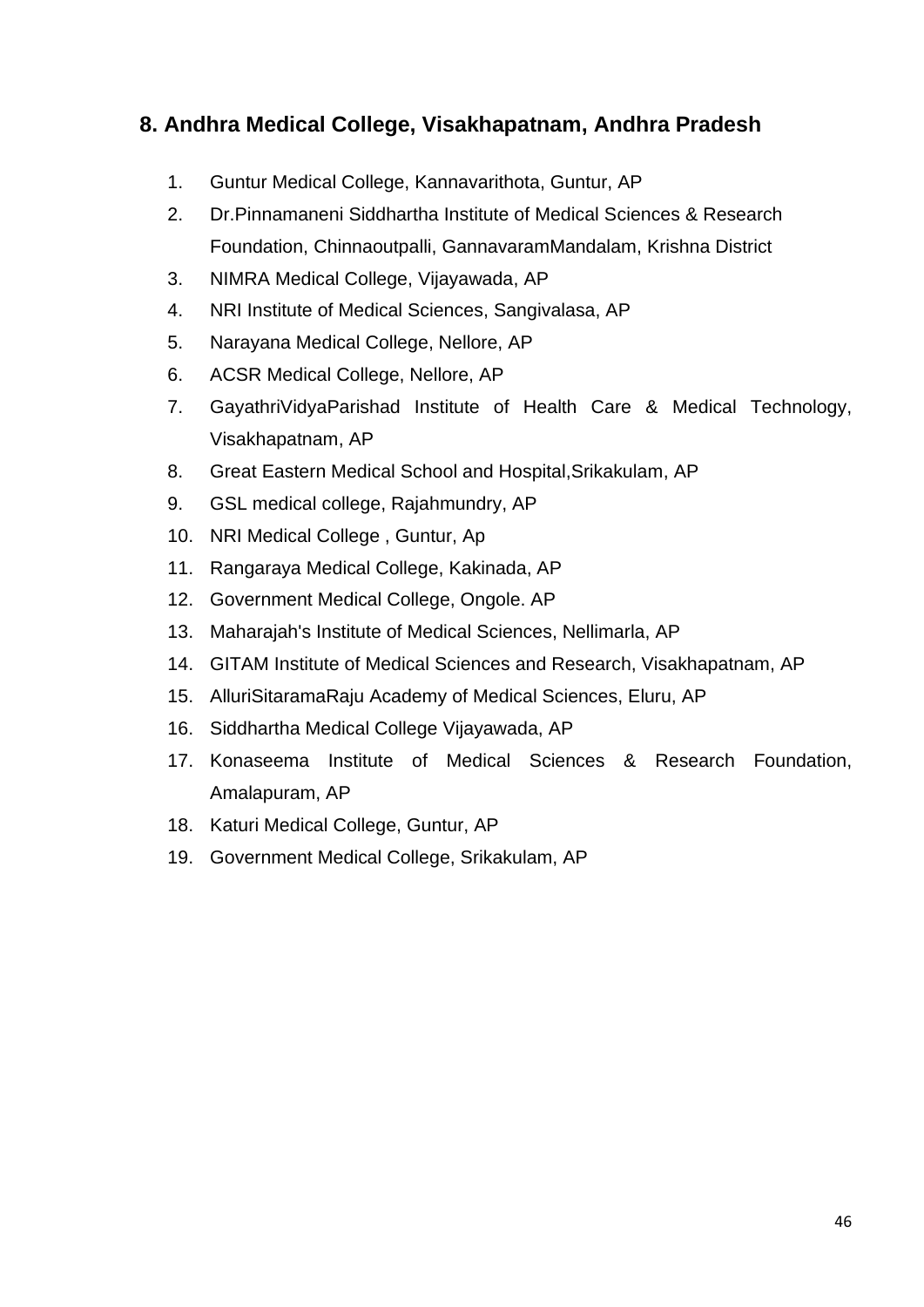# **9. Himalayan Institute of Medical Sciences, Dehradun, Uttarakhand**

- 1. Jawaharlal Nehru Medical College, Aligarh, UP
- 2. Shri Ram MurtiSmarak Institute of Medical Sciences, Bareilly, UP
- 3. Rohilkhand Medical College & Hospital, Bareilly, UP
- 4. TeerthankerMahaveer Medical College & Research Center, Moradabad, UP
- 5. Muzaffarnagar Medical College, Muzaffarnagar, UP
- 6. Government Medical College, Haldwani, UP
- 7. Rajshree Medical Research Institute , Bareilly, UP
- 8. Shri Guru Ram Rai Institute of Medical & Health Sciences, Patel Nagar, Dehradun, Uttarakhand
- 9. Government Doon Medical College, Dehradun, Uttarakhand
- 10. Veer Chandra Singh Garhwali Govt. Institute of Medical Sciences & Research (VCSGGIMSR), Srinagar Garhwal, Uttarakhand
- 11. Dr.Radha Krishnan Govt. Medical College, Hamirpur, Himachal Pradesh (HP)
- 12. SLBS Govt. Med. College, Mandi, HP
- 13. Dr. YS Parmar Government Medical College, Nahan, HP
- 14. Indira Gandhi Medical College, Shimla, HP
- 15. MM Medical college and Hospital, Solan, HP
- 16. Dr. R.P.Government Medical College,Kangra at Tanda, H.P.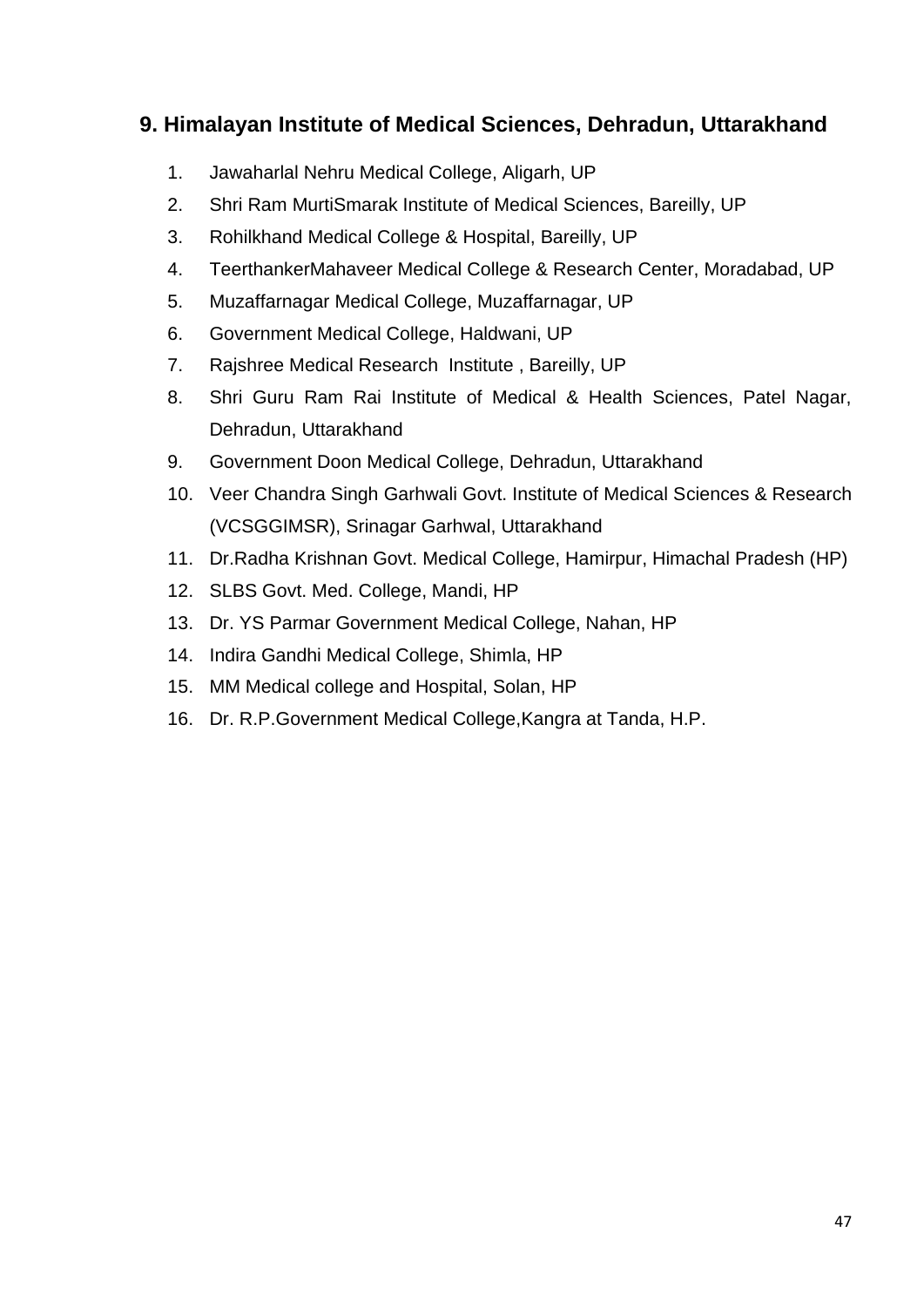# **10. JIPMER, Puducherry**

- 1. AarupadaiVeedu Medical College & Hospital, Puducherry
- 2. Mahatma Gandhi Medical College & Research Institute, Puducherry
- 3. Sri Venkateshwaraa Medical College Hospital & Research Centre, **Puducherry**
- 4. Sri ManakulaVinayagar Medical College and Hospital, Puducherry
- 5. Pondicherry Institute of Medical Sciences, Kalapet, Puducherry
- 6. Velammal Medical College Hospital and Research Institute, Madurai, Tamil Nadu
- 7. Kanyakumari Government Medical College, Kanyakumari, Tamil Nadu
- 8. Tirunelveli Medical College, Tirunelveli, Tamil Nadu
- 9. GovernementThoothukudi Medical College, Thoothukudi, Tamil Nadu
- 10. Vinayaka Mission's KirupanandaVariyar Medical College, Salem, Tamil Nadu
- 11. Karpagam Faculty of Medical Sciences and Research, Coimbatore, Tamil Nadu
- 12. Dhanalakshmi Srinivasan Medical College, Perambalur, Tamil Nadu
- 13. Rajah Muthiah Medical College, Annamalai Nagar, Tamil Nadu
- 14. Annapoorna Medical College & Hospital, Salem, Tamil Nadu
- 15. Government Mohan Kumaramangalam Medical College, Salem, Tamil Nadu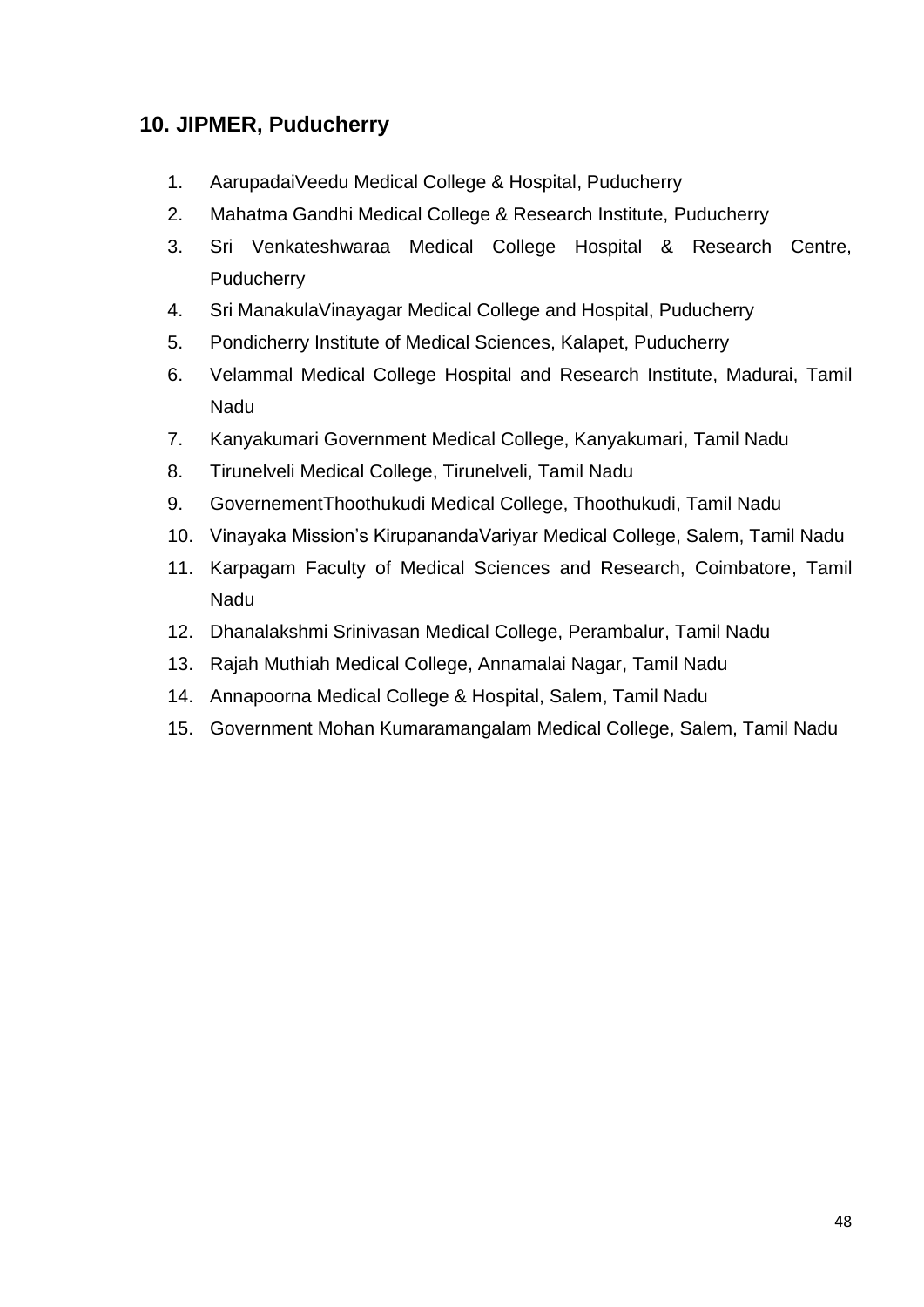# **11. Jorhat Medical College, Jorhat, Assam**

- 1. Assam Medical College, Dibrugarh, Assam
- 2. Gauhati Medical College, Guwahati, Assam
- 3. BankuraSammilani Medical College, Bankura, West Bengal
- 4. North Eastern Indira Gandhi Regional Institute of Health and Medical Sciences, Shillong, Meghalaya
- 5. College of Medicine and JNM Hospital, WBUHS, Kalyani, West Bengal
- 6. Sikkim Manipal Institute of Medical Sciences,Gangtok, Sikkim
- 7. IQ City Medical College, Durgapur, West Bengal
- 8. Jawaharlal Nehru Institute of Medical College, Imphal, Manipur
- 9. Tezpur Medical College, Tezpur, Assam
- 10. Agartala Govt. Medical College, Agartala, Tripura
- 11. Burdwan Medical College, Burdwan, West Bengal
- 12. Tripura Medical College &Dr. BRAM Teaching Hospital, Agartala, Tripura
- 13. Fakhruddin Ali Ahmed Medical College and Hospital, Barpeta, Assam
- 14. Zoram Medical College, Aizwal, Mizoram
- 15. Silchar Medical College, Silchar, Assam
- 16. Murshidabad Medical College & Hospital, Murshidabad, West Bengal
- 17. Malda Medical College, Malda, west Bnegal
- 18. TomoRiba Institute of Health and Medical Sciences, Naharlagun, Arunachal Pradesh
- 19. Midnapore Medical College, Midnapore, West Bengal
- 20. Regional Institute of Medical Sciences, Imphal, Manipur
- 21. Institute of Medical Sciences and Research, Haldia, West Bengal
- 22. Jagannath Gupta Institute of Medical Sciences & Hospital, Budge Budge, West Bengal
- 23. Coochbehar Government Medical College & Hospital, Coochbehar, West Bengal
- 24. Diamond Harbour Government Medical College & Hospital, Diamond Harbour, West Bengal